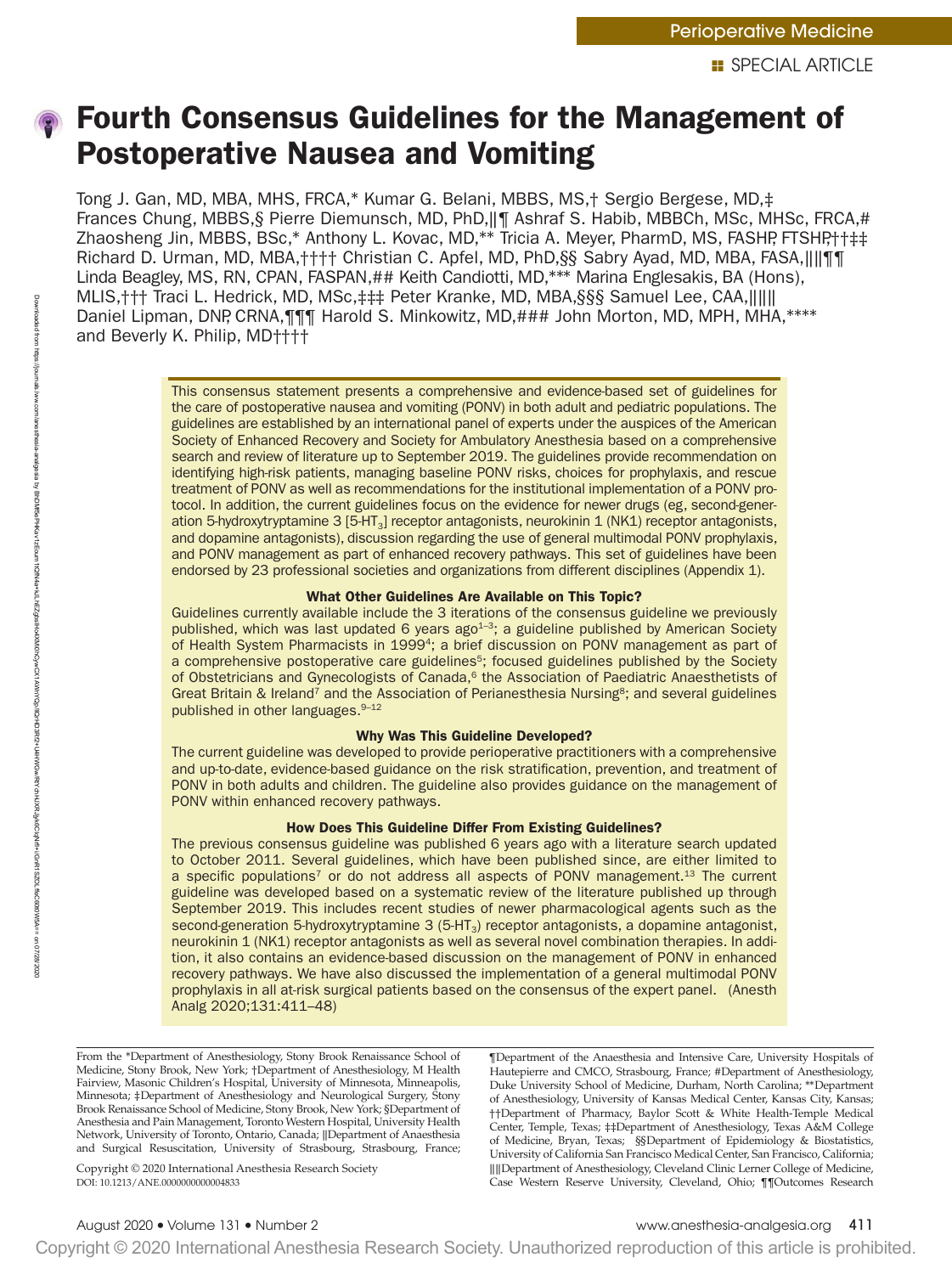### GLOSSARY

**5-HT**<sub>3</sub> = 5-hydroxytryptamine 3; **AQI** = Anesthesiology Quality Institute; **ARR** = absolute risk reduction;  $ASA =$  American Society of Anesthesiologists;  $ASER =$  American Society for Enhanced Recovery; **BMI** = body mass index;  $BP =$  blood pressure;  $CD =$  cesarean delivery;  $CER =$  control event rate;  $CI =$  confidence interval;  $CINV =$  chemotherapy-induced nausea and vomiting;  $CMS =$  Centers for Medicare & Medicaid Services;  $CNS =$  central nervous system;  $ERPs =$  enhanced recovery pathways; FDA = Food and Drug Administration; GA = general anesthesia; GABA =  $\gamma$ -aminobutyric acid;  $GI =$  gastrointestinal;  $HR =$  heart rate;  $IM =$  intramuscular;  $ISMP =$  Institute of Safe Medication Practices; IV = intravenous(ly); LOS = length of stay; MECIR = Methodological Expectations of Cochrane Intervention Review;  $MIPS$  = merit-based incentive payment system;  $NACOR$  = National Anesthesia Clinical Outcomes Registry;  $NKL =$  neurokinin 1; NNH = number needed to harm; NNT  $=$  number needed to treat; **NPO** = nil per os; **NSAIDs** = nonsteroidal anti-inflammatory drugs; **ODT**  $=$  orally disintegrated tablet; **PACU** = postanesthesia care unit; **PC6** = pericardium 6 acupuncture point;  $PCA = patient-controlled analogesia; PDNV = postdischarge nausea and vomiting; PECs =$ pectoral nerves block;  $PO = per os$ ;  $POD = postoperative day$ ;  $PONV = postoperative$  nausea and vomiting; POV = postoperative vomiting; POVOC = Postoperative Vomiting in Children score; PRESS  $=$  Peer Review of Electronic Search Strategies; **PRISMA**  $=$  Preferred Reporting Items for Systematic Reviews and Meta-analyses;  $PVB =$  paravertebral block;  $RA =$  regional anesthesia;  $RCT =$  randomized controlled trials;  $RRR$  = relative risk reduction;  $SRMA$  = systematic review and meta-analysis;  $TAP =$  transversus abdominis plane block;  $TIVA =$  total intravenous anesthesia

ausea and vomiting are two of the most common adverse events in the postoperative period with an estimated incidence of 30% in the general surgical population and as high as 80% in high risk cohorts. $14$  This can be a highly distressing experience and is associated with significant patient dissatisfaction.15,16 In addition, the occurrence of postoperative nausea and vomiting (PONV) is also associated with a significantly longer stay in the postanesthesia care unit (PACU),<sup>17</sup> unanticipated hospital admission,<sup>18</sup> and increased health care costs.<sup>19</sup>

Optimal management of PONV is a complex process. There are numerous antiemetics with varying

Conflicts of Interest: See Disclosures at the end of the article.

Supplemental digital content is available for this article. Direct URL citations appear in the printed text and are provided in the HTML and PDF versions of this article on the journal's website ([www.anesthesia-analgesia.org\)](http:\\www.anesthesia-analgesia.org).

Listen to this Article of the Month podcast and more from OpenAnesthesia.org® by visiting http://journals.lww.com/anesthesia-analgesia/pages/default.aspx. Reprints will not be available from the authors.

pharmacokinetics, efficacy, and side-effect profiles, thus the choice of an antiemetic will depend on the clinical context. The benefit of PONV prophylaxis also needs to be balanced with the risk of adverse effects. At an institutional level, the management of PONV is also influenced by factors such as cost-effectiveness, drug availability, and drug formulary decisions. While there are several published guidelines on the management of PONV, they are limited to specific patient populations,<sup>6,7</sup> do not address all aspects of PONV management in sufficient detail,<sup>5,13</sup> or are not up to date with current literature.

Our group has previously published 3 iterations of the PONV consensus guideline in 2003, 2009, and  $2014<sub>1</sub><sup>1–3</sup>$  with the aim of providing comprehensive, evidence-based clinical recommendations on the management of a PONV in adults and children. A systematic literature search identified over 9000 published studies since the last consensus guideline (literature search up to October 2011). In addition, the establishment of enhanced recovery pathways (ERPs) has led to a significant paradigm shift in the approaches to perioperative care. We therefore present this update to incorporate the findings of the most recent studies into our recommendations.

### METHODS

### Goals of the Guidelines

The goals of the current guidelines were established by the panels as follows: (1) identify reliable predictors of PONV risks in adults and postoperative vomiting (POV) risk in children; (2) establish interventions which reduce the baseline risk for PONV; (3) assess the efficacy of individual antiemetic and combination therapies for PONV prophylaxis including nonpharmacological interventions; (4) ascertain the efficacy

Department, Anesthesiology Institute, Cleveland Clinic, Cleveland, Ohio; ##Department of Nursing Education, Swedish Hospital Part of NorthShore, Chicago, Illinois; \*\*\*Department of Anesthesiology, Perioperative Medicine and Pain Management, Miller School of Medicine, University of Miami, Miami, Florida; †††Library & Information Services, University Health Network, Toronto, Ontario, Canada; ‡‡‡Department of Surgery, University of Virginia Health System, Charlottesville, Virginia; §§§Department of Anaesthesia, University Hospital of Wuerzburg, Würzburg, Germany; ‖‖‖Department of Anesthesiology, University of Colorado Hospital, Aurora, Colorado; ¶¶¶Department of Anesthesiology, MD Anderson Cancer Center, Houston, Texas; ###Department of Anesthesiology and Perioperative Medicine, The University of Texas MD Anderson Cancer Center, Houston, Texas; \*\*\*\*Department of Surgery, Yale School of Medicine, New Haven, Connecticut; and ††††Department of Anesthesiology, and Perioperative and Pain Medicine, Harvard Medical School, Brigham and Women's Hospital, Boston, Massachusetts.

Accepted for publication March 25, 2020.

Funding: The 4th Postoperative Nausea and Vomiting (PONV) consensus conference was supported in part by unrestricted educational grants from the American Society for Enhanced Recovery (ASER), which have previously received grants from Acacia, Baxter, Cadence, Cheetah Medical, Edwards, Heron Pharmaceutical, Mallinckrodt, Medtronic, Merck, Trevena, and Pacira.

Address correspondence to Tong J. Gan, MD, MBA, MHS, FRCA, Department of Anesthesiology, Stony Brook Renaissance School of Medicine, Stony Brook, NY 11794. Address e-mail to [tong.gan@stonybrookmedicine.edu.](mailto:tong.gan@stonybrookmedicine.edu)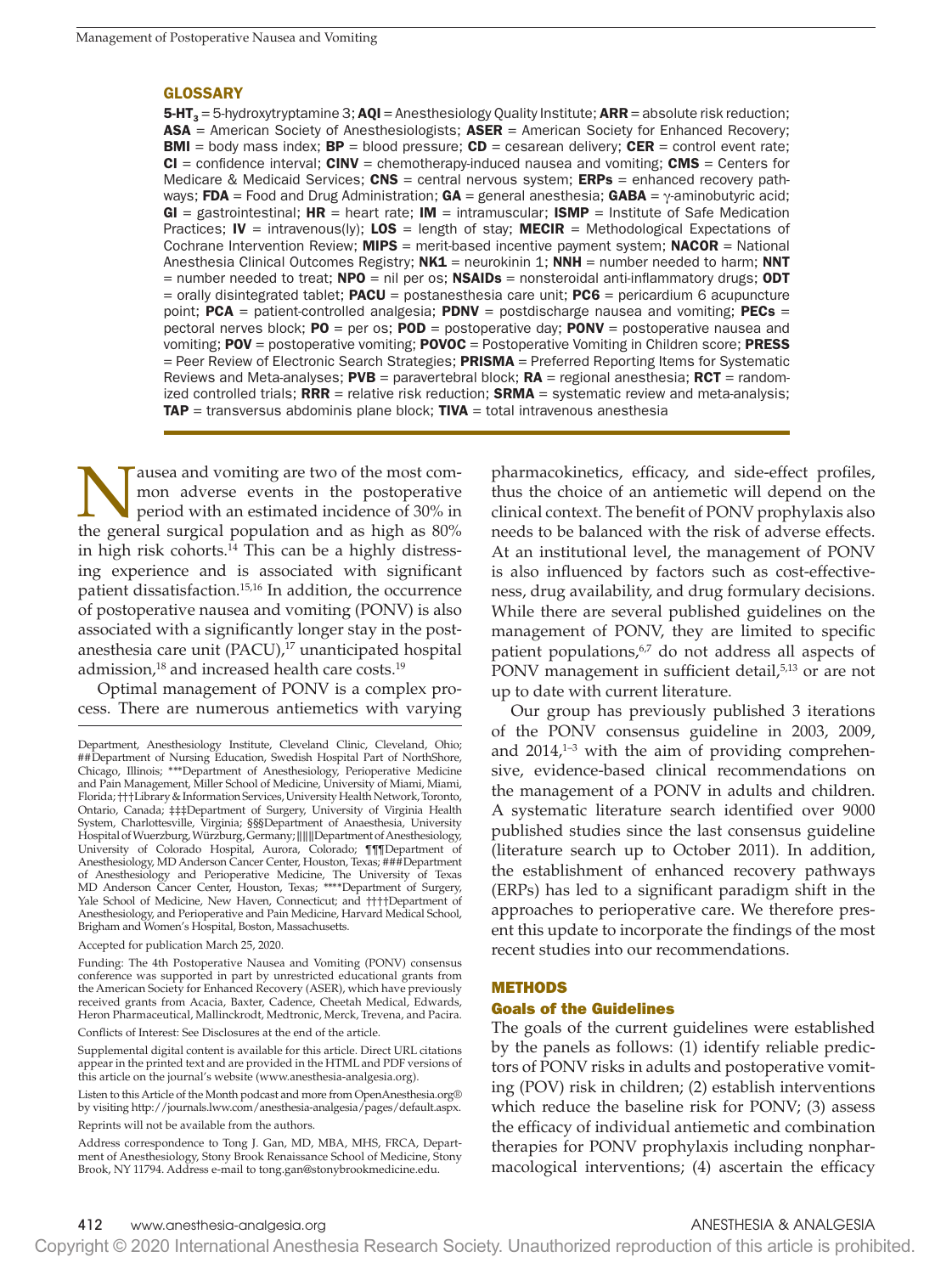of PONV and postdischarge nausea and vomiting (PDNV) treatment with or without prior PONV prophylaxis; (5) determine the optimal dosing and timing of antiemetic prophylaxis; (6) appraise the cost-effectiveness of PONV management strategies; (7) create an algorithm to summarize the risk stratification, risk reduction, prophylaxis, and treatment of PONV; (8) evaluate the management of PONV within ERPs; and (9) propose a research agenda for future studies.

### Establishment of the Expert Panel

The consensus guideline was established based on available published clinical evidence, which was reviewed by an international multidisciplinary expert panel. Panel members were invited on a basis of significant contributions in the field of PONV research or representation in professional societies with interest in PONV management, many of whom were also involved in the previous iterations of the guidelines. Panel members were asked to work in groups—each focusing on a given topic—and review the literature identified from the literature search. The first group assessed the risk factors for PONV. Two groups investigated the efficacy of pharmacological and nonpharmacological interventions for prophylaxis and treatment in adults. The fourth group reviewed the different combination therapies. The fifth group appraised the literature on antiemetic therapy within ERPs. The sixth group evaluated the literature on economics and designed the treatment algorithms. The seventh group analyzed pediatric antiemetic prophylaxis and treatment. The findings were then summarized and presented at the consensus meeting. After reviewing the evidence presented, the panel was then asked to reach a consensus on the interpretation and grading of the evidence as well as its clinical relevance. When a consensus was not reached, the majority view was presented, and the lack of full agreement was acknowledged in the guideline.

# Literature Search and Review

With the help of a research librarian experienced in search strategy development (Marina Englesakis, University Health Network, Toronto, ON, Canada), who was working with a coauthor (F.C.) with input from the members of the consensus panel, a standardized literature search was performed to include publications from January 2011 to February 2019. Continued literature surveillance was done through September 2019. The searching process followed the Cochrane Handbook<sup>20</sup> and the Cochrane Methodological Expectations of Cochrane Intervention Reviews  $(MECIR)^{21}$  for conducting the search, the Preferred Reporting Items for Systematic Reviews and Meta-analyses (PRISMA) guideline<sup>22,23</sup> for reporting the search, and the Peer Review of Electronic Search

Strategies (PRESS) guideline for peer-reviewing the search strategies.<sup>24</sup>

All of the following databases used were searched from the inception of the review over the Ovid platform for all topics: Ovid MEDLINE(R); Ovid MEDLINE(R) Epub Ahead of Print and In-Process & Other Non-Indexed Citations; Embase Classic+Embase; Cochrane Central Register of Controlled Trials; Cochrane Database of Systematic Reviews.

Preliminary searches were conducted, and fulltext literature was mined for potential keywords and appropriate controlled vocabulary terms (Medical Subject Headings for Medline and EMTREE descriptors for Embase).

Our search was restricted to studies in adults ≥18 years of age and published in the English language with the exception of the search on pediatric antiemetic prophylaxis and treatment. All duplicate records were removed. Members of the team also manually searched the reference lists of included studies for other relevant studies. The relevant findings of the included studies were noted and aggregated according to the topic. The full search strategies used in Medline for the different questions are shown in Supplemental Digital Content, Appendix 2, [http://links.lww.com/AA/D80.](http://links.lww.com/AA/D80)

### Grading of Evidence

For the purposes of characterizing the quality of evidence for each intervention, we used a grading system similar to that in the previous guidelines (Table  $1$ ),<sup>3</sup> which was previously reported by the American Society of Anesthesiologists (ASA) in their acute pain management practice guideline.<sup>3,25</sup> This provides an objective standard against which clinical evidence could be compared.

### RESULTS

### Guideline 1. Identify Patients' Risk for PONV

Risk Factors. The previous guidelines identified independent risk factors that were significant in multivariable analyses of large cohort studies. Patient-specific risk factors for PONV in adults include female sex, a history of PONV and/or motion sickness, nonsmoking status, and young age (evidence B1).14,26–31 Certain types of surgery may be associated with an increased risk of PONV including laparoscopic, bariatric, gynecological surgery, and cholecystectomy (evidence B1).<sup>26,28,31-34</sup> The main risk factors and their relative contribution are summarized in Figure 1. 35 As discussed in the previous versions of the guidelines, studies regarding other commonly discussed factors reported limited clinical value (eg, anxiety36), uncertain significance (eg, menstrual cycle, $37$  neostigmine, $38,39$  and perioperative fasting $40$ ), or demonstrated no association with PONV

August 2020 • Volume 131 • Number 2 www.anesthesia-analgesia.org 413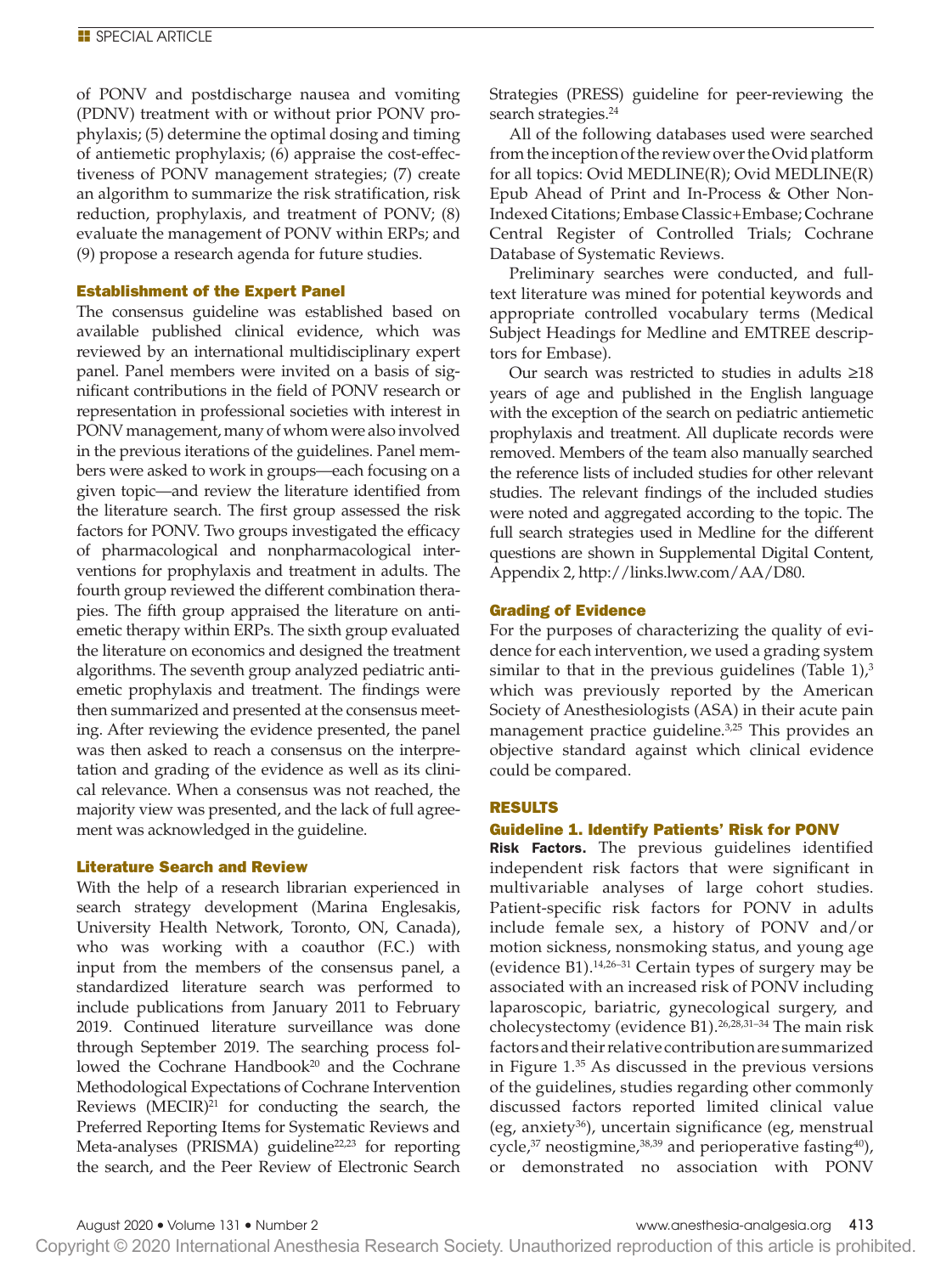### Table 1. Quality of Clinical Evidence<sup>3,25</sup>

### Category A: Supportive literature.

- Randomized controlled trials report statistically significant differences between clinical interventions for a specified clinical outcome.<sup>a</sup> Level 1: The literature contains multiple randomized controlled
- trials, and aggregated findings are supported by meta-analysis. Level 2: The literature contains multiple randomized controlled trials, but the number of studies is insufficient to conduct a

viable meta-analysis for the purpose of these guidelines.

Level 3: The literature contains a single randomized controlled trial.

### Category B: Suggestive literature.

- Information from observational studies permits inference of beneficial or harmful relationships among clinical interventions and clinical outcomes.
	- Level 1: The literature contains observational comparisons (eg, cohort, case-control research designs) of clinical interventions or conditions and indicates statistically significant differences between clinical interventions for a specified clinical outcome.
	- Level 2: The literature contains noncomparative observational studies with associative (eg, relative risk, correlation) or descriptive statistics.
	- Level 3: The literature contains case reports.

### Category C: Equivocal literature.

- The literature cannot determine whether there are beneficial or harmful relationships among clinical interventions and clinical outcomes.
	- Level 1: Meta-analysis did not find significant differences (*P* > .01) among groups or conditions.
	- Level 2: The number of studies is insufficient to conduct metaanalysis, and (1) randomized controlled trials have not found significant differences among groups or conditions or (2) randomized controlled trials report inconsistent findings.
	- Level 3: Observational studies report inconsistent findings or do not permit inference of beneficial or harmful relationships.

### Category D: Insufficient evidence from literature.

- The lack of scientific evidence in the literature is described by the following terms.
	- Inadequate: The available literature cannot be used to assess relationships among clinical interventions and clinical outcomes. The literature either does not meet the criteria for content as defined in the "Focus" of the Guidelines or does not permit a clear interpretation of findings due to methodological concerns (eg, confounding in study design or implementation). Silent: No identified studies address the specified relationships among interventions and outcomes.

Adapted with permission from the American Society of Anesthesiologists Task Force on Acute Pain Management, "Practice Guidelines for Acute Pain Management in the Perioperative Setting: An Updated Report by the American Society of Anesthesiologists Task Force on Acute Pain Management," *Anesthesiology*, 2012;116:248–273.25

aStatistical significance level was set at *P* < .05.

(eg, nasogastric tube, obesity, and supplemental oxygen41–43; Table 2).

Anesthetic risk factors of PONV include volatile anesthetics, nitrous oxide, and postoperative opioids (evidence A1).26,44 The effect of volatile anesthetics on PONV was shown to be dose-dependent and particularly prominent in the first 2–6 hours following surgery.<sup>26</sup>

Irrespective of the specific opioid administered, 45,46 this drug class increases the risk for PONV in a dosedependent manner, $47$  and the effect appears to last for as long as opioids are used in the postoperative period.27 The incidence of PONV is lower with opioidfree total intravenous anesthesia (TIVA),<sup>48</sup> multimodal



Figure 1. PONV risk factor summary. Intraoperative and postoperative risk factors of PONV in adults; the size of each segment is proportional to the odds ratios of PONV associated with each risk factors.<sup>35</sup> PONV indicates postoperative nausea and vomiting. The Figure reused with permission from the American Society for Enhanced Recovery. For permission requests, contact info@aserhq.org.

|                                     | Table 2. Risk Factors for PONV in Adults                        |
|-------------------------------------|-----------------------------------------------------------------|
| <b>Evidence</b>                     | <b>Risk Factors</b>                                             |
| Positive overall                    | Female sex (B1)                                                 |
|                                     | History of PONV or motion sickness (B1)                         |
|                                     | Nonsmoking (B1)                                                 |
|                                     | Younger age (B1)                                                |
|                                     | General versus regional anesthesia (A1)                         |
|                                     | Use of volatile anesthetics and nitrous oxide <sup>a</sup> (A1) |
|                                     | Postoperative opioids (A1)                                      |
|                                     | Duration of anesthesia (B1)                                     |
|                                     | Type of surgery (cholecystectomy, laparoscopic,                 |
|                                     | gynecological) (B1)                                             |
| Conflicting                         | ASA physical status (B1)                                        |
|                                     | Menstrual cycle (B1)                                            |
|                                     | Level of anesthesiologist's experience (B1)                     |
|                                     | Perioperative fasting (A2)                                      |
| Disproven or of<br>limited clinical | <b>BMI (B1)</b>                                                 |
|                                     | Anxiety (B1)                                                    |
| relevance                           | Nasogastric tube (A1)                                           |
|                                     | Migraine (B1)                                                   |
|                                     | Supplemental oxygen (A1)                                        |

Abbreviations: ASA, American Society of Anesthesiologists; BMI, body mass index; PONV, postoperative nausea and vomiting. <sup>a</sup>Use of nitrous oxide over 1 h duration.

pain management, opioid-free regional anesthesia  $(RA)$ ,<sup>49</sup> reduced opioid consumption,<sup>50</sup> perioperative administration of  $\alpha_2$  agonists,<sup>51</sup> and beta-blockers.<sup>52</sup>

The previous guidelines cited the use of nitrous oxide as a likely cause of PONV. A recent study found that the risk of PONV due to nitrous oxide appears to be duration dependent. In anesthesia lasting less than an hour, the number needed to treat (NNT) to prevent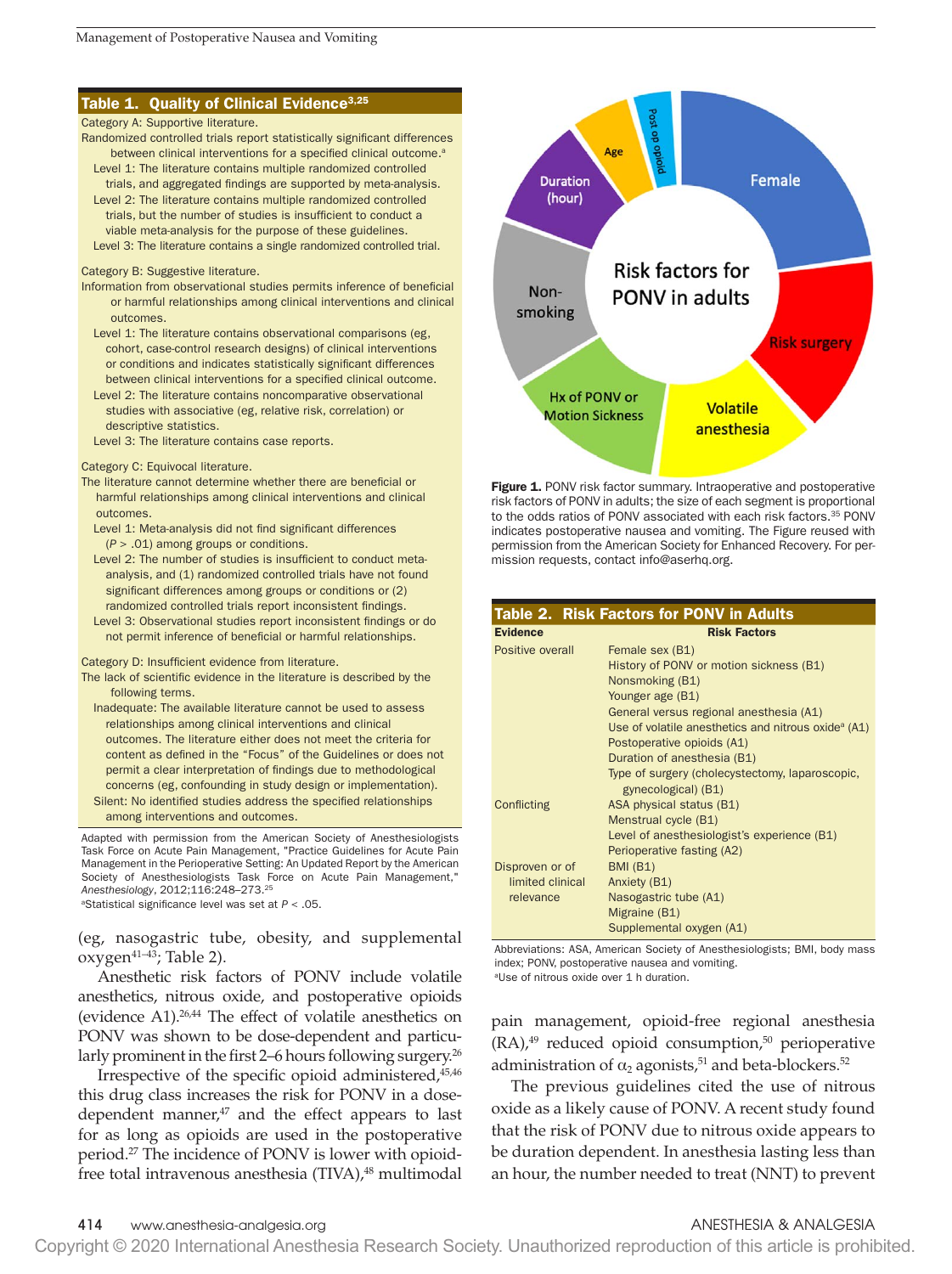PONV from nitrous oxide avoidance is 128; the NNT decreases to 23 in anesthesia lasting over an hour, and to 9 in anesthesia lasting over 2 hours.<sup>53</sup> In addition, nitrous oxide is commonly used for labor analgesia and is associated with the risk of nausea and vomiting.54 In patients who subsequently require emergency cesarean delivery (CD), the use of nitrous oxide may interact with the other perioperative PONV risk factors; however, this is not well studied.55

Enhanced recovery protocols have relaxed nil per os (NPO) status and fasting guidelines in regard to the impact on PONV. One study reported that NPO after midnight may increase the risk of PONV.56

Understanding of the PONV risk factors will allow for better risk assessment as well as better perioperative risk reduction.

Patient Risk Assessment for PONV. PONV risk factors should be used for risk assessment and to guide PONV management.<sup>3</sup> Several recent publications have challenged the utilization of risk factors to guide management and propose a more liberal administration of PONV prophylaxis in patients with lower risk of PONV.<sup>3,57</sup> The utility of this approach requires further validation with particular focus on the incidence of antiemetic side effects. The National Anesthesia Clinical Outcomes Registry (NACOR) and the Anesthesiology Quality Institute (AQI) created customized data on antiemetic prophylaxis, which has been evaluated and utilized as a marker of anesthesia quality and a measure of disparity in

**Points** 

 $0 - 5$ 

treatment.58 The study found that 53% of the patients received ondansetron and/or dexamethasone prophylaxis, and only 17% received both ondansetron and dexamethasone. An objective assessment of risk factors should be taken into consideration to inform and adjust treatment.

Risk Scores. PONV risk scores have been shown to reduce the rate of PONV at an institutional level and can be used to inform and guide therapy.<sup>59-61</sup> Commonly used risk scores for inpatients undergoing anesthesia are the Koivuranta score and the Apfel score.14,30 The Apfel simplified risk score is based on 4 predictors: female sex, history of PONV and/ or motion sickness, nonsmoking status, and use of postoperative opioids (Figure  $2$ ).<sup>14</sup> The incidence of PONV with the presence of 0, 1, 2, 3, and 4 risk factors is approximately 10%, 20%, 40%, 60%, and 80%, respectively.<sup>14</sup> The panel classifies patients with 0–1, 2, or 3-plus risk factor into "low," "medium," and "high" risk categories, respectively. Koivuranta score includes the 4 Apfel risk predictors as well as length of surgery >60 minutes.30 Some experts and limited publications have suggested 1 or 2 antiemetics should be administered to all patients since risk scores are not completely predictive.3,57 Risk scores represent an objective approach to predict the incidence of PONV or PDNV, with sensitivity and specificity of between 65% and 70%, and should be utilized as a modifier for prophylaxis. If vomiting poses a significant medical

| remale Genier                                    | ┸             |  |
|--------------------------------------------------|---------------|--|
| Non-Smoker                                       | $\mathbf{1}$  |  |
| History of PONV and/or<br><b>Motion Sickness</b> | $\mathbf{1}$  |  |
| <b>Postoperative Opioids</b>                     | $\mathbf{1}$  |  |
| Sum of points                                    | $0 - 4$       |  |
|                                                  |               |  |
|                                                  |               |  |
| <b>Risk Factors</b>                              | <b>Points</b> |  |
| <b>Female Gender</b>                             | $\mathbf{1}$  |  |
| <b>History of PONV</b>                           | $\mathbf{1}$  |  |
| Age <50                                          | $\mathbf{1}$  |  |
| Use of opioids in PACU                           | $\mathbf{1}$  |  |

**Risk Factors** 

 $\mathbf{L}$   $\mathbf{A}$   $\mathbf{A}$ 





Figure 2. Risk score for PONV in adults. Simplified risk score from Apfel et al<sup>14</sup> to predict the patient's risk for PONV. 0, 1, 2, 3, and 4 risk factors correspond to PONV risks of approximately 10%, 20%, 40%, 60%, and 80%, respectively. PONV indicates postoperative nausea and vomiting. The Figure reused with permission from the American Society for Enhanced Recovery. For permission requests, contact info@aserhq.org.

Figure 3. Risk score for PDNV in adults. Simplified risk score for PDNV in adults from Apfel et al $^{27}$  to predict the risk for PDNV in adults. 0, 1, 2, 3, 4, and 5 risk factors correspond to PDNV risks of approximately 10%, 20%, 30%, 50%, 60%, and 80%, respectively. PACU indicates postanesthesia care unit; PDNV, postdischarge nausea and vomiting; PONV, postoperative nausea and vomiting. The Figure reused with permission from the American Society for Enhanced Recovery. For permission requests, contact info@aserhq.org.

### August 2020 • Volume 131 • Number 2 www.anesthesia-analgesia.org 415

Sum of points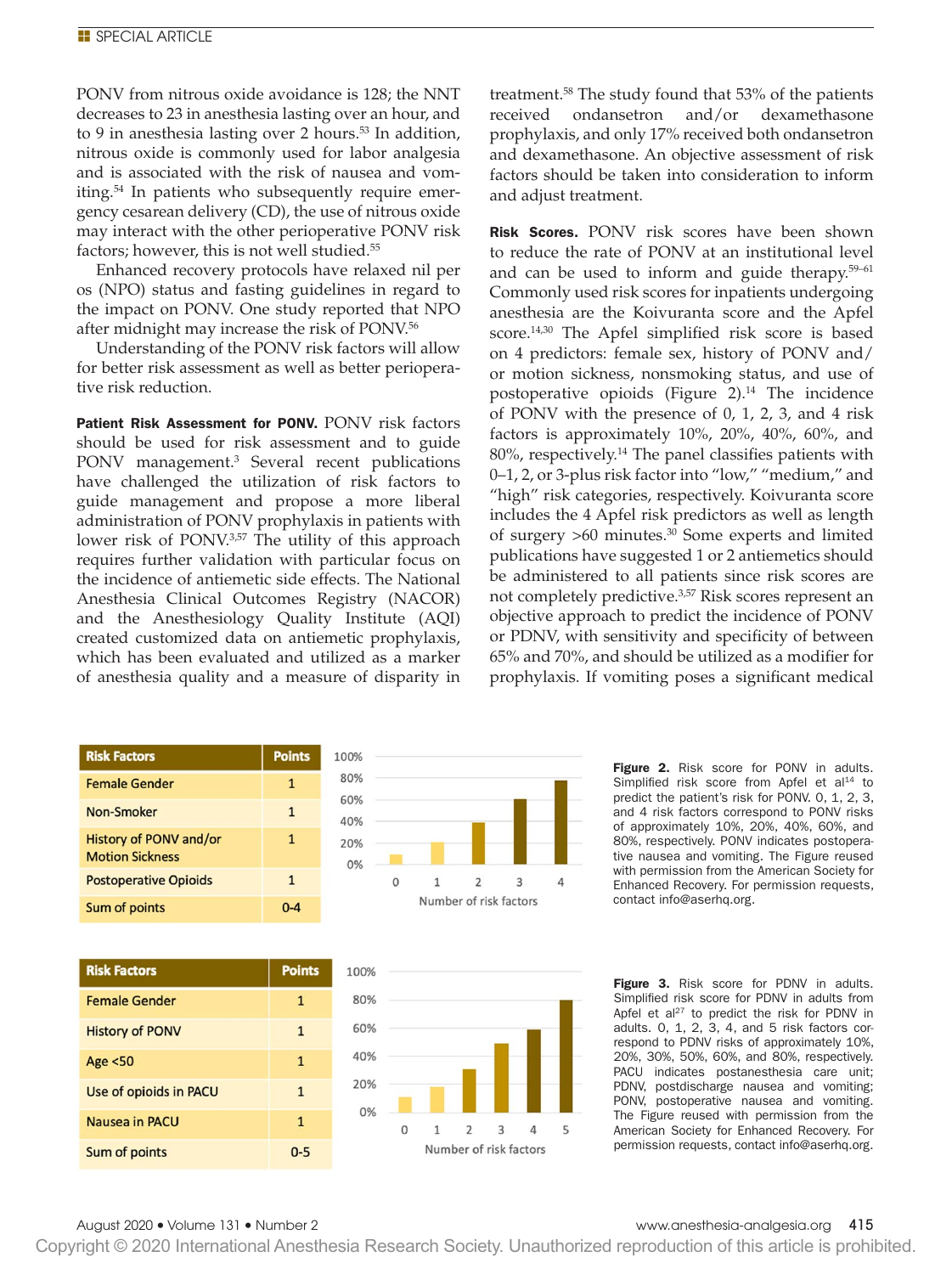risk, such as an increased intracranial pressure, this should be further taken into consideration.

PDNV presents a significant risk to discharged patients who no longer have access to fast-onset intravenous (IV) antiemetics or direct care. A study of 2170 US outpatients reported the incidence of PDNV to be 37% in the first 48 hours after discharge and identified 5 independent predictors of PDNV, including female sex, age <50 years, history of PONV, opioid use in the PACU, and nausea in the PACU.<sup>27</sup> Validation of a simplified PDNV risk score based on these risk factors found that the incidence of PDNV with 0, 1, 2, 3, 4, or 5 of these risk factors to be about 10%, 20%, 30%, 50%, 60%, and 80%, respectively (Figure 3).27

Assessment for PONV/POV Risk in Children. A systematic review of the recent literature provided 53 relevant articles for pediatric patients since the publication of the 2014 PONV guidelines.<sup>3</sup> The 2019 review and analysis reemphasize the guideline recommendations from the 2014 consensus panel with stronger levels of evidence for each recommendation published since the previous update.

The risk factors for POV/PONV in children are different from those in adults<sup>62-65</sup> and are summarized in Figure 4. Children are more at risk for PONV/POV when they are older than 3 years, subjected to certain surgeries—namely tonsillectomy and eye surgeries, or are postpubertal females (evidence B1). The other risk factors are summarized in the aforementioned figure and have been validated by Kranke et al<sup>66</sup> by using the Postoperative Vomiting in Children (POVOC) score.<sup>67-69</sup>

Since the 2014 guidelines, there has been a paucity of new research investigating additional risk factors for



Figure 4. Algorithm for POV/PONV management in children. Summary of recommendations for POV/PONV management in children, including risk identification, risk-stratified prophylaxis, and treatment of established postoperative vomiting.  $5-HT<sub>3</sub>$  indicates 5-hydroxytryptamine 3; PONV, postoperative nausea and vomiting; POV, postoperative vomiting; TIVA, total intravenous anesthesia. The Figure reused with permission from the American Society for Enhanced Recovery. For permission requests, contact info@aserhq.org.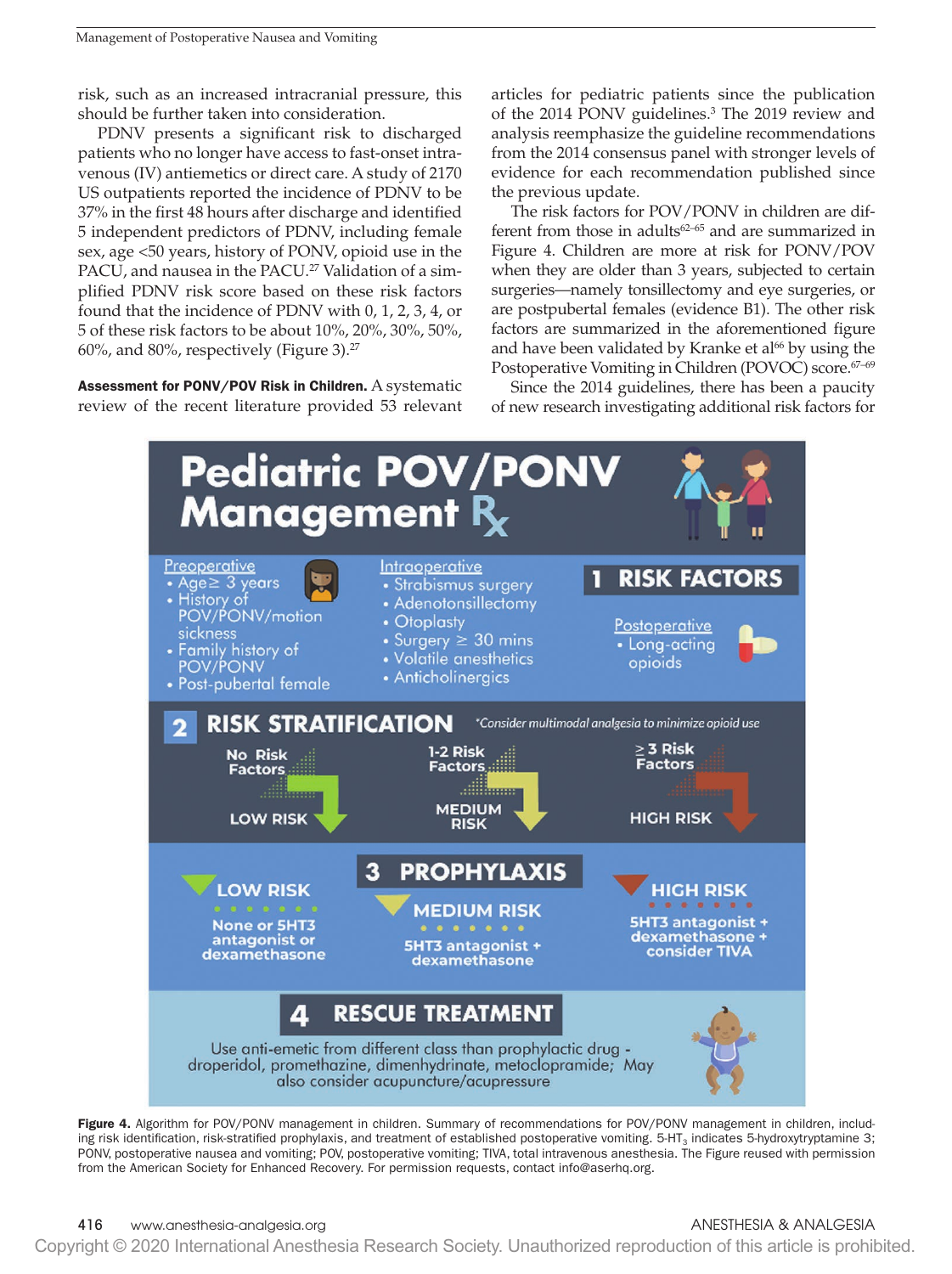

# Table 3. Strategies to Reduce Baseline Risk

Avoidance of GA by the use of regional anesthesia $31,65$  (A1) Use of propofol for induction and maintenance of anesthesia<sup>70</sup> (A1) Avoidance of nitrous oxide in surgeries lasting over 1 h (A1) Avoidance of volatile anesthetics $^{26,61}$  (A2) Minimization of intraoperative (A2) and postoperative opioids<sup>26,47,49,72</sup> (A1)

Adequate hydration<sup>73,74</sup> (A1)

Using sugammadex instead of neostigmine for the reversal of neuromuscular blockade75 (A1)

Abbreviation: GA, general anesthesia.

POV/PONV in children. As previously proposed by Eberhart et al,<sup>62</sup> POV risk in children can be predicted based on 4 criteria: duration of surgery >30 minutes; age >3 years; personal or first-degree relative history of POV/PONV; and strabismus surgery. Based on the presence of 0, 1, 2, 3, and 4 factors, the risk of POV was 9%, 10%, 30%, 55%, and 70%, respectively (Figure 5). This was subsequently verified by Kranke et al.<sup>66</sup>

### Guideline 2. Reduce Baseline Risk for PONV

Discussion. Approaches for decreasing baseline risk are presented in Table 3. Strategies recommended to reduce baseline risk for PONV include (1) minimization of perioperative opioids with the use of multimodal analgesic regimens; (2) preferential use of RA; (3) preferential use of propofol infusions as the primary anesthetic<sup>70,71</sup>; (4) avoidance of volatile anesthetics; and (5) adequate hydration in patients undergoing same-day surgery (Table 3).

*Multimodal Systemic Analgesia.* Prophylactic IV acetaminophen as part of a multimodal analgesic regimen reduces nausea, only if given before the onset of pain (evidence A1).76 After a gastrectomy, IV acetaminophen, in addition to continuous epidural analgesia, showed decreased opioid use and a significantly reduced incidence of PONV.<sup>77</sup> While oral acetaminophen has also been shown to reduce opioid requirement<sup>78</sup> and is considerably less costly, its effect on PONV is not well-studied.

Randomized controlled trials (RCTs) and metaanalyses show that perioperative nonsteroidal antiinflammatory drugs, (NSAIDs) and cyclooxygenase-2 Figure 5. Risk score for POV in children. Simplified risk score from Eberhart et al<sup>62</sup> to predict the risk for POV in children. 0, 1, 2, 3, or 4 risk factors correspond to POV risks of approximately 10%, 10%, 30%, 50%, or 70%, respectively. PONV indicates postoperative nausea and vomiting; POV, postoperative vomiting. The Figure reused with permission from the American Society for Enhanced Recovery. For permission requests, contact info@aserhq. org.

inhibitors<sup>50,79,80</sup> and less so intraoperative ketamine<sup>81</sup> may have a morphine-sparing effect in the postoperative period (evidence A1). An SRMA reported that, in patients with postoperative patient-controlled analgesia (PCA), IV or intramuscular (IM) NSAIDs significantly reduced the risk of PONV, and appears to be more effective than IV acetaminophen (evidence A1).<sup>82</sup> However, there are data to suggest that nonselective NSAIDs are associated with anastomotic leak in gastrointestinal (GI) surgery and should be used with caution.83–85

*Perioperative Dexmedetomidine.* Systemic  $\alpha_2$  agonists (clonidine or dexmedetomidine) administration decrease postoperative opioid consumption and PONV (evidence A1).86 After laparoscopic cholecystectomy, dexmedetomidine 1 μg/kg before skin incision reduced the incidence of PONV similar to dexamethasone 8 mg and proved superior in lowering postoperative pain during the first 24 hours.<sup>87</sup> The same pain and PONV benefits were confirmed when dexmedetomidine was added to an IV sufentanil-ondansetron PCA after thoracotomy.88 Prophylactic dexmedetomidine 0.5 μg/kg reduced postoperative pain at 1 hour and, on postoperative days (POD) 1–3, resulted in a faster return to daily activities in ambulatory urologic surgery under inhalation general anesthesia (GA). However, there was no difference versus the placebo in the incidence of PONV or use of antiemetics.<sup>89</sup> Similarly, intraoperative infusion of esmolol, a short-acting β-antagonist have been shown to reduce PACU opioid requirement as well as PONV risk (evidence A3).<sup>52</sup>

*Neuraxial Anesthesia.* A meta-analysis showed that epidural anesthesia significantly decreases the risk of PONV, whereas intrathecal opioids may promote PONV.<sup>90</sup> To be effective after gynecological surgery, epidural anesthesia administration may need to be continued after surgery and at a sufficient concentration (eg, lidocaine 10 mg/mL or equivalent).<sup>91</sup> After open colorectal cancer surgery, thoracic epidural anesthesia demonstrated significantly better pain control than IV morphine and with less PONV.92 Bilateral transversus abdominis plane block (TAP) decreases postoperative opioid use and PONV after abdominal surgery. In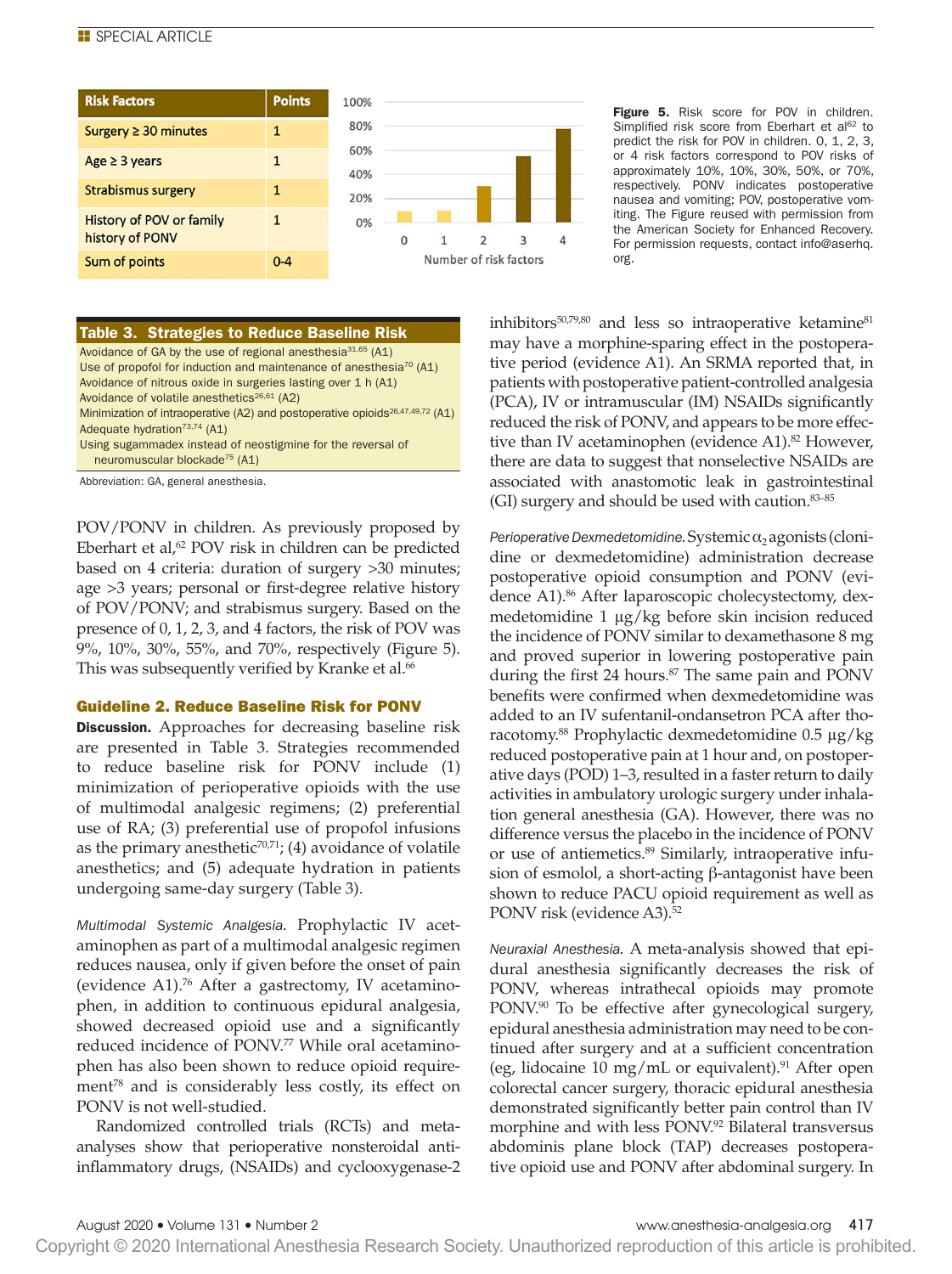colorectal surgery, compared to thoracic epidural anesthesia, the TAP blocks allowed for a shorter length of stay (LOS) without a difference in PONV.93

*Regional Anesthesia.* In colorectal surgery, continuous subfascial plane infusion of ropivacaine and fentanyl IV PCA demonstrated comparable risk of PONV (evidence A3).<sup>94</sup> Conversely, continuous local anesthetic wound infiltration or epidural anesthesia for 48 hours after open gastrectomy was associated with lower morphine consumption, less PONV, and a shorter LOS than morphine PCA (evidence A3). $95$  In a review of 18 studies that compared PONV outcomes between RA containing enhanced recovery programs and nonregional anesthesia containing care pathways, 5 found the RA to have improved PONV, 1 found PONV to be higher in the RA group (total knee arthroplasty under spinal anesthesia versus TIVA with propofol and remifentanil<sup>96</sup>), and 12 found no difference.<sup>97</sup>

*Propofol TIVA.* An SRMA of RCTs showed that the PONV risk with propofol TIVA is comparable to volatile anesthesia plus single-agent prophylaxis (5-hydroxytryptamine 3  $[5-HT_3]$  receptor antagonists and droperidol; evidence A1).<sup>71</sup> When used in combination with other prophylactic agents, propofol TIVA further reduces the risk of PONV (evidence A2).<sup>98,99</sup> Subhypnotic doses of propofol infusion, in combination with an antiemetic, also significantly reduced the incidence of PONV (evidence A2).100,101

*Supplemental Oxygen.* An SRMA of RCTs showed that supplemental oxygen was not associated with significant change in the overall risk of PONV, but the risk of early vomiting in abdominal surgery was lower.<sup>42</sup>

*Novel Interventions.* Since the last iteration of the guideline, a new Cochrane SRMA identified 6 studies comparing the risk of PONV in patients, who had neuromuscular junction blockade reversed with sugammadex compared to neostigmine, and reported that the PONV risk is lower with sugammadex (NNT =  $16$ ).<sup>75</sup> The quality of evidence was limited, however, due to inclusion of open-label studies as well as risk of bias due to unclear baseline PONV risk of the participants.

Weibel et al<sup>102</sup> conducted an SRMA on the use of IV lidocaine and PONV and reported that in laparoscopic abdominal procedures, the PONV risk is lower with lidocaine infusion. No benefit was seen with other surgery types.103

Baseline Risk Reduction in Children. New literature in the pediatric population confirms the well-established adult data in regard to TIVA (evidence A1), liberal fluid therapy (evidence A3), and opioid-sparing techniques (evidence A1) in reducing baseline risk for POV/PONV in children.104–109 Opioid-sparing techniques remain a mainstay in reducing baseline risk for POV/PONV. RA, most commonly caudal blocks with or without systemic dexamethasone under GA have previously been reported as safe and effective at reducing pain, opioid requirements, and rates of emesis in children.<sup>110</sup> The panel believes that other regional analgesia techniques, such as TAP blocks, may also help in reducing opioid requirements. In settings where regional blocks are contraindicated or not available, systemic non-opioid analgesia may be viable alternatives.

IV lidocaine has been reported to reduce the risk of POV in a double-blinded RCT of 92 children undergoing tonsillectomy. Children receiving a 1.5 mg/kg lidocaine bolus followed by a 2 mg/kg/h lidocaine infusion were 62% less likely to have POV compared to children with saline infusion  $(P = .024).^{107}$ 

Two studies assessed  $\alpha_2$  agonists and their influence on PONV. An SRMA, while statistically heterogeneous, found reduced rates of PONV as a secondary outcome in children receiving intranasal dexmedetomidine for separation anxiety when compared to intranasal or oral midazolam (evidence A1).111 In a randomized double-blinded study, the oral clonidine group had significantly less episodes of PONV and need for rescue antiemetics compared to the placebo group.<sup>108</sup> Further evidence is needed in children, but  $\alpha_2$  agonists warrant consideration in multimodal regimens aimed at reducing PONV risk in children.

Two studies compared perioperative IV acetaminophen (15 mg/kg) to saline and found a significantly reduced risk of PONV in the acetaminophen group. One of the studies analyzed 96 children and found that the incidence of POV during the first 6 hours postoperatively was significantly lower in the preoperative acetaminophen group than in the placebo and postoperative acetaminophen groups  $(P < .001).^{106}$ The other study reviewed had 90 children undergoing strabismus surgery and found that rates of PONV were significantly lower in the dexamethasone and acetaminophen groups compared to dexamethasone only group<sup>112</sup> (evidence A2).

Liberal fluid therapy remains a well-established intervention for reducing baseline risk of POV as previously stated in multiple studies from the 2014 guidelines. Further evidence from a single RCT involving 150 children supports our recommendations of liberal therapy with lactated ringer's (30 vs 10 mL/kg) being effective at reducing PONV.109

# Guideline 3. Administer PONV Prophylaxis Using 2 Interventions in Adults at Risk for PONV

In this iteration of the PONV guideline, one of the major changes is that we now recommend the use of multimodal prophylaxis in patients with one or more risk factors. This decision was made due to the concern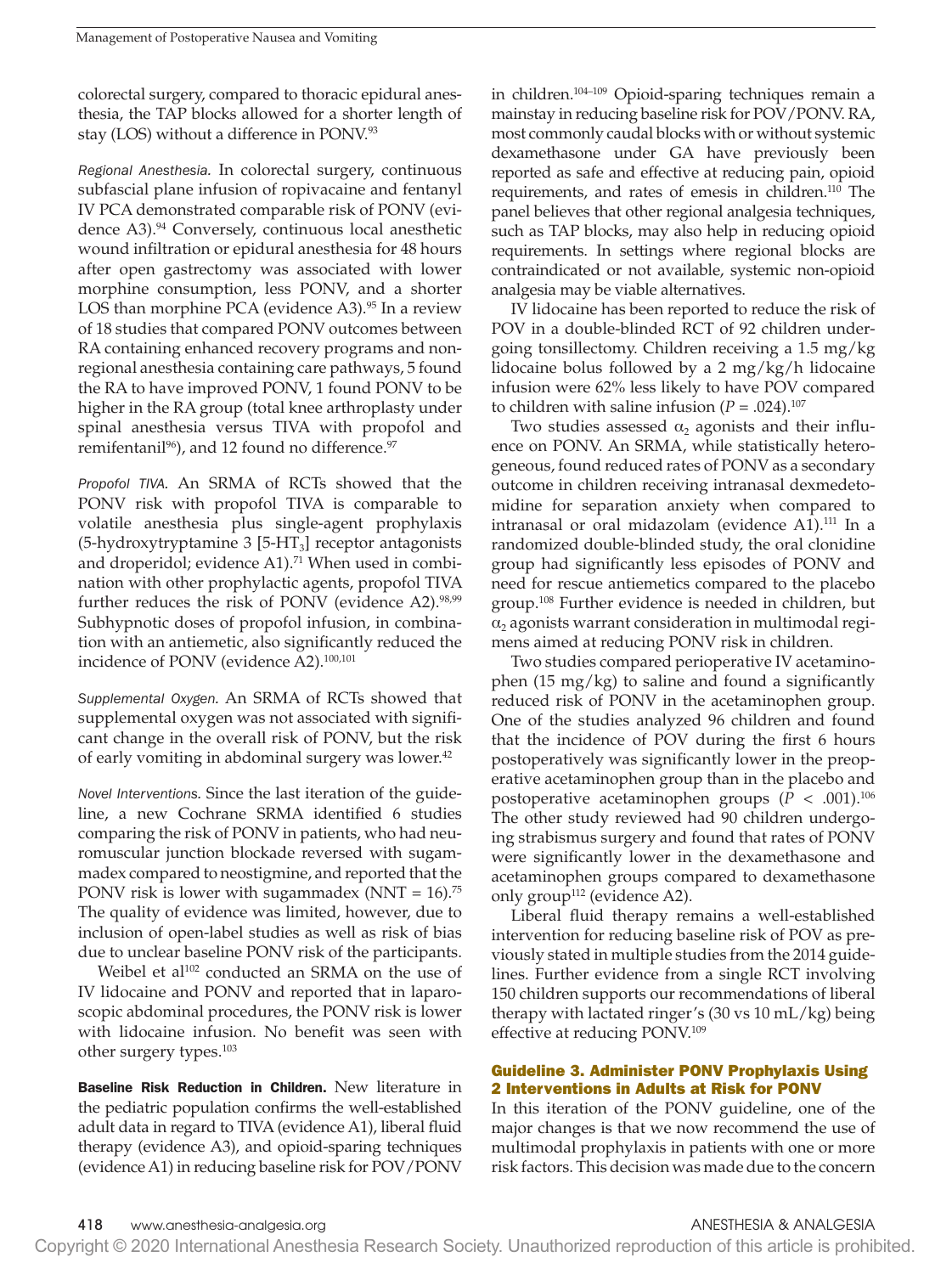| Table 4. Antiemetic Doses and Timing for Prevention of PONV in Adults |                       |                       |                                                |                        |  |  |  |  |
|-----------------------------------------------------------------------|-----------------------|-----------------------|------------------------------------------------|------------------------|--|--|--|--|
| <b>Drugs</b>                                                          | <b>Dose</b>           | <b>Evidence</b>       | <b>Timing</b>                                  | <b>Evidence</b>        |  |  |  |  |
| Amisulpride                                                           | 5 <sub>mg</sub>       | A2113,114             | At induction                                   | A2113,114              |  |  |  |  |
| Aprepitant                                                            | 40 mg PO              | A1115-117             | At induction                                   | A2118                  |  |  |  |  |
| Casopitant                                                            | 150 mg PO             | A1 <sup>119-121</sup> | At induction                                   |                        |  |  |  |  |
| Dexamethasone                                                         | $4-8$ mg IV           | $A1^{122}$            | At induction                                   | $A1^{123}$             |  |  |  |  |
| Dimenhydrinate                                                        | 1 mg/kg IV            | A1 <sup>124-126</sup> |                                                |                        |  |  |  |  |
| Dolasetron                                                            | 12.5 mg IV            | A2127-129             | End of surgery; timing may not affect efficacy | A2128                  |  |  |  |  |
| <b>Droperidol</b> <sup>a</sup>                                        | 0.625 mg IV           | A1 <sup>130,131</sup> | End of surgery                                 | $A1^{132}$             |  |  |  |  |
| Ephedrine                                                             | $0.5$ mg/kg IM        | A2133,134             |                                                |                        |  |  |  |  |
| Granisetron                                                           | $0.35 - 3$ mg IV      | A1 <sup>135,136</sup> | End of surgery                                 | A <sub>1</sub> 137-139 |  |  |  |  |
| Haloperidol                                                           | 0.5 to $<$ 2 mg IM/IV | $A1^{140}$            |                                                |                        |  |  |  |  |
| Methylprednisolone                                                    | 40 mg $IV$            | A2 <sup>141</sup>     |                                                |                        |  |  |  |  |
| Metoclopramide                                                        | 10 <sub>mg</sub>      | $A1^{142}$            |                                                |                        |  |  |  |  |
| Ondansetron                                                           | 4 mg IV               | A1 <sup>143,144</sup> | End of surgery                                 | $A1^{145}$             |  |  |  |  |
|                                                                       | 8 mg PO or ODT        |                       |                                                |                        |  |  |  |  |
| Palonosetron                                                          | 0.075 mg IV           | A1 <sup>146-148</sup> |                                                |                        |  |  |  |  |
| Perphenazine                                                          | 5 mg IV               | $A1^{149}$            |                                                |                        |  |  |  |  |
| Promethazine <sup>a</sup>                                             | $6.25$ mg             | A2150,151             |                                                |                        |  |  |  |  |
| Ramosetron                                                            | $0.3$ mg IV           | $A1^{152}$            | End of surgery                                 | $A2^{152}$             |  |  |  |  |
| Rolapitant                                                            | 70-200 mg PO          | $A3^{153}$            | At induction                                   |                        |  |  |  |  |
| Scopolamine                                                           | Transdermal patch     | A1 <sup>154,155</sup> | Prior evening or 2 h before surgery            | A1 <sup>156</sup>      |  |  |  |  |
| Tropisetron                                                           | 2 mg IV               | $A1^{157}$            | End of surgery                                 |                        |  |  |  |  |

These recommendations are evidence-based and not all the drugs have an FDA indication for PONV. Drugs are listed alphabetically.

Abbreviations: FDA, Food and Drug Administration; IM, intramuscular; IV, intravenous(ly); ODT, orally disintegrated tablet; PO, per os; PONV, postoperative nausea and vomiting.

<sup>a</sup>See FDA Black box warning.

### Table 5. Pharmacologic Combination Therapy for Adults and Children

### Adults

| $5-HT3$ receptor antagonists + dexamethasone                                   |
|--------------------------------------------------------------------------------|
| Ondansetron: (A1) <sup>158,159</sup>                                           |
| Palonosetron: (A2) <sup>160-164</sup>                                          |
| Ramosetron: (A2) <sup>165,166</sup>                                            |
| Granisetron: (A3) <sup>167</sup>                                               |
| Tropisetron: (A3) <sup>168</sup> ; with methylprednisolone (A3) <sup>169</sup> |
| $5-HT3$ receptor antagonists + aprepitant                                      |
| Ondansetron: (A2) <sup>170,171</sup>                                           |
| Ramosetron: (A3) <sup>172</sup>                                                |
| Palonosetron: (A3) <sup>173</sup>                                              |
| Aprepitant + dexamethasone: (A2) <sup>174,175</sup>                            |
| $5-HT3 + droperidol$                                                           |
| Ondansetron + droperidol: (A3) <sup>176</sup>                                  |
| Granisetron + droperidol: (A3) <sup>177</sup>                                  |
| Palonosetron + droperidol: $(A3)^{178}$                                        |
| Other 5-HT <sub>3</sub> combination therapies:                                 |
| Ondansetron + haloperidol: (A3) <sup>179</sup>                                 |
| Haloperidol + dexamethasone + ondansetron: $(A3)^{180}$                        |
| Ondansetron + betahistine: (A2) <sup>181,182</sup>                             |
| Ramosetron + gabapentin: $(A3)^{183}$                                          |
| Midazolam + ramosetron: $(A3)^{184}$                                           |
| Other antidopaminergic combination therapies                                   |
| Dexamethasone + haloperidol: (A2) <sup>185,186</sup>                           |
| Metoclopramide + dimenhydrinate: $(A3)^{187}$                                  |
| Amisulpride +1 nondopaminergic antiemetic: (A3) <sup>188</sup>                 |
| Haloperidol + midazolam: (A2) <sup>189,190</sup>                               |
| Acupoint stimulation + pharmacoprophylaxis: $(A2)^{191,192}$                   |
| <b>Others</b>                                                                  |
| Propofol + dexamethasone: $(A3)^{193}$                                         |
| Dexamethasone + dimenhydrinate: <sup>194</sup> (A3)                            |
| Gabapentin + dexamethasone: $(A3)^{195}$                                       |
| Children                                                                       |
| Ondansetron + dexamethasone: (A1) <sup>196</sup>                               |
| Ondansetron + droperidol (A3) <sup>197</sup>                                   |
| Tropisetron + dexamethasone $(A3)^{198}$                                       |
|                                                                                |

Abbreviation: 5-HT<sub>3</sub>, 5-hydroxytryptamine 3.

over inadequate prophylaxis as well as the availability of antiemetic safety data. The dosages and timing of antiemetics for adult PONV prophylaxis are summarized in Table 4; examples of combination therapies for PONV prophylaxis are summarized in Table 5. A summary of the proposed adult PONV guideline is presented in infographic format in Figure 6.

### $5$ -HT<sub>3</sub> Receptor Antagonists.

*Ondansetron.* Ondansetron is the most commonly used and studied  $5-\text{HT}_3$  receptor antagonist and is considered the "gold standard" in PONV management (evidence A1).199 It has comparable antivomiting and antinausea effects when used as a single or combination medication for prophylaxis or treatment at a 4 mg IV dose or 8 mg oral disintegrating tablet with a 50% bioavailability.200 The NNT is 6 for prevention of vomiting and 7 for nausea. The number needed to harm (NNH) is 36 for headache, 31 for elevated liver enzymes, and 23 for constipation.143 Ondansetron has similar effectiveness compared to dexamethasone  $4-8$  mg<sup>201</sup> and haloperidol.202 Ondansetron is less efficacious than ramosetron 0.3 mg $\rm IV^{144,203,204}$ granisetron 1–3 mg $^{205}$  palonosetron  $0.075$  mg,<sup>206-208</sup> aprepitant 80 mg orally,<sup>115</sup> and fosaprepitant 150 mg IV.209 Ondansetron is more efficacious than metoclopramide 10 mg  $IV^{210}$  and dexmedetomidine.<sup>211</sup>

*Dolasetron.* Dolasetron is a highly specific and selective  $5-HT<sub>3</sub>$  receptor antagonist indicated for prevention and treatment of PONV (evidence A2). It has low affinity for dopamine receptors. A prophylactic IV dose for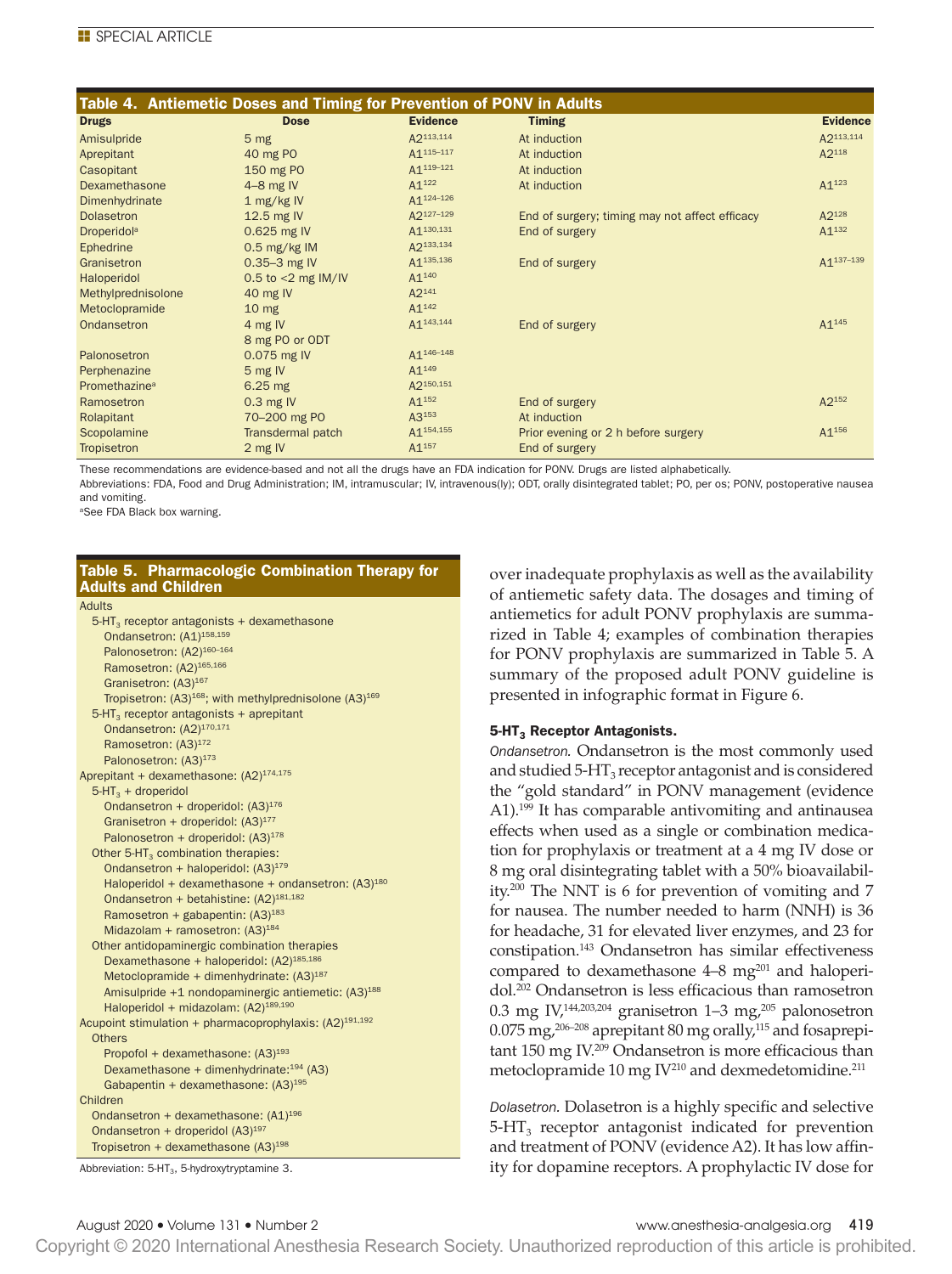

Figure 6. Algorithm for PONV management in adults. Summary of recommendations for PONV management in adults, including risk identification, stratified prophylaxis, and treatment of established postoperative nausea and vomiting. Note that 2 antiemetics are now recommended for PONV prophylaxis in patients with 1–2 risk factors.  $5-HT_3$  indicates 5-hydroxytryptamine 3; PONV, postoperative nausea and vomiting. The Figure reused with permission from the American Society for Enhanced Recovery. For permission requests, contact info@aserhq.org.

adults of 12.5 mg IV administered 15 minutes before the end of anesthesia has similar efficacy to 4 mg ondansetron.127–129 Dolasetron is no longer marketed in the USA due to the concerns over QT prolongation.<sup>212</sup> There are no changes from the previous guidelines.

*Granisetron.* Granisetron 0.35–3 mg (5–20 μg/kg) IV has similar PONV efficacy compared to other

first-generation  $5-HT_3$  receptor antagonists and to dexamethasone 8 mg<sup>135</sup> (evidence A1). One study showed that granisetron 0.3 mg IV had better effectiveness than ondansetron 4 mg IV.136 In patients undergoing middle ear surgery, granisetron resulted in less PONV than ondansetron up to 24 hours postoperatively.136 In patients undergoing laparoscopic cholecystectomy, granisetron was comparable to palonosetron

# 420 www.anesthesia-analgesia.org ANESTHESIA & ANALGESIA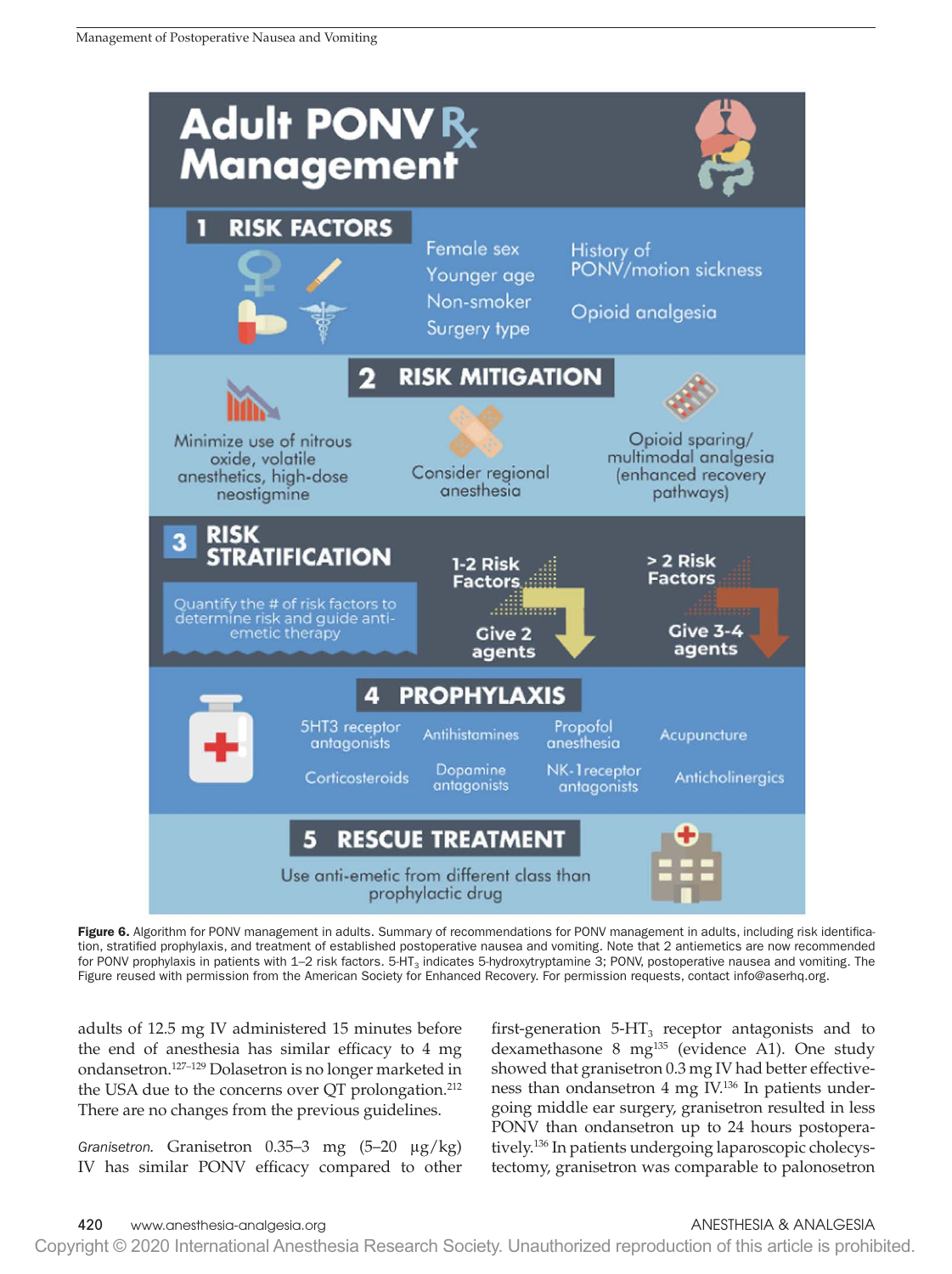in the first 24 hours postoperatively, but less efficacious in 24–48 hours postoperatively.213 There are no new changes to report since the 2014 guidelines.

*Tropisetron.* Tropisetron is a competitive and selective 5-HT3 receptor antagonist and has antinausea and antiemetic properties used mostly for chemotherapyinduced nausea and vomiting (CINV). While not approved in the United States, it is used in Europe and Asia. NNT for prevention of nausea is 6.7 and 5 for vomiting (evidence A1).157 The manufacturer's recommended dosing for tropisetron is 2 mg IV; however doses of up to 10 mg IV have been used in clinical trials.157 Tropisetron 5 mg IV before the start of anesthesia has been found effective for PONV prevention for breast and gynecologic surgery.214 Larger doses appear to have a longer clinical duration.<sup>215</sup> There are no changes from the previous guidelines.

*Ramosetron.* Ramosetron is a second-generation  $5-HT_3$ receptor antagonist licensed in Japan and Southeast Asia and approved for the treatment of nausea, vomiting, and diarrhea-predominant irritable bowel syndrome in males. The most effective adult dose and route of administration for PONV prevention and treatment is 0.3 mg IV.152 Side effects include drowsiness, dizziness, muscle pain, sedation, constipation, and diarrhea. For PONV prevention, ramosetron 0.3 mg was more effective than ondansetron  $4 \text{ mg}^{216}$  (evidence A1). When added to a PCA opioid infusion, ramosetron 0.3 mg was more effective than placebo, dexamethasone 10 mg, or palonosetron 0.075 mg.<sup>217</sup> For PONV treatment, ramosetron 0.3 mg has similar effectiveness as ondansetron 4 mg.<sup>218</sup>

 $P$ alonosetron. As a second-generation  $5-HT_3$  receptor antagonist, palonosetron has a 40-hour half-life, allosteric binding, positive cooperativity, receptor internalization, and  $5-HT_3/$ neurokinin 1 (NK1) receptor inhibition.<sup>219,220</sup> In several meta-analysis studies<sup>146-148</sup> of PONV prevention, palonosetron 0.075 mg was more effective than ondansetron 4 and 8 mg, granisetron 1 mg, dexamethasone 5 and 8 mg, dolasetron 12.5 mg, tropisetron 2 mg, and ramosetron 0.3 mg (evidence A1). Palonosetron has similar effectiveness to aprepitant 40 mg per os (PO).<sup>116</sup> Palonosetron combined with sevoflurane/ $N<sub>2</sub>O$  anesthesia reduced the incidence of PONV as much as a total TIVA technique.<sup>221</sup> Combining palonosetron with TIVA reduced PONV more than TIVA alone.<sup>222</sup> Combined with palonosetron 0.075 mg prophylaxis, those receiving palonosetron 0.075 mg added to a PCA infusion had less PONV than those receiving palonosetron prophylaxis alone.<sup>223</sup>

# NK1 Receptor Antagonists.

*Aprepitant.* Aprepitant is a NK1 receptor antagonist with a half-life of 40 hours, available in oral and parenteral

(fosaprepitant) forms (evidence A1).3 All dosages (40, 80, and 125 mg) have been shown more effective in reducing the incidence of POV rather than nausea. Aprepitant 40 mg orally has the same PONV prevention effect as palonosetron 0.075 mg IV.116 Aprepitant 40 and 80 mg orally is more efficacious than ondansetron.115,224 Fosaprepitant (a prodrug of aprepitant) 150 mg IV is more efficacious than ondansetron.209,225–227 In a meta-analysis which compared aprepitant to various other antiemetics and placebo, aprepitant reduced the incidence of vomiting on both POD 1 and 2; however, the quality of evidence was limited by the significant heterogeneity in the results.<sup>117</sup> In addition, provisional data from a Cochrane network meta-analysis by Weibel et al<sup>102</sup> suggest that NK1 receptor antagonist monotherapy has similar efficacy to several combination therapies.

NK1 receptor antagonists may be useful prophylactic antiemetics when postoperative emesis is highly undesirable, such as in gastric and neurosurgery. Further study is needed on the effect of NK1 receptor antagonists on opioid requirements.

*Casopitant.* Casopitant has been shown to be more effective to reduce POV than nausea (evidence A1).<sup>119–</sup> <sup>121</sup> The use of NK1 receptor antagonists could delay the time to first vomiting episode compared with ondansetron. Casopitant has not been approved for PONV use.

*Rolapitant.* Rolapitant is a long-acting, NK1 receptor antagonist which may be effective in PDNV because of its half-life of 180 hours. While there was no difference between rolapitant 70 and 200 mg orally and ondansetron 4 mg IV at 24 hours, fewer study patients had emesis at 72 and 120 hours (evidence A3).<sup>153</sup> Rolapitant has not been approved for PONV use.

*Vestipitant.* Six doses (4–36 mg) of vestipitant were compared with ondansetron 4 mg for treatment of breakthrough PONV after failed ondansetron prophylaxis. Although the overall efficacy was noninferior between vestipitant and ondansetron, vestipitant had a lower rate of emesis, suggesting that vestipitant may possibly be useful for PONV similar to other NK1 receptor antagonists (evidence A3).<sup>228</sup>

# Corticosteroids.

*Dexamethasone.* Perioperative glucocorticoids have been used for many years to reduce the incidence of PONV. Currently, the recommended dose of dexamethasone ranges between 4 and 10 mg. There has been an increase in the number of studies evaluating the use of 8 mg (0.01 mg/kg) of dexamethasone or higher doses with positive results (evidence A1). $229-231$  In general, there are limited data for trials using doses higher than 8 mg. A meta-analysis of trials using dexamethasone

August 2020 • Volume 131 • Number 2 www.anesthesia-analgesia.org 421

Copyright © 2020 International Anesthesia Research Society. Unauthorized reproduction of this article is prohibited.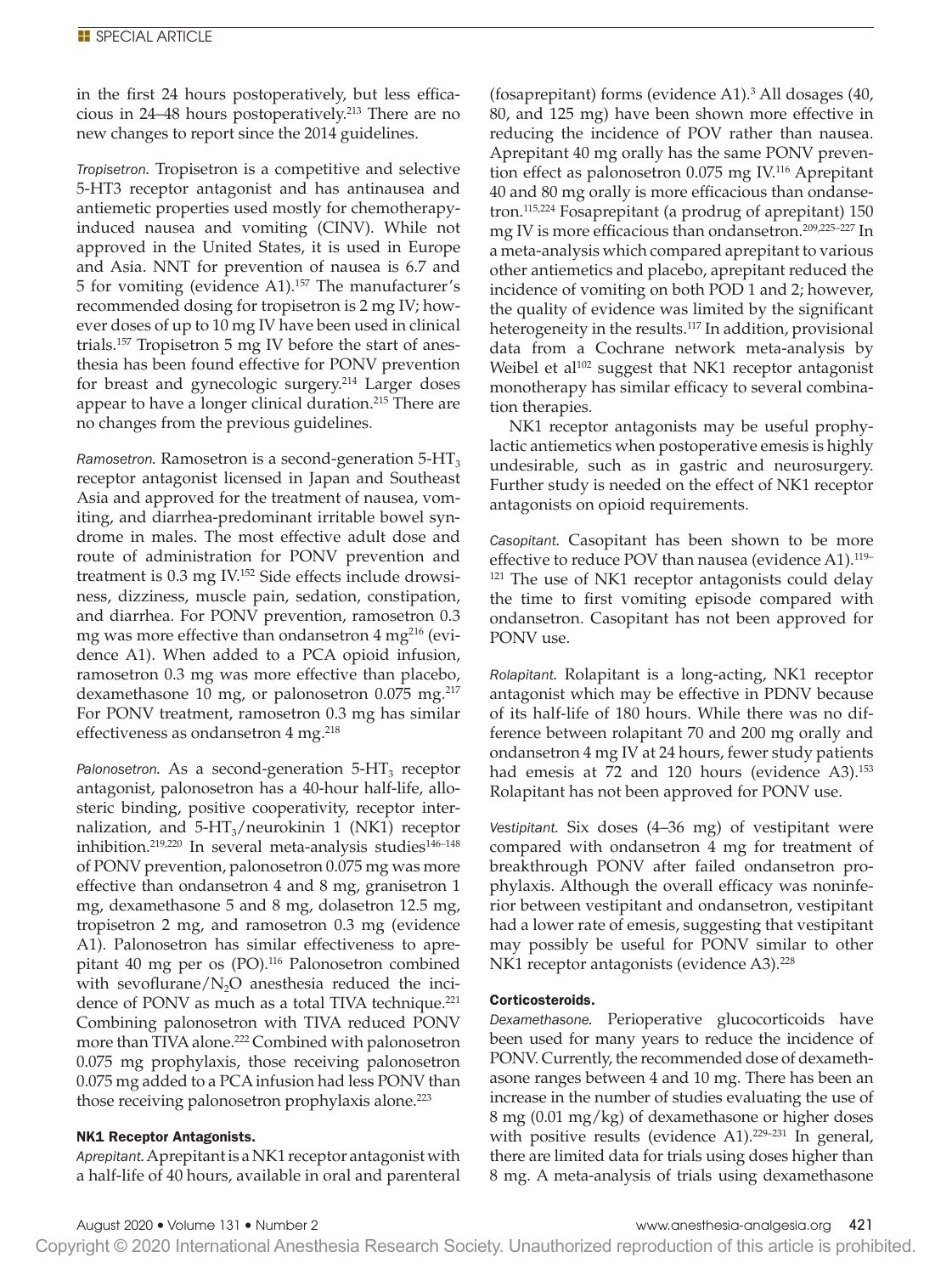for PONV prophylaxis found no difference in antiemetic efficacy between the 4 and 5 mg vs the 8 and 10 mg dose of dexamethasone.122 Additionally, with reference to timing, the data support the early dosing of dexamethasone at the beginning of a case rather than at the end for the prevention of PONV.<sup>232</sup> Dexamethasone prophylaxis resulted in comparable incidence of PONV compared to  $5-HT_3$  receptor antagonists (primarily ondansetron).<sup>122</sup> One exception to the equivalence between dexamethasone and  $5-HT<sub>3</sub>$  receptor antagonists may be palonosetron, which at a dose of 75 μg showed superiority over dexamethasone 8 mg for overall PONV reduction in the 0–24 interval.233,234

Additionally, as an added advantage over  $5-HT_3$ receptor antagonists, dexamethasone reduced the need for analgesics in many studies,235,236 including cases with neuraxial anesthesia.237 A meta-analysis suggested that the opioid-sparing effects associated with dexamethasone use in PONV do not appear to be dose-dependent, but evidence is conflicting.238 Dexamethasone also improves respiratory parameters,<sup>239</sup> reduces fatigue, provides a better quality of recovery,<sup>240</sup> and reduces the LOS in hospital.<sup>241</sup>

The question of safety, as it relates to dexamethasone, has been raised in numerous studies. It appears that dexamethasone, especially given in a single dose, has few adverse effects. A recent Cochrane Database analysis of 37 trials concluded that dexamethasone does not appear to increase the risk for postoperative infections, but with wide confidence interval. Additionally, the included studies excluded patients at risk for delayed wound healing, making extrapolation to larger populations difficult.<sup>242</sup> There is even a possible suggestion that dexamethasone decreases the incidence of infectious complications in patients undergoing pancreaticoduodenectomy.243 An additional review of 56 trials indicated that corticosteroids, primarily dexamethasone did not increase wound infection rates, anastomotic leak, wound healing, bleeding, or clinically significant hyperglycemia.244 Dexamethasone appears to induce only a mild blood glucose elevation in patients.<sup>245</sup> Even in the presence of diabetes, there is minimal evidence to support a clinically significant increase in blood glucose levels with less elevations reported with the 4 mg compared with higher dose.<sup>242,244,246,247</sup> Higher doses of dexamethasone, above those typically used for PONV, appear to have a more significant effect on glucose levels.248 The risk of increased bleeding with the use of dexamethasone has been raised.<sup>249</sup> Based on the limited number of available studies, dexamethasone does not appear to significantly increase the risk of postoperative bleeding, even in tonsillectomy patients.250 Finally, the association of steroids and the possibility of cancer recurrence has been addressed in at least 2 fairly recent studies, both in women, demonstrating no evidence for an increased risk with dexamethasone at doses of 4–10 mg.251,252

There is some evidence that prophylaxis with multiple doses of dexamethasone is more effective than single intraoperative dose.<sup>253,254</sup> Interval dosing under anesthesia may be possible in very long surgical procedures. However, it is unclear if repeated doses may increase the risk of corticosteroid-related complications (such as infection, bleeding, and hyperglycemia).

*Other Corticosteroids.* Other corticosteroids appear to have similar efficacy to dexamethasone in terms of a reduction of PONV and analgesic effects.<sup>255</sup> A recent meta-analysis reported that perioperative steroids in knee arthroplasty significantly reduce postoperative pain.<sup>256</sup> Both low (40) mg) and high (125 mg) doses of methylprednisolone have been shown to be effective in reducing PONV.255,257 In a meta-analysis of hip and knee arthroplasty patients, methylprednisolone, in doses ranging from 40 to 125 mg, was shown to reduce pain and PONV (evidence A1).<sup>141</sup> Not all steroids appear to have the same relative efficacy toward PONV prevention. In a trial using betamethasone 8 mg in patients undergoing elective breast cancer surgery, there was only a small effect in reducing PONV compared to placebo.<sup>258</sup>

### Antidopaminergics.

*Amisulpride.* Amisulpride is a dopamine  $D_2$ ,  $D_3$  receptors antagonist. It is an oral antipsychotic (at a dose of 50–1200 mg/d).<sup>259</sup> An IV formulation was recently approved for the management of PONV. Amisulpride 5 mg is more effective than placebo in achieving complete response and reduction in nausea severity (evidence  $A2$ ),<sup>113,114</sup> while doses of 1 and 20 mg are not effective (evidence A3).<sup>113</sup> When used for the treatment of established PONV, amisulpride 5 and 10 mg is more effective than placebo in patients who received no prior prophylaxis (evidence A3).<sup>188</sup> However, in patients who received prior PONV prophylaxis with nonantidopaminergic agents, amisulpride 10 mg but not 5 mg was more effective than placebo for the treatment of established PONV (evidence A3).<sup>260</sup> Administration of amisulpride is associated with mild increase in prolactin level, the clinical significance of which is unclear. Studies have reported that antiemetic dose of amisulpride was not associated with sedation, extrapyramidal side effect, or QTc prolongation.<sup>113,114,188,260-262</sup>

*Droperidol.* Droperidol is effective for the prophylaxis of PONV in doses of 0.625–1.25 mg (evidence A1).130,132 It is recommended to be administered at the end of surgery to optimize antiemetic efficacy in the postoperative period (evidence A1).<sup>132</sup> While droperidol was used as a first-line agent for PONV prophylaxis, its use has significantly declined in many countries following a Food and Drug Administration (FDA) black box

422 www.anesthesia-analgesia.org ANESTHESIA & ANALGESIA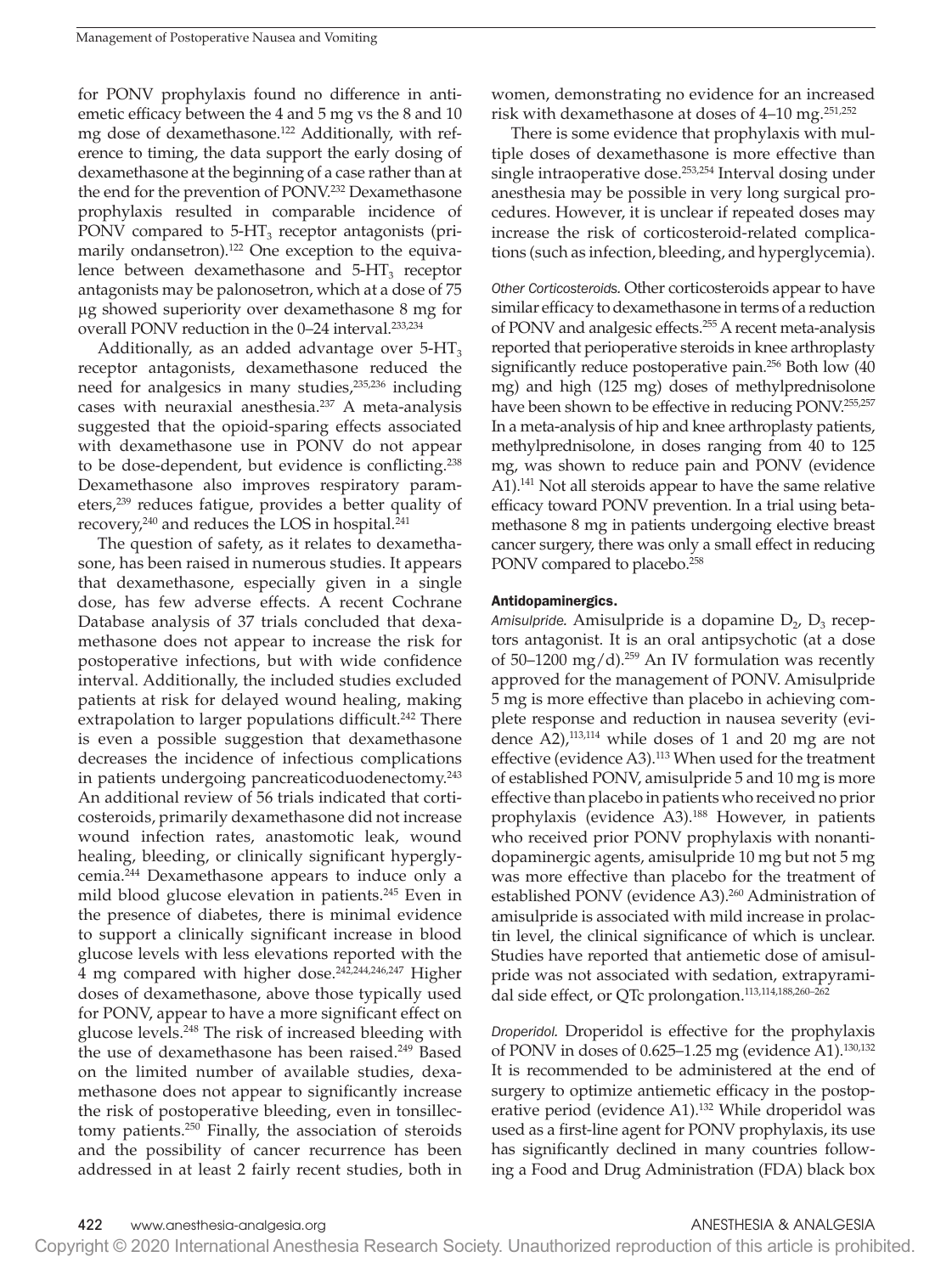warning in 2001, which imposed restrictions on the use of droperidol due to the risk of sudden cardiac death when used in doses  $>25$  mg.<sup>263</sup> Several studies have however suggested that antiemetic doses of droperidol are safe, are associated with only a transient prolongation in QTc comparable to that of ondansetron, and are not associated with changes in transmural dispersion of repolarization.264,265 The QT prolongation induced by the combination of ondansetron and droperidol is not different from that induced by each drug alone.<sup>266</sup> A large retrospective study involving 20,122 patients who received droperidol 0.625 mg for PONV prophylaxis also found no increase in the risk of polymorphic ventricular tachycardia.<sup>267</sup> A recent study found no statistically significant difference in the risk of akathisia between ondansetron 4 mg (0.8%), droperidol 0.625 mg (1.2%), and droperidol 1.25 mg (3.4%).<sup>268</sup> A metaanalysis confirmed that low doses of droperidol <1 mg are effective,<sup>269</sup> and given that adverse effects might be dose related, a dose of 0.625 mg is recommended by the panel.

*Haloperidol.* The use of haloperidol as an antiemetic is not FDA approved, but interest in its use in PONV increased following the FDA black box warning on droperidol.270 Low doses of 0.5–2 mg are effective for PONV prophylaxis with efficacy and side effects, including QT prolongation, not different from those of 5-HT<sub>3</sub> receptor antagonists (evidence A1).<sup>140,271</sup> When given after induction of anesthesia, the efficacy and side-effect profile of haloperidol 1 mg was also not different from droperidol 0.625 mg with no extrapyramidal side effects reported in either group.<sup>272</sup> Haloperidol 2 mg administered at induction of anesthesia or at the end of surgery did not affect the risk of PONV over 24 hours.<sup>273</sup> When used for the treatment of established PONV in PACU, haloperidol 1 mg was not inferior to ondansetron 4 mg in the proportion of PONV-free patients at 4 and 24 hours after administration but was associated with increased sedation.202

*Metoclopramide.* The antiemetic efficacy of a 10 mg dose of metoclopramide is uncertain. An earlier metaanalysis concluded that this dose has no clinically relevant antiemetic effect.<sup>274</sup> However, this meta-analysis included studies by Fujii et al, which were later found to be fabricated.<sup>275</sup> A more recent meta-analysis<sup>142</sup> excluding the retracted studies by this group concluded that a 10 mg dose of metoclopramide may be effective for the prevention of PONV with an NNT of 8–10 (evidence A1). Metoclopramide was, however, not effective when used in combination with other antiemetics based on limited numbers of available studies. A large study involving 3140 patients who received PONV prophylaxis with 8 mg dexamethasone, randomized patients to placebo, metoclopramide 10, 25,

or 50 mg. Only the 25 and 50 mg doses significantly reduced PONV (NNT 16.9 and 11.6, respectively).<sup>34</sup> Extrapyramidal symptoms were rare but were significantly higher in the 25 and 50 mg groups (0.8%) compared with the 10 mg metoclopramide group (0.4%). Metoclopramide may be useful in institutions where other dopamine antagonists are not available, but otherwise may not be very efficacious.

*Perphenazine.* Perphenazine is an atypical antipsychotic and a dopamine receptor antagonist. Limited data suggest that perphenazine is effective for the prophylaxis of PONV without increase in drowsiness or sedation, with the recommended dose being 5 mg IV (evidence A1).149

Antihistamine. A meta-analysis of trials comparing dimenhydrinate to placebo suggested that it was effective for PONV prophylaxis with an NNT of 8 and 5 for the early and late postoperative period, respectively (evidence A1). The optimal dosing, timing, and side-effect profile when used for the management of PONV are however unclear.<sup>124</sup>

A recent study investigated the impact of 2 doses of diphenhydramine (25 and 50 mg) on quality of recovery following outpatient laparoscopic gynecologic surgery. Only the 50 mg dose reduced the risk of PONV compared with placebo, but the quality of recovery was not different between the diphenhydramine and placebo groups (evidence A3).<sup>276</sup>

Data examining the use of promethazine for PONV prophylaxis are limited. When given at induction of anesthesia, promethazine 25 mg alone or 12.5 mg combined with ondansetron 2 mg were effective in reducing PONV at 24 hours following middle ear surgery.150 The combination of promethazine 6.25 mg with granisetron 0.1 mg given at the end of surgery, followed by oral promethazine 12.5 mg and granisetron 1 mg given every 12 hours for 3 days, was more effective than promethazine alone in reducing the risk of PONV and PDNV151 (evidence A2). Promethazine is also effective for the treatment of established PONV, with doses as low as 6.25 mg being as effective as higher doses and associated with less sedation<sup>277,278</sup> (evidence A2). In 2006, the Institute of Safe Medication Practices (ISMP) issued a safety alert with regards to the administration of promethazine by injection; this is followed by an FDA issued black box warning in 2009. The warning indicated a risk that the drug can leach out from the vein during IV administration and cause serious damage to the surrounding tissue. In addition, injecting promethazine in an artery or under the skin can cause severe tissue damage including gangrene. As a result of these risks, the FDA stated that deep intramuscular administration is the preferred route of administration. The

Copyright © 2020 International Anesthesia Research Society. Unauthorized reproduction of this article is prohibited.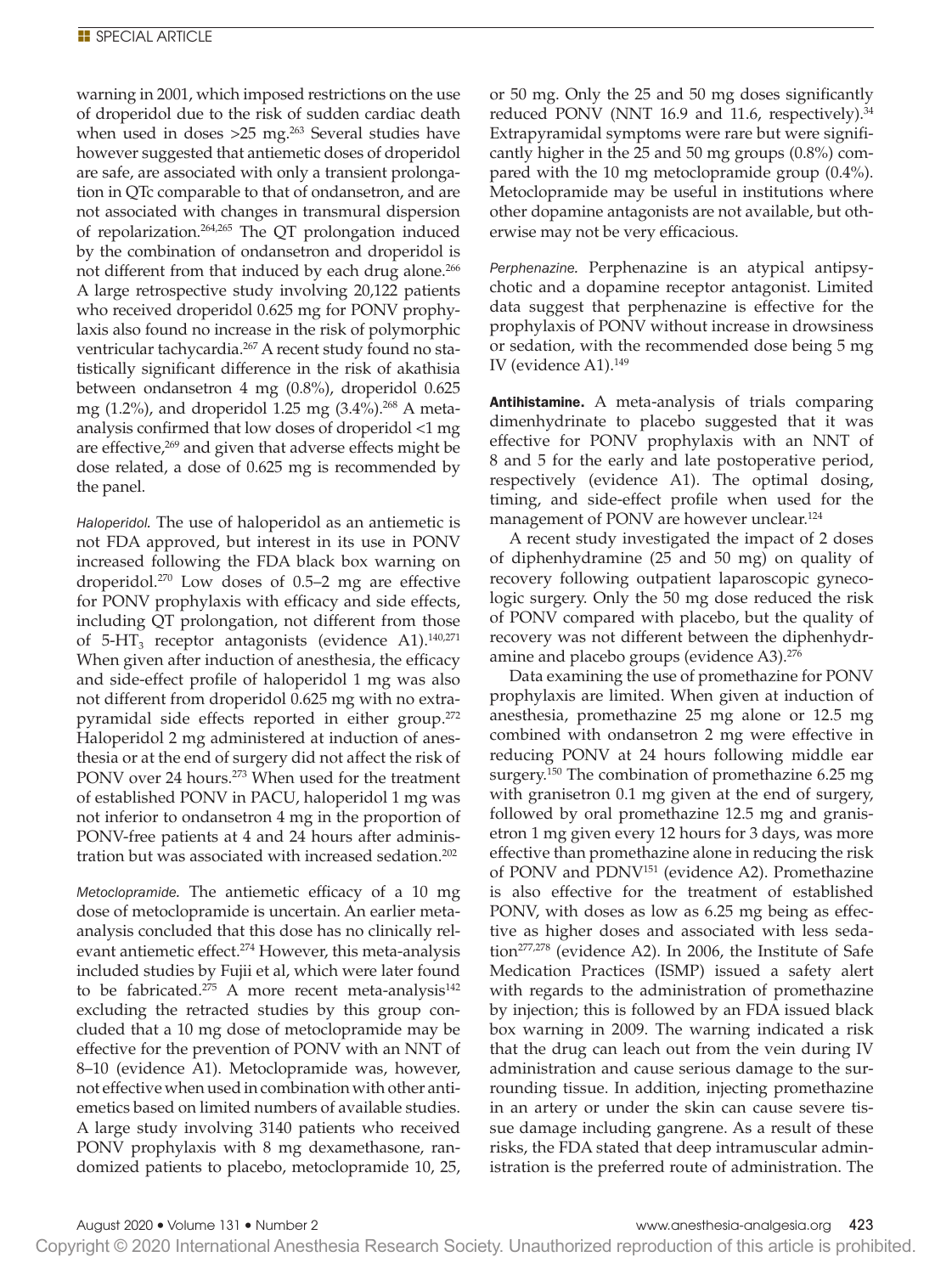warning also states that if IV administration is chosen, a properly functioning IV line should be ensured, and infusion should be given in a concentration no greater than 25 mg/mL and at a rate not to exceed 25 mg/min.279,280

Anticholinergics. Transdermal scopolamine is effective for PONV prophylaxis in PACU and for 24 hours postoperatively, with  $NNT = 6$ . Onset of effect is  $2-4$ hours, and can be applied presurgery or the night before. Adverse events are generally mild, most commonly visual disturbances, dry mouth, and dizziness (evidence A1).154,155

### Other Antiemetics.

*Gabapentinoids-Gabapentin and Pregabalin.* Given 1–2 hours before surgery, gabapentin 600–800 mg orally has been shown to decrease PONV (evidence A1).<sup>281-283</sup> In laparoscopic cholecystectomy, gabapentin reduced pain severity, total morphine consumption, and PONV (25.2% vs 47.6%). Nausea and vomiting decreased as gabapentin dosage increased.282,284 Preoperative gabapentin in patients undergoing abdominal surgery reduced PONV.285 Disadvantages of γ-aminobutyric acid (GABA) analogs include sedation, visual disturbances, dizziness, and headache. Gabapentin was associated with respiratory depression in patients undergoing laparoscopic surgery.282 In 2019, FDA released a drug safety communication warning against the risk of respiratory depression when gabapentinoids are used in combination with central nervous system (CNS) depressants such as opioids; when used as a part of the multimodal analgesic regimens, intraoperative opioids should be reduced and increased vigilance for may be warranted, especially in elderly patients.286

*Midazolam.* Meta-analysis showed a reduction in PON, POV, and PONV relative to controls after midazolam administration at induction (evidence A1).<sup>287</sup> There was no significant difference in PONV between midazolam and ondansetron given 30 minutes before the end of surgery. However, this is not recommended due to the possibility of sedation-related adverse events. Midazolam combined with other antiemetics had increased efficacy over single-agent therapy. Lower and higher dose midazolam showed no difference in PONV efficacy for prophylaxis efficacy.<sup>288</sup> The incidence of PONV was significantly reduced after administration at the end of surgery.289 Midazolam 2 mg given 30 minutes before the end of surgery decreased PONV and was as effective as ondansetron 4 mg.<sup>290</sup> Limited data suggest that midazolam has similar efficacy to ondansetron in treating established PONV.291

*Ephedrine.* Ephedrine 0.5 mg/kg IM given near end surgery significantly reduces PONV for 3 hours postoperatively. Antiemetic effect and need for rescue are comparable to droperidol 0.04 mg/kg IM. Sedation during ambulatory surgery recovery is significantly less than placebo. Changes in mean arterial blood pressure (BP) and heart rate (HR) were not significantly different from placebo; caution should be observed with patients at risk for coronary ischemia (evidence A2).292,293

### Nonpharmacologic Prophylaxis.

*Pericardium 6 Acupuncture Point (PC6) Stimulation.* An updated Cochrane review including 59 trials with 7667 subjects reported that PC6 stimulation was associated with a significant reduction in the risk of nausea, vomiting, and the need for rescue antiemetics compared with sham treatment (evidence A1).294 The review also included a comparison of PC6 acupoint stimulation with 6 different types of antiemetic drugs (metoclopramide, cyclizine, prochlorperazine, droperidol, ondansetron, and dexamethasone), and found no difference in nausea, vomiting, or need for rescue antiemetics between PC6 stimulation and pharmacoprophylaxis. Trial sequential analyses suggested that further sham-controlled trials or RCT versus antiemetics are unlikely to change the conclusion. On the other hand, the evidence regarding the comparison of the combination of PC6 stimulation with antiemetic drugs compared to antiemetic drugs alone was of very low quality and inconclusive. The combination was more effective than antiemetic drugs alone for reducing vomiting and need for rescue antiemetics, but not nausea (evidence A1).294 Acupoint stimulation was effective in reducing PONV regardless of whether stimulation was initiated before or after induction in anesthesia.295 Monitoring of neuromuscular function with stimulation applied intraoperatively over the median nerve is effective in reducing the incidence of early PONV, especially with the use of tetanic stimulation.<sup>296,297</sup>

In addition to PC6, stimulation of other acupoints has also been used for PONV prophylaxis. One RCT in 2014 reported that stimulation of both the PC6 and L14 acupoints resulted in significantly lower incidence of PONV compared to PC6 alone (69.6% vs 85.7%;  $P < .05$ ).<sup>298</sup> Another RCT reported that bilateral acupuncture at the ST36 acupoint was associated with significantly lower risk of PONV.299

*Fluids.* Adequate hydration is an effective strategy for reducing the risk of PONV. This can be achieved by minimizing perioperative fasting time, or using supplemental IV fluid to maintain clinical euvolemia. A recent Cochrane review showed that supplemental crystalloids (10–30 mL/kg) reduce the risk of both early and late PONV as well as the need for rescue antiemetics (evidence A1).<sup>73</sup> There is no difference between crystalloids and colloids infusion on the risk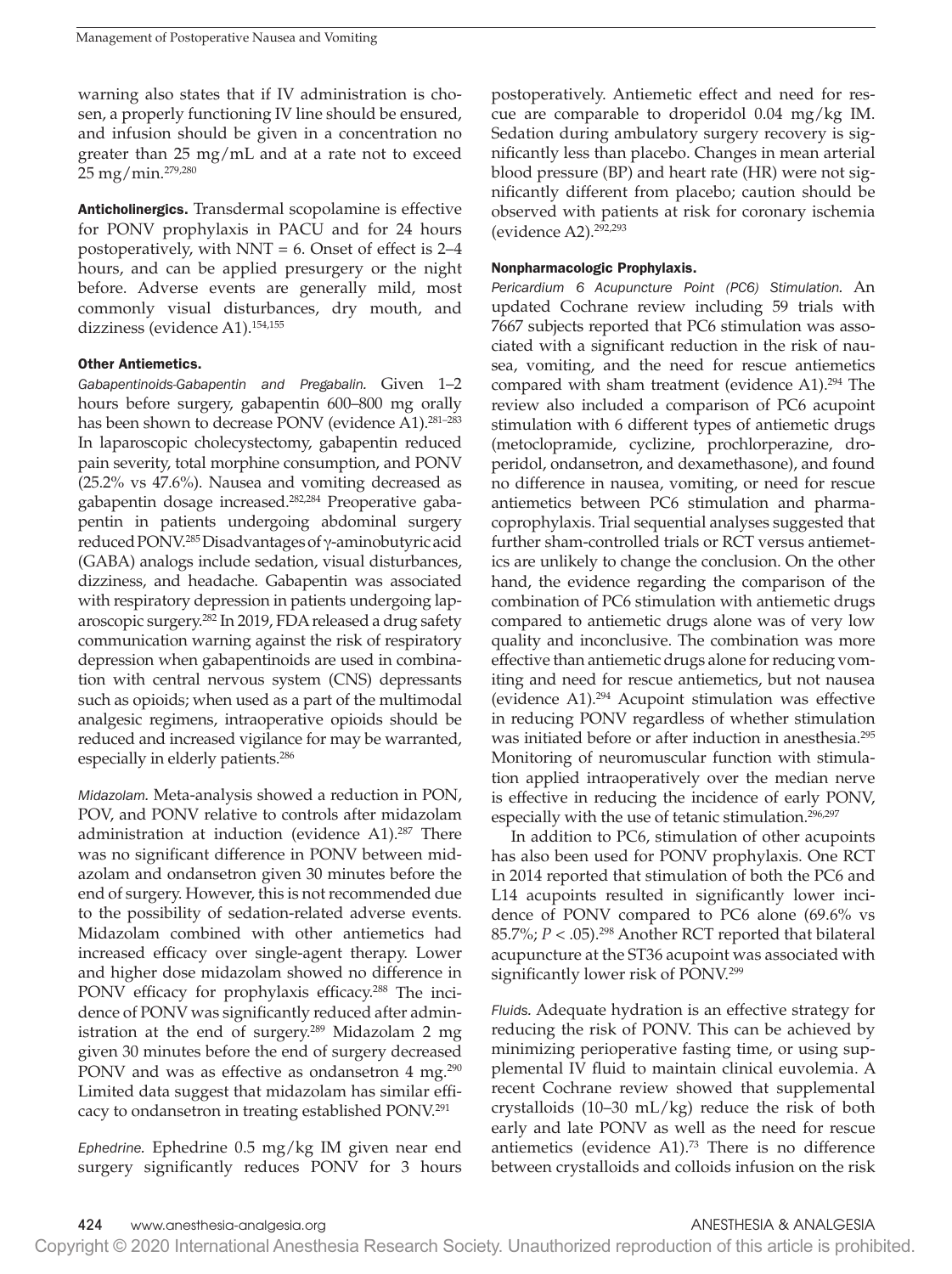of PONV or need for rescue antiemetics when comparable volumes are used. However, a systematic review reported that colloids were more effective in reducing the risk of PONV in surgeries lasting >3 hours, but not in those lasting <3 hours (evidence A1).<sup>74</sup> Dextrose solutions infused intraoperatively or postoperatively were not found to be effective in reducing the risk of PONV (evidence A1).300

*Carbohydrate Loading.* Administration of a preoperative carbohydrate drink is included in many of the ERPs. Studies investigating the impact of carbohydrate drink on PONV have reported inconsistent results, but overall, the evidence suggests that it has no impact on the incidence of PONV (evidence A1).301

*Aromatherapy.* A recent Cochrane review evaluated the use of aromatherapy for the treatment of PONV, and found that, overall, aromatherapy did not reduce the incidence or severity of nausea, but reduced the need for rescue antiemetics. However, the level of evidence was low. When investigating different types of aromatherapy, the review found that peppermint aromatherapy was no more effective than placebo in reducing nausea severity at 5 minutes, but isopropyl alcohol aromatherapy resulted in shorter time to 50% reduction in nausea severity, less need for rescue antiemetics, but no difference in patient satisfaction. On the other hand, isopropyl alcohol vapor inhalation did not reduce the need for rescue antiemetics (evidence A1).302

*Ginger.* A meta-analysis investigating the efficacy of ginger for PONV prophylaxis reported no reduction in the incidence of PONV, but a small reduction in nausea scores. A subgroup analysis according to dose suggested a trend for better outcomes with higher doses of 1000 mg ginger compared to lower doses, but differences were not statistically significant, so more data are needed (evidence A1).<sup>303</sup>

*Supplemental Oxygen.* A meta-analysis found that high inspired oxygen concentration was not found to reduce the incidence of the composite outcome of PONV, but had a weak effect on late nausea. In patients who received inhalation anesthetics and no prophylactic antiemetics, high inspired oxygen concentration reduced both late nausea and vomiting, but the effect was modest (evidence A1).<sup>304</sup>

*Chewing Gum.* Chewing gum is showing promise for the treatment of PONV, with 1 small pilot study suggesting that chewing gum was not inferior to ondansetron for the treatment of PONV in female patients who underwent laparoscopic or breast surgery under GA (evidence A3).305

*Others.* Suggestive techniques (evidence A1),306 healing touch (evidence A3),  $307$  and music (evidence A3) $308$ were not found to be effective prophylactic modalities for PONV. *Morinda citrifolia* Linn (Noni fruit) was found to be effective in reducing the incidence of early nausea when used in a dose of 600 mg (evidence A3).309 Administration of a low-dose naloxone infusion reduces postoperative nausea and the need for rescue antiemetics (evidence A1).310

Combination Therapies. In the review of studies on combination therapy in adults since the last Consensus Guideline, the panel determined that the recommendation remains unchanged. The panel found supporting evidence for the existing guideline and continues to recommend combination antiemetic therapy for patients at higher risk for PONV. The literature on combination of 2 or more antiemetics for prevention of PONV is robust and shows superiority over single agents for the majority of studies (evidence A1).158–163,165,166,168–170,172,174,176,177,180–187,189,190,195,261,311–320 The use of combination therapy for prevention of PONV in adults is firmly established in current anesthesia practice.

New antiemetic combination therapies have been reported. These include palonosetron 0.075 mg and dexamethasone 4 or 8 mg.159,234,321–324 This regimen was studied in several recent trials, with conflicting results. Bala et al $160$  and Cho et al $161$  found that palonosetron combined with 8 mg dexamethasone achieved significance for complete response or lower incidence of PONV over palonosetron alone while other studies reported no significant difference compared to palonosetron alone.178,234,321,322,325 However, additional studies did show palonosetron in combination with other agents was efficacious.160–164 Most notably, palonosetron plus dexamethasone had lower PONV than ondansetron plus dexamethasone (evidence A3),<sup>326</sup> and palonosetron plus aprepitant had lower PONV than ramosetron plus aprepitant (evidence A3).<sup>173</sup> Although the evidence is mixed on palonosetron alone versus palonosetron in combination, further research is needed with palonosetron in combination with other agents for prophylactic therapy.

The  $5$ -HT<sub>3</sub> receptor antagonists are commonly used alone or in combination with dexamethasone 4 or 8 mg, and form the cornerstone of antiemetic prophylaxis for surgery (evidence A1). In a 2016 meta-analysis, 17 RCTs were assessed with 1402 study participants on combinations of  $5-HT_3$  receptor antagonists and dexamethasone. The results were that the combination therapy resulted in significantly reduced risk of PONV and lower rescue antiemetic requirement compared to  $5-\text{HT}_3$  receptor antagonists alone. In the subgroup analyses of individual  $5-HT<sub>3</sub>$  receptor antagonists, dexamethasone in combination with ondansetron and

Copyright © 2020 International Anesthesia Research Society. Unauthorized reproduction of this article is prohibited.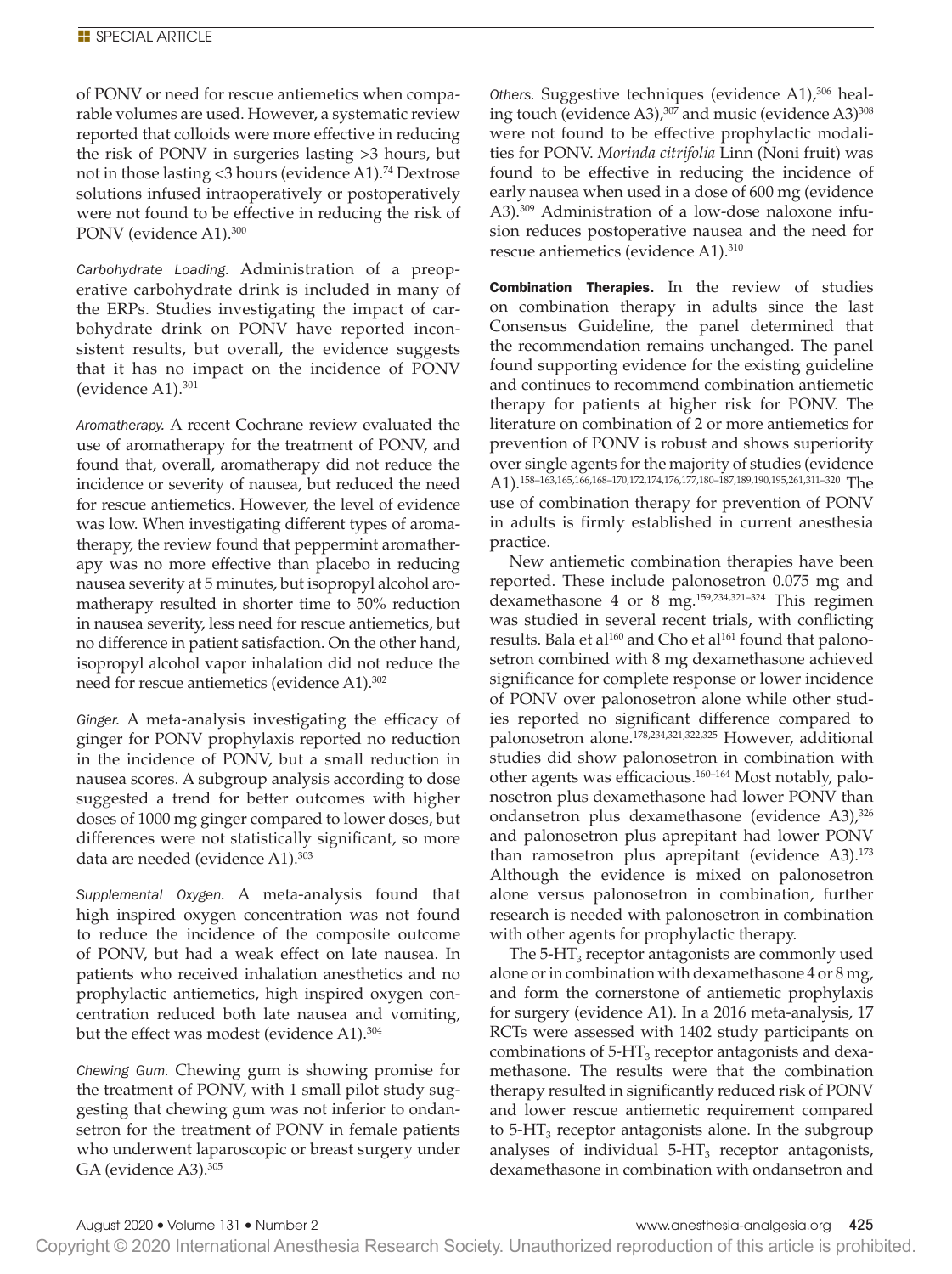palonosetron significantly reduced 24-hour PONV compared to  $5-HT_3$  receptor antagonists alone; the authors noted the data were insufficient for ramosetron and granisetron to reach a conclusion.159

Granisetron and tropisetron combinations were less frequently studied (evidence A2) and none of the evaluated studies included dolasetron as an agent for combination.167–169,177 This is likely due to removal of dolasetron's different product presentations from the market in certain countries centered on concern for risk of developing arrhythmia. In a 2017 study of 1350 large and small bowel patients, the authors found the addition of a single dose of 8 mg dexamethasone combined with a routine antiemetic (most commonly ondansetron) significantly reduced the incidence of PONV at 24 hours and the need for rescue antiemetics for up to 72 hours with no increase in adverse events.327

The previous guidelines concluded that aprepitant 40 mg in combination with dexamethasone was superior to ondansetron with dexamethasone in preventing vomiting in neurosurgical patients.3 Two studies have reported that aprepitant plus ondansetron is significantly more efficacious than ondansetron alone (evidence A2).170,171 Aprepitant 40 mg orally in combination with dexamethasone is more efficacious than ondansetron with dexamethasone.<sup>328</sup> In a recent study comparing aprepitant alone to aprepitant plus scopolamine patch, there was no difference in complete response between the groups.329 Many of the studies used higher doses of aprepitant (80 vs 40 mg) which was not as common in the 2014 guidelines.172,174,175,318

Antihistamines exhibit antiemetic benefit but are used less frequently than others in combination therapies, due to concern of possible sedation. Betahistine is a strong  $H_3$  receptor antagonist, and 2 studies compared betahistine plus ondansetron to ondansetron only for prophylaxis. Both reported significantly less PONV with the combination prophylaxis.181,182 Kizilcik et al<sup>194</sup> compared dexamethasone 8 mg plus dimenhydrinate 1 mg/kg to dexamethasone 8 mg plus ondansetron 4 mg, and reported that dexamethasone plus dimenhydrinate was more effective.

Our review of the recent literature found limited number of combination studies that included droperidol.<sup>176,177,330</sup> Matsota et al<sup>176</sup> found droperidol plus ondansetron is more effective than either agent alone.

Several studies have reported that midazolam, when used in combination with antiemetic agents, further decreased PONV.167,184,189,190,315,319,331 Grant conducted a meta-analysis of midazolam on PONV with a subgroup analysis of midazolam as part of combination therapy and showed increased efficacy over single-agent therapy alone (evidence A1). Grant determined it is likely that PONV can be prevented at subhypnotic doses  $\left($ <0.05 mg/kg) without the many common side effects associated with higher dose midazolam.288 Nevertheless, caution is advised in using midazolam for PONV.

In a clinical trial of 1147 patients, the combination of amisulpride with ondansetron or dexamethasone was more effective than ondansetron or dexamethasone alone in reducing PONV and rescue antiemetic requirement (evidence A3).<sup>261</sup>

Combination therapy research using more than 2 agents is emerging. Examples of triple agent combinations include aprepitant 80 mg + dexamethasone 4–8 mg + ondansetron 4 mg regimen was superior over the dual combination of dexamethasone + ondansetron in patients receiving TIVA combined with neuraxial blockade for elective laparoscopic surgery<sup>175</sup>; haloperidol 2 mg + dexamethasone 8 mg + ondansetron 8 mg which reduced PONV and need for rescue over a single agent but did not show improved efficacy over the 2 agent combination for all end points $180$ ; dexamethasone 8 mg + ondansetron 4 mg + droperidol 0.625 mg was compared to placebo and reduced PONV 0-6 hours.<sup>332</sup> More research is needed for investigating efficacy using 3 or more pharmacological agents prophylactically. Additionally, close monitoring should be considered for possible added risk of side effects with the use of multiple agents.

Although recent evidence continues to support the use of 2 or more antiemetics, there has not been sufficient evidence to guide the clinician to select the most effective individual antiemetic that provides the optimal combination over other combination therapies with the exception of using agents from a different pharmacologic class.<sup>333</sup> The selection of agents from a different pharmacological class is still recommended to cover different receptor sites to optimize the antiemetic effect. The exact mechanism is neither clearly established nor is it clear as to which receptor site(s) is/are triggered in a patient undergoing surgery and anesthesia. Both nausea and vomiting may be prompted through a variety of central and peripheral mechanisms. Additionally, the least effective optimal doses to be used in the antiemetic combination have not been clearly identified. The studies in the latest review have used a variable range of dosing strategies such as the use of weight-based dosing versus single standard dosing. In some studies, use of higher dosages than the FDAapproved dosing has often been used. The higher dosing found in the current studies are 8 vs 4 mg dexamethasone, 80 vs 40 mg aprepitant, 8 vs 4 mg ondansetron, 1.25 vs 0.625 mg droperidol, and 10 vs 5 mg tropisetron.158,160–162,169,172,174,176,180,182,261,311–313,316–319

Finally, several studies have reported the use of nonpharmacological interventions as part of the combination therapies. Chen et al<sup>299</sup> conducted a study of patients undergoing laparoscopic surgery receiving placebo, IV ondansetron, bilateral ST36 acupuncture,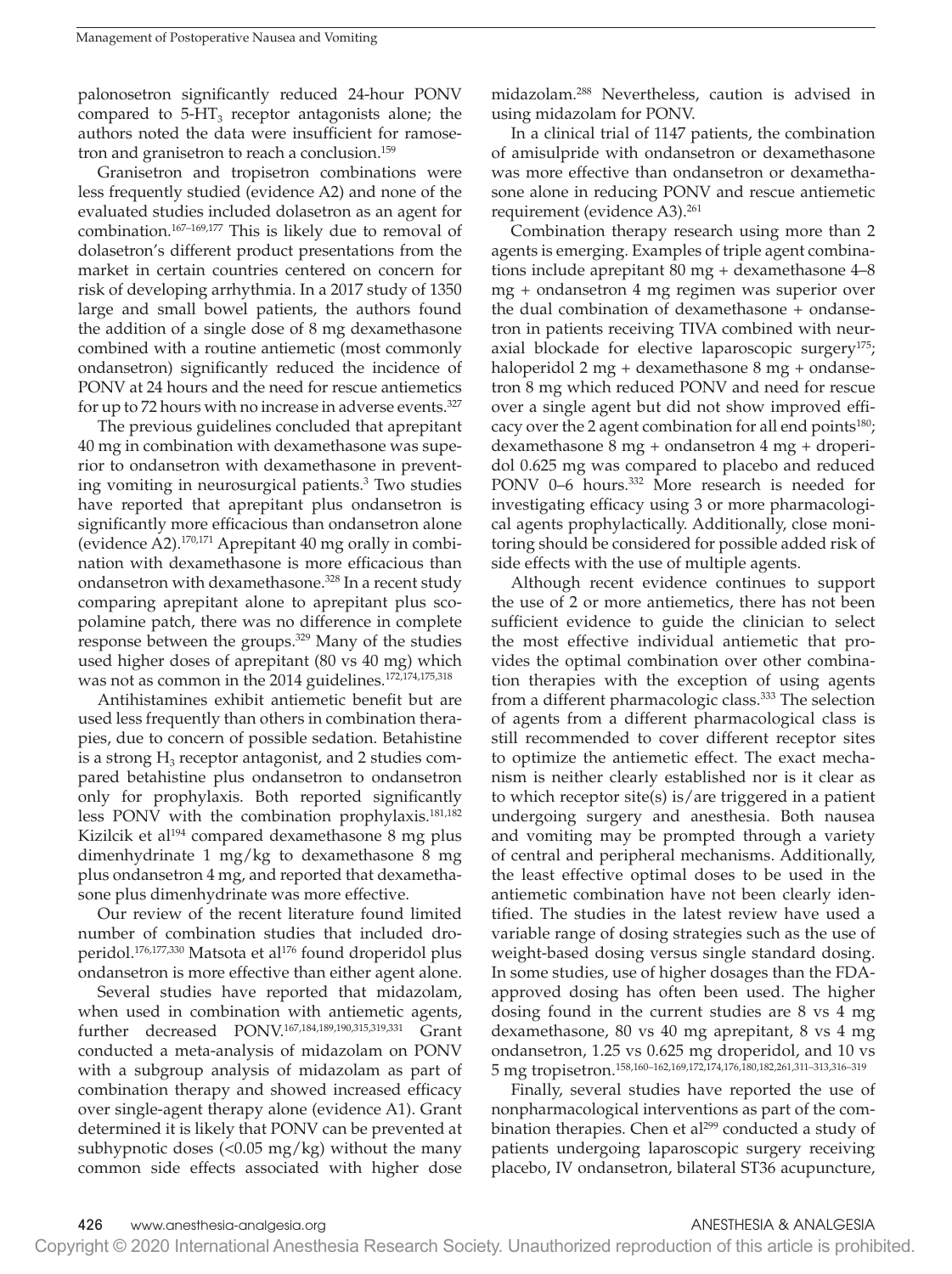or both. Another study compared the use of (1) dexamethasone 4 mg IV, (2) acupuncture in the PC6 point, (3) combination of dexamethasone and acupuncture, and reported that the combination was associated with significantly lower incidence of PONV than either intervention alone.<sup>191</sup> White et al<sup>192</sup> compared the use of a disposable acupressure device or a sham device applied to PC6, in combination with 4 mg dexamethasone and 4 mg ondansetron, and found that addition of PC6 acupressure significantly reduced the risk of PONV up to 72 hours postoperatively (12% vs 30%; *P* = .03). Two recent meta-analyses regarding acupoint stimulation for PONV prophylaxis both concluded that the quality of evidence for the use of acupoint stimulation as a part of combination therapy is low due to study limitations and heterogeneity.<sup>294,334</sup>

Cost-Effectiveness. With rising health care costs, the cost-effectiveness of therapy should be considered in determining appropriateness of PONV prophylaxis. Proper pharmacoeconomic analysis can also assess the value of using 1 particular drug or drug combination compared to another, taking into consideration both the cost of drugs and patient care.191,335 Many studies have evaluated the cost-effectiveness of different PONV prophylaxis therapies.191,335–338 However, the majority of these studies are limited by variable methodologies, small sample size, and historically high drug costs as they were performed before the availability of generic antiemetics.339,340 One point to consider in cost-effective analysis is that for every antiemetic intervention, the absolute risk reduction (ARR) and therefore NNT depends on the relative risk reduction (RRR), which represents the efficacy of the intervention, but also the control event rate (CER), which in this case is the incidence of PONV. As a result, the higher the baseline incidence of PONV, the lower the NNT would be for any antiemetic intervention. This supports the use of a risk stratification system in optimizing the costeffectiveness of PONV prophylaxis.25,341

According to established guidelines, cost-effective analyses should be conducted from both the health care sector perspective and the societal perspective.<sup>342-345</sup> Willingness to pay is a reliable measure of the patient perspective in cost-benefit analyses.<sup>346</sup> Studies by Macario et al $346$  and Gan et al $347$  found that patients are willing to pay approximately \$30 to prevent PONV, while Diez<sup>348</sup> found parents are willing to spend approximately \$80 to prevent PONV in their children. On the other hand, Dzwonczyk et al<sup>336</sup> found that the average hospital cost and charge per antiemetic drug dose were \$0.304 and \$3.66, respectively. Thus, the average charge to the patient for 3 antiemetic doses was <\$11. From a health care sector perspective, the authors found that the hospital's net profit increased linearly with increased PONV prophylaxis administration.<sup>336</sup>

Modifying the anesthetic regimen can be a costeffective strategy. $349$  A study by Elliott et al $350$  showed that using propofol for induction and isoflurane for maintenance of GA was associated with the lowest cost per episode of PONV avoided than an induction/ maintenance combination of either propofol/sevoflurane or sevoflurane/sevoflurane. However, given availability of generic sevoflurane, this cost analysis may show different results today. It may also prove cost-effective to reduce baseline risk through opioid minimization. Marrett et al<sup>351</sup> reported that patients receiving oral immediate-release opioids in outpatient setting had higher risk of hospitalization, emergency department, and clinic visits, as well as higher health care costs due to nausea and vomiting.351

High emetogenic surgeries are associated with longer PACU stays and costs.<sup>337</sup> It is estimated that each episode of emesis delays discharge from the PACU by approximately 20 minutes.352 While it may appear significant from the patient's perspective, the impact from the health care cost perspective is uncertain. In a retrospective study of patients undergoing ambulatory surgery, Dexter and Tinker<sup>353</sup> showed that the length of PACU stay for all patients would only have been reduced by <5% if PONV had been eliminated in this patient population. Parra-Sanchez et al<sup>338</sup> performed a time-motion economic analysis of PONV in patients undergoing ambulatory surgery. The authors prospectively followed 100 ambulatory surgery patients from the time of surgery through the third postoperative morning. The authors found that patients who experienced PONV following ambulatory surgery, 60% of them experienced symptoms following discharge. On average, patients with PONV spent 1 hour longer in the PACU, required more nursing time, and incurred greater total cost. PONV was associated with an adjusted incremental total cost of \$74. In bariatric surgery patients, PONV is one of the most common causes of unplanned readmission.354 PONV does not seem to have a measurable impact on rate of unanticipated admission, physician visits, or time to return to normal activity338,339 However, the development of PONV is associated with significantly lower postoperative quality of life<sup>338</sup> while high-risk patients demonstrate higher satisfaction with PONV prophylaxis.<sup>355</sup>

While there is extensive evidence that multimodal prophylaxis is clinically effective, the evidence on cost-effectiveness is limited. More cost-effectiveness analyses are needed on PONV management.

# Guideline 4. Administer Prophylactic Antiemetic Therapy to Children at Increased Risk for POV/ PONV; As in Adults, Use of Combination Therapy Is Most Effective

Based on the POV/PONV risk, there are specific recommendations for prophylaxis in children. Thus,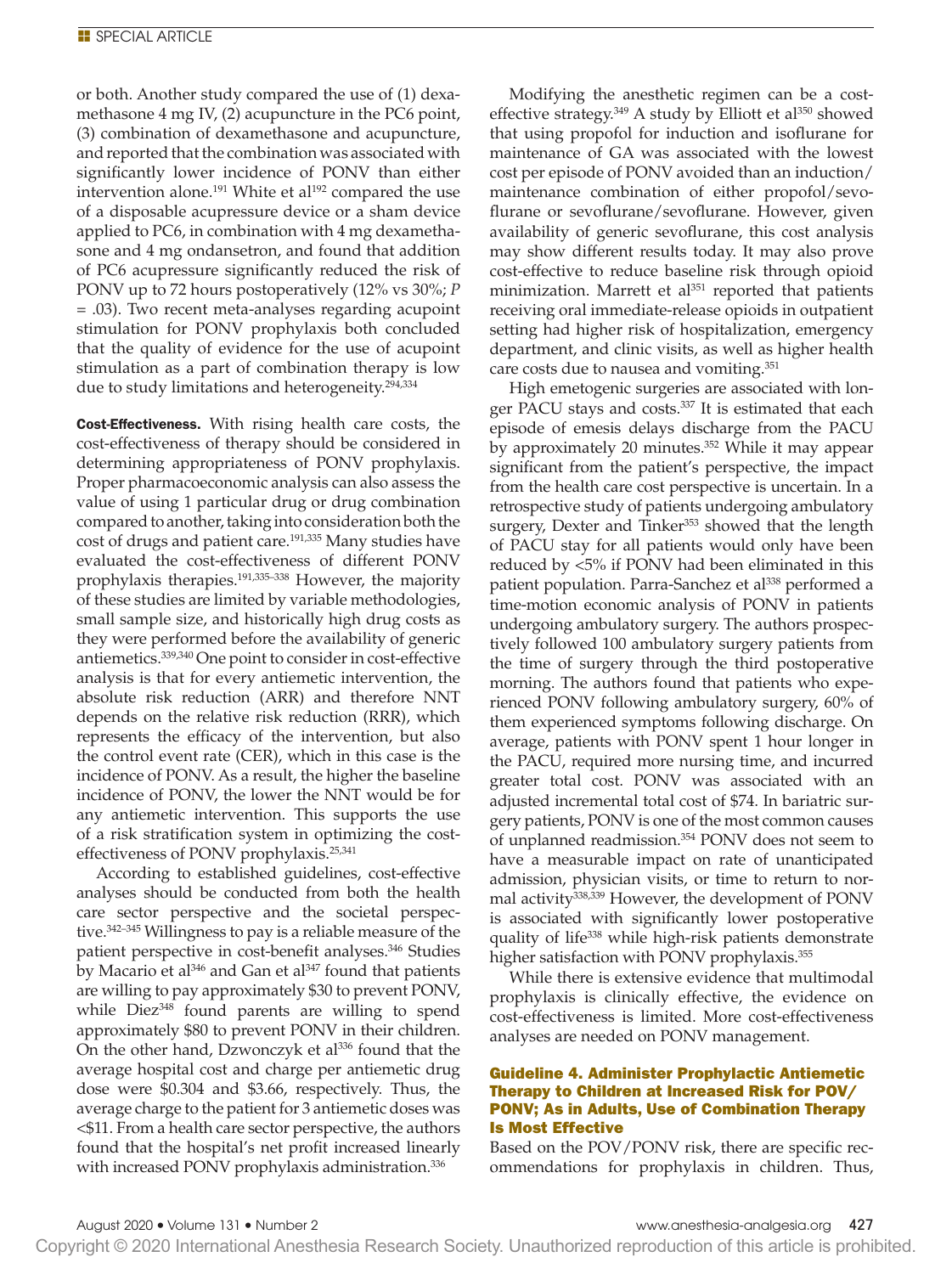when the risk is extremely low and the surgeries last <30 minutes, one may refrain from administering antiemetic prophylaxis. On the other hand, prophylaxis is recommended with increase in risk as suggested in Figure 4, with combination therapy for children considered high risk for POV/PONV. Intraoperative steroids in combination with  $5-HT<sub>3</sub>$  receptor antagonists have the strongest evidence in children. Rescue drugs should be reserved only for those in whom prophylaxis has been only partially helpful. Antiemetic drugs and dosages for POV/PONV prophylaxis in children are summarized in Table 6.

**Propofol.** There are now multiple systematic reviews that support the use of propofol TIVA as an effective intervention for reducing baseline risk of PONV in children undergoing strabismus surgery (evidence A1). A meta-analysis including 558 patients <18 years of age undergoing GA for strabismus surgery assessed the rates of POV with TIVA compared to single pharmacologic prophylaxis. The incidence of POV was similar among both groups.<sup>104</sup> A second meta-analysis of 762 children in 9 RCT's comparing propofol TIVA to no pharmacologic prophylaxis supported previous findings of reduced rates of emesis in the propofol group.104 However, both reviews showed a significant risk of oculocardiac reflex and bradycardia requiring intervention in the TIVA groups (evidence A1).104,362 The increased rates of oculocardiac reflex in propofol infusion groups have been previously reported in both the adult and pediatric populations and are presumed to be related to the parasympathomimetic effect of propofol.105,363 The incidence of this reflex in children is likely more pronounced due to naturally higher vagal tone. While TIVA is an effective antiemetic intervention in children, the benefits of antiemetic prophylaxis with propofol TIVA need to be weighed with the increased risk of bradycardic events in this group. However, this risk may be overcome with glycopyrrolate that also reduces nausea and vomiting.

**NK1 Receptor Antagonists.** We identified one new dosefinding multicenter double-blinded RCT assessing the safety and efficacy of aprepitant in the pediatric population (evidence A3). Salman et al<sup>356</sup> randomized 220 children (ages birth–17 years) to 10, 40 (adult recommended dose), or 125 mg of aprepitant and 0.1 mg/kg IV ondansetron. The authors reported that complete and partial response rates were comparable between the 10, 40, 125 mg dosing groups, which were similar to that of the ondansetron group. There was also no significant difference between the 4 groups in terms of adverse events.356

**5-HT<sub>3</sub> Receptor Antagonists.** There has been a large body of literature previously reporting the safety and

| Table 6. Antiemetic Doses for Prophylaxis of POV/<br><b>PONV in Children</b> |                                              |                   |  |  |  |  |
|------------------------------------------------------------------------------|----------------------------------------------|-------------------|--|--|--|--|
| <b>Drug</b>                                                                  | <b>Dose</b>                                  | <b>Evidence</b>   |  |  |  |  |
| Aprepitant                                                                   | 3 mg kg $^{-1}$ up to 125 mg                 | A3356             |  |  |  |  |
| Dexamethasone                                                                | 150 $\mu$ g kg <sup>-1</sup> up to 5 mg      | A1 <sup>196</sup> |  |  |  |  |
| Dimenhydrinate                                                               | 0.5 mg $kg^{-1}$ up to 25 mg                 | A1 <sup>124</sup> |  |  |  |  |
| <b>Dolasetron</b>                                                            | 350 µg kg-1 up to 12.5 mg                    | A2357             |  |  |  |  |
| <b>Droperidol</b> <sup>a</sup>                                               | 10-15 $\mu$ g kg <sup>-1</sup> up to 1.25 mg | A1 <sup>132</sup> |  |  |  |  |
| Granisetron                                                                  | 40 $\mu$ g kg <sup>-1</sup> up to 0.6 mg     | A2358             |  |  |  |  |
| Ondansetron <sup>b</sup>                                                     | 50-100 $\mu$ g kg <sup>-1</sup> up to 4 mg   | A1359             |  |  |  |  |
| Palonosetron                                                                 | $0.5 - 1.5$ µg kg <sup>-1</sup>              | A2360,361         |  |  |  |  |
| Tropisetron                                                                  | 0.1 mg $kg^{-1}$ up to 2 mg                  | A1157             |  |  |  |  |

These recommendations are evidence-based and not all the drugs have an FDA indication for PONV. Drugs are listed alphabetically. Abbreviations: FDA, Food and Drug Administration; PONV, postoperative

nausea and vomiting; POV, postoperative vomiting.

aSee FDA black box warning. Recommended doses 10-15 μg/kg.

bApproved for POV in pediatric patients aged ≥1 mo.

efficacy profiles of multiple  $5-HT_3$  receptor antagonists in the pediatric population with ondansetron being the most recognizable pharmacologic agent in this class (evidence A1).<sup>364</sup> Recent adult literature has suggested that palonosetron, a newer generation  $5-HT<sub>3</sub>$  receptor antagonist may be more effective at reducing PONV due to its longer half-life than other common  $5-HT_3$  receptor antagonists. Two dose-finding studies with palonosetron have since been published in children. Two hundred eighty-six children undergoing GA for dental procedures were randomized to 4 different dosing regimens of 2.5, 5.0, 7.5 μg or placebo. Compared to the placebo group, PONV was significantly lower in all palonosetron doses with no intergroup variability in rates of PONV or adverse drug events. A single 2.5 μg IV dose of palonosetron warrants further evaluation and efficacy comparisons to ondansetron and combination therapy regimens.360 A second study randomized 150 children into palonosetron dosing regimens of 0.5, 1.0, 1.5  $\mu$ g/ kg and found significant reductions in PONV rates in all groups, but there were no significant differences between dosing ranges.<sup>361</sup> Both studies suggest palonosetron may be an effective antiemetic in children with minimal adverse effects, but a minimum effective dose has yet to be established (evidence A2).

Dexamethasone and Combination Therapy. Dexamethasone  $(0.15 \text{ mg/kg})$  is a safe and efficacious antiemetic that has been well studied in children. A meta-analysis of 13 RCT's and 2000 patients found significantly reduced rates of PONV in children receiving single pharmacologic prophylaxis with dexamethasone. This same study also found a greater reduction when combined with ondansetron (evidence A1, Table 5).<sup>196</sup> There is now conflicting evidence with regards to combination therapy of dexamethasone when combined with droperidol. A double-blinded RCT evaluating 300 children scheduled for tonsillectomy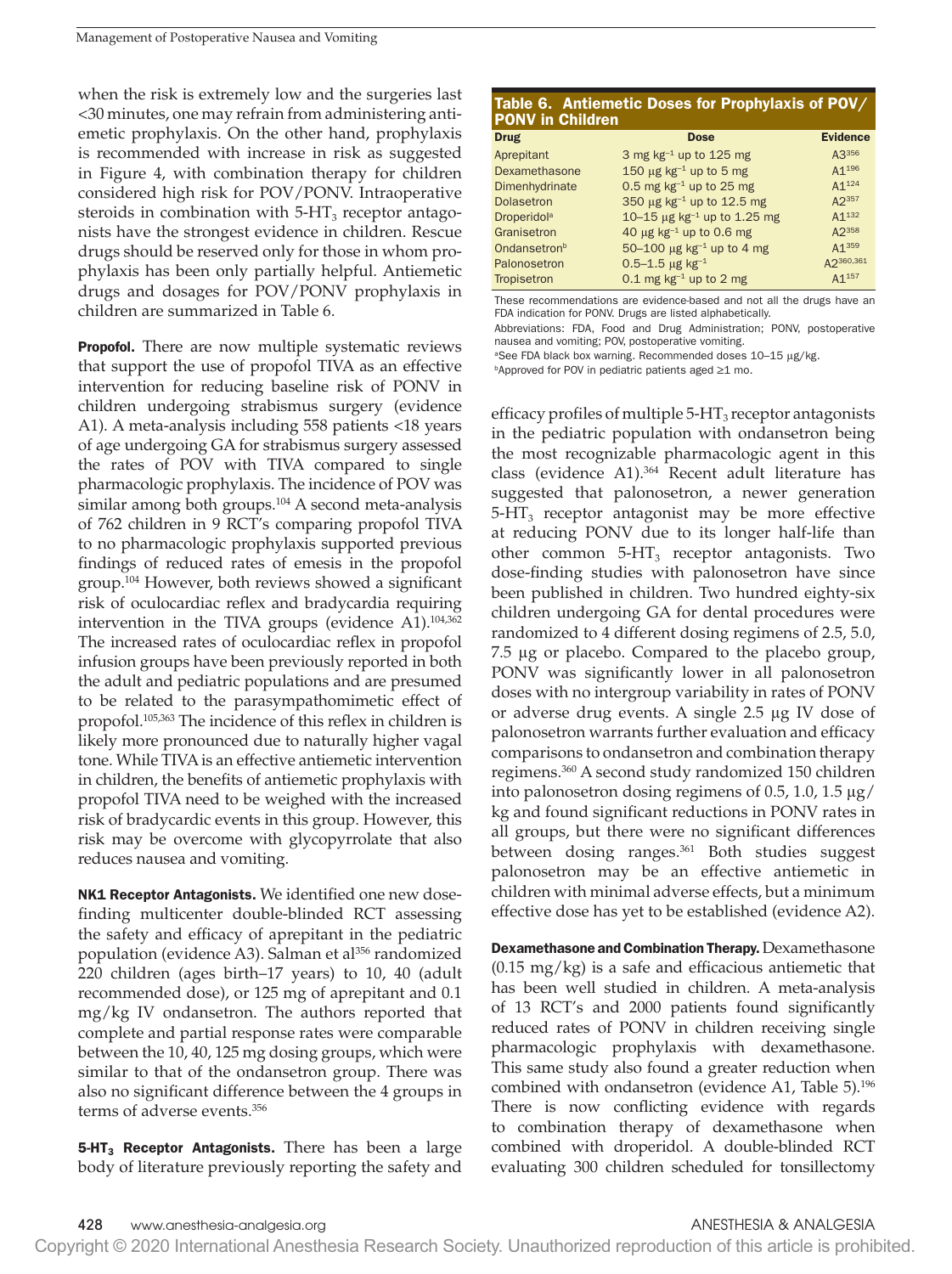found the combination of dexamethasone (0.25 mg/ kg) and ondansetron  $(0.15 \text{ mg/kg})$  to be more effective than the combination of dexamethasone  $(0.25 \text{ mg/kg})$ and droperidol (10  $\mu$ g/kg).<sup>365</sup> A second study evaluated triple combination therapy of dexamethasone (0.125 mg/kg), ondansetron (0.1 mg/kg), and droperidol (50 μg/kg) and found no difference in efficacy when compared to the combination of dexamethasone and ondansetron alone.<sup>366</sup> Both studies suggest that droperidol may be of limited efficacy in children.

Nonpharmacological Therapies in Children. In a recent study, Moeen<sup>367</sup> studied the adequacy of acupuncture for tonsillectomy in a prospective randomized double-blind study involving 120 ASA physical status I–III children aged 2–8 years. One group received 0.15 mg/kg of dexamethasone immediately after induction along with sham acupuncture at point PC6 bilaterally and also CV13. The other group received saline placebo and real acupuncture bilaterally. There was no difference in vomiting at 0–6, 6–24, and 24 hours postoperatively (evidence A3).

# Guideline 5. Provide Antiemetic Treatment to Patients With PONV Who Did Not Receive Prophylaxis or When Prophylaxis Failed

When PONV prophylaxis has failed, patients should receive antiemetic treatment from a different pharmacological class to the PONV prophylaxis. Administering repeated dose of antiemetics from the same class within 6 hours does not confer additional therapeutic benefit when compared to placebo (evidence A2).368,369 If more than 6 hours has elapsed, administration of a second dose of  $5-HT_3$  receptor antagonist or butyrophenone may be considered if no other alternatives are available.<sup>368</sup>

In patients who did not receive PONV prophylaxis,  $5-\text{HT}_3$  receptor antagonists such as ondansetron and ramosetron remain the first-line pharmacotherapy for treating established PONV. Recommended treatment rescue antiemetic regimens include ondansetron at 4 mg dose administered orally or  $IV<sub>1</sub><sup>218</sup>$  ramosetron at 0.3 mg IV, $^{218}$  granisetron 0.1 mg and tropisetron 0.5 mg, $370$  as well as promethazine 6.25 mg IV.<sup>277,278</sup> In an RCT comparing ondansetron 4 mg to haloperidol 1 mg, the authors reported largely comparable treatment response. However, the haloperidol cohort demonstrated significantly more sedation.<sup>202</sup>

There is also emerging evidence for the use of NK1 receptor antagonist in treating established PONV. Vestipitant, at the doses of 4–36 mg, has demonstrated noninferiority when compared to ondansetron in patients who failed PONV prophylaxis.<sup>228</sup>

Other options for treating established PONV include amisulpride 5-10 mg<sup>188</sup> and droperidol 0.625 mg IV.371 The use of propofol 20 mg as a rescue

antiemetic in the PACU setting has been reported in the past; however, the therapeutic effect is likely to be brief and should be used with caution.372,373

Several studies have shown that combination therapy with multiple antiemetics may be more effective in treating established PONV. For example, ondansetron + droperidol + dexamethasone is more effective than ondansetron + droperidol<sup>332</sup>; and palonosetron + dexamethasone is more effective than palonosetron alone.<sup>161</sup> In addition, midazolam 30 μg/kg plus ondansetron was superior to ondansetron alone.<sup>291</sup> There is currently limited evidence as to what is the optimal combination therapy for established PONV, therefore clinician discretion is advised, and the antiemetics used in combination therapy should be selected from different classes.

A Cochrane review on the use of aromatherapy for the treatment of PONV reported that isopropyl alcohol therapy appears to reduce the duration as well as the severity of nausea compared to placebo and conventional pharmacotherapy.<sup>302</sup> Another SRMA investigated the use of ginger for the treatment of PONV, and reported a small reduction of nausea score with ginger compared to placebo.<sup>303</sup> Coloma et al<sup>374</sup> conducted a clinical trial which compared the use of PC6 acupressure, ondansetron, or both for the treatment of established PONV after laparoscopic surgeries, and found that PC6 acupressure was comparable to ondansetron for the treatment of established PONV, and combination of PC6 acupressure and ondansetron was associated with significantly higher response rate.

In addition to providing rescue antiemetics in patients experiencing PONV, patient should be evaluated for reversible causes of PONV, such as excessive opioids, mechanical bowel obstruction, or blood in the pharynx.3

Postdischarge Nausea and Vomiting. It is estimated that in ambulatory surgeries, approximately 17% of patients experience nausea and 8% of patients experience vomiting after discharge. Despite earlier data suggesting that TIVA may be associated with lower incidence of PDNV,<sup>375</sup> a recent SRMA concluded that TIVA and volatile anesthesia were associated with comparable risk of PDNV.376

There has been limited new evidence on the prevention of PDNV since the last consensus guideline. The current evidence supports the use of multimodal antiemetics for the prevention of PDNV. An RCT compared the use of IV ondansetron alone to IV dexamethasone, IV ondansetron and ondansetron tablet after discharge, and reported significantly lower rate of PDNV in the latter.<sup>377</sup> Other trials have compared ondansetron monotherapy to combination therapy of ondansetron plus NK1 receptor antagonist (aprepitant

Copyright © 2020 International Anesthesia Research Society. Unauthorized reproduction of this article is prohibited.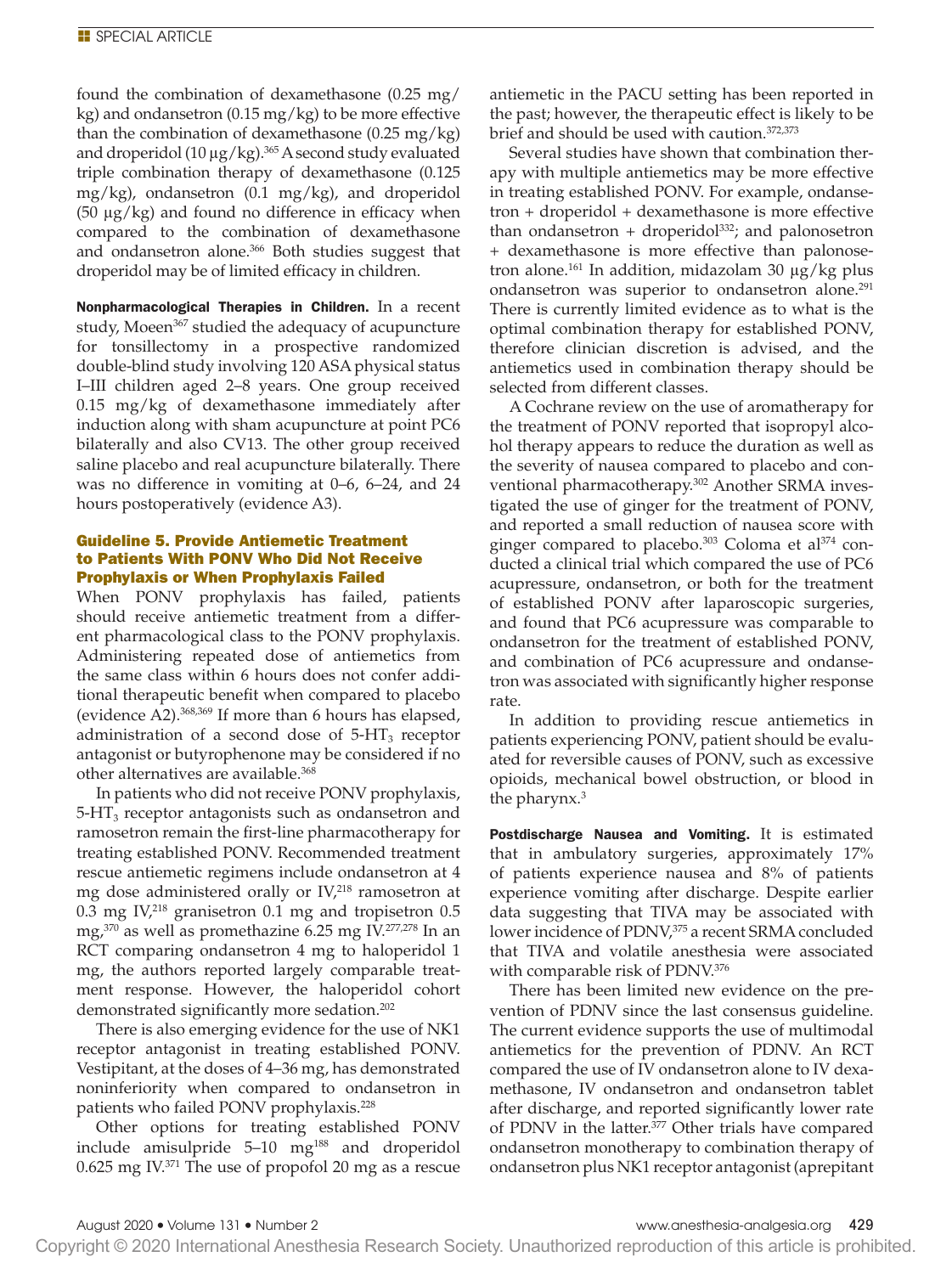and casopitant) and reported that combination therapy was associated with significantly lower rate of PDNV,<sup>120,170</sup> while haloperidol plus dexamethasone was associated with lower rate of PDNV than either agent alone.378

### Guideline 6. Ensure General Multimodal PONV Prevention and Timely Rescue Treatment Is Implemented in the Clinical Setting

This section was introduced at the second iteration of this consensus to emphasize the importance of implementing PONV prevention and treatment strategies in the clinical setting. While risk-adapted protocols are more cost-effective and will likely lead to better patient outcomes when implemented successfully  $(B2)$ ,<sup>60</sup> the compliance with such protocols may not be optimal in a busy clinical environment. Indeed, there is still evidence that implementation is the weakest part in the process from generating evidence to improving health care. Recent publications concluded that "Adherence to PONV prophylaxis guidelines … is still remarkably low,"379 with less than half of medium to high-risk patients receiving the appropriate prophylaxis.380 Similar findings were reported in the pediatric population.<sup>381</sup> Since the 2014 consensus guideline, our expert consensus recommendation has been that general multimodal PONV prophylaxis should consist of at least 2 PONV prevention interventions for all patients.<sup>3,13</sup>

Adoption of a multimodal prevention strategy as the de facto practice has several advantages. It minimizes the risk that moderate- to high-risk patients receive suboptimal prophylaxis, and it also minimizes the risk of low-risk patients receiving single treatment that is not effective for the individual.13,382 In addition, general adoption of a multimodal prevention strategies may facilitate clinical implementation of PONV guidelines,<sup>383</sup> and have been used successfully in a number of other ERPs.384,385

In this iteration of the guideline, we have reduced the threshold for administering multimodal PONV prophylaxis to patients with any risk factors, based on expert consensus, with the aim of making multimodal PONV prophylaxis an integral part of anesthesia<sup>382</sup> (Figure 6). In accordance with the recommendations made in this update (guidelines 3 and 4), we would also suggest, based on expert consensus, that highrisk male patients should receive 3 or more antiemetic prophylaxis (eg, "always sick after anesthesia" or presenting with 3 or 4 risk factors).

Clinical PONV Protocols and Algorithms to Implement PONV Policies. We recommend that PONV management protocols or algorithms should make it clear that the individual's risk of PONV should be assessed to identify the high-risk patients who may require additional prophylaxis.2 In addition to the patient's level of PONV risk, the PONV management strategy should take into account patient's choice, cost-effectiveness of the treatment at the institution, and patient's preexisting conditions (such as the risk of prolonged QT, Parkinson, and closed-angle glaucoma).2 This would minimize the risks associated with antiemetic administration, while ensuring that high-risk patients are managed appropriately; and is likely to be the most costeffective strategy.

Clinical Effectiveness of PONV Protocols. While the intrinsic efficacy of an intervention is fairly consistent, effectiveness is influenced by institutional compliance,<sup>386</sup> disparity between the 2 contributes to the gap between advances in PONV research and the persistent incidence of PONV in clinical practice. Despite the efforts to make PONV management guidelines readily available, its clinical implementation remains poor in both adults and pediatric populations.387,388 With the expanding role of the electronic medical record systems, some have suggested using of electronic reminders to improve the adherence to PONV guidelines.<sup>389,390</sup>

Timely treatment of PONV requires vigilance by the health care providers. However, it has been shown that PONV symptoms are frequently missed, particularly nausea. One observational study has reported that only 42% of PONV episodes were recognized in the PACU, with 29% recognized in surgical units.<sup>391</sup>

It has been shown that even with intensive training and education, the tendency to continue with de facto standard practice continues, and the adherence to risk-adapted PONV management protocol remains poor (between 35% and 50% compliance).<sup>392,393</sup> This makes it unlikely that lack of education is the cause for deviation from guidelines. Identifying and addressing the resistance to change seems to be the key in implementing guidelines effectively.

The Acquisition Costs of Antiemetics. The cost of antiemetic medications is a key factor to consider when designing a PONV management guideline, and the cost can vary significantly depending on the country, as well as the price negotiation of the individual institution. Since the last iteration of our consensus guideline, generic versions of palonosetron have become commercially available in the United States; this will likely have significant impact on its cost-effectiveness as well as the clinical utilization.

Potential for Adverse Effects. The adverse effects of antiemetics have been studied and reported in numerous clinical trials.102 Using the lowest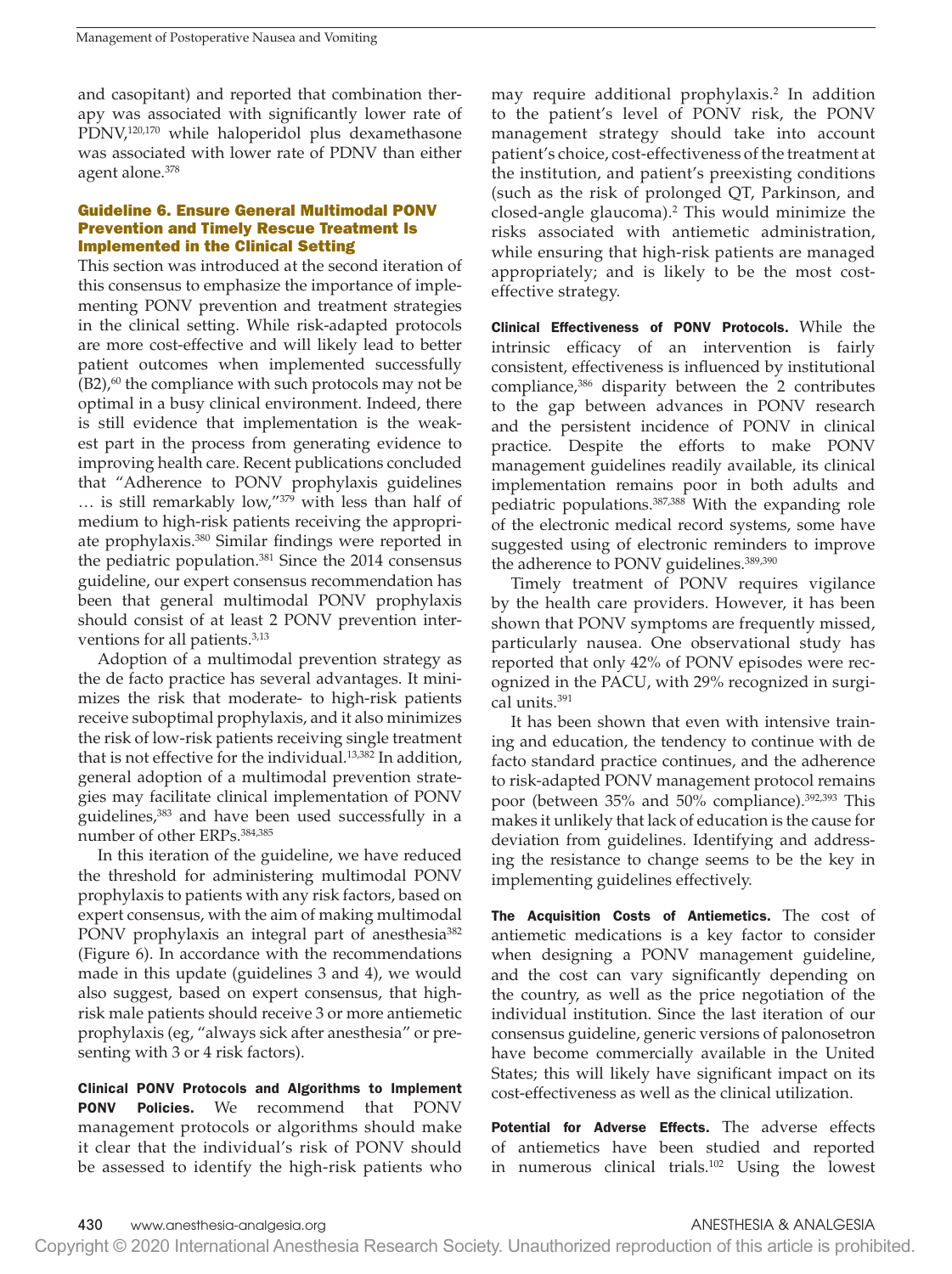recommended dose of antiemetics whenever possible and taking into account the patients' medical history and drug class-specific adverse effects should limit the incidence of adverse effects.

Clinical Applicability and Compliance With Guideline. To minimize the incidence of PONV at an organizational level, introduction of PONV management guideline needs to be followed by regular compliance and outcome measurements. This will allow for improvement of the guideline as well as its adherence in the clinical setting.

To further add to the acceptance of combination therapy for the prevention of PONV, the Centers for Medicare & Medicaid Services (CMS) in the United States has established a quality measure for the purpose of reducing the incidence of PONV through a merit-based incentive payment system (MIPS). MIPS 430 identifies the percentage of adult patients who undergo a surgical procedure with 3 or more risk factors for PONV and have received combination therapy of at least 2 antiemetic agents of different classes. CMS cites the 2014 Consensus Guideline as the clinical recommendation statement used in establishing the measure.394

# Guideline 7. Administer Multimodal Prophylactic Antiemetics in Enhanced Recovery Pathways

Place of the PONV Management in the General **Framework of ERPs.** Enhanced recovery is an evolving perioperative care concept.<sup>395,396</sup> In 2016, the American Society for Enhanced Recovery (ASER) released an Expert Opinion Statement concluding that "all patients should receive PONV prophylaxis during the perioperative period. The number of medications used for treatment and prophylaxis should be determined by the number of modifiable and nonmodifiable risk factors; medications used should represent different mechanisms of action in an attempt to achieve multimodal benefit."397 The panel agrees with the statements.

PONV Management in ERPs Specific to the Type of Surgery. ERPs for various types of surgery include specific recommendations for PONV management.397,398 Interventions which reduce the baseline emetogenic risk factors, such as the use of propofol TIVA, minimal preoperative fasting, carbohydrate loading, adequate hydration, and the use multimodal opioidsparing analgesia are recommended.399 Similar to our general recommendation, we recommend that all ERP patients should receive at least 2 agents for PONV prophylaxis, with additional antiemetics in patients who are high risk. Treatment of established PONV should be prompt and aggressive.<sup>400</sup> For each surgery type, the emetogenicity of the procedure, availability

of effective RA technique, and expected course of postoperative recovery should be considered to optimize the management of PONV.

The introduction of a colorectal ERP with general multimodal PONV prophylaxis significantly reduced the rate of PONV<sup>401</sup> and may reduce the risk of readmission.402 Several enhanced recovery consensus guidelines recommend the implementation of general multimodal prophylaxis with baseline risk reduction interventions for the prevention of PONV in patients undergoing gastrointestinal surgery.403,404 The ERPs for colorectal surgery patients are applicable to pancreatic surgery.405,406

In breast surgery for cancer, a literature review $407$ confirms that the use of a paravertebral block (PVB) before the surgery reduces the incidence of PONV.408 The same is true for the pectoral nerves block (PECs).<sup>409</sup> Other effective interventions include non-opioid analgesia and multimodal PONV prophylaxis.<sup>258,410,411</sup>

In orthopedic surgery, there are limited prospective data on PONV management in the context of ERPs,<sup>412</sup> as pain and weakness are the main reason for delayed postoperative discharge.<sup>413</sup> In a prospective beforeand-after study (103 vs 105 patients), introduction of perioperative interventions, including multimodal analgesia, opioid-sparing analgesia, and general antiemetic prophylaxis significantly decreased PONV on POD 1 (relative risk = 0.57, 95% confidence interval  $[CI]$ , 0.43-0.76).<sup>414</sup>

For gynecologic/oncologic surgery, general multimodal PONV prophylaxis is again recommended; regional interventions (eg, TAP blocks) may decrease opioid use and postoperative pain, but this may not directly translate into a PONV advantage in all cases.415,416

For CD, specific risk factors include neuraxial anesthesia, hypotension, reduced cardiac output from aortocaval compression, surgical stimulation, use of uterotonics, and post-CD analgesia with neuraxial opioids. A multimodal approach to PONV prevention is the standard of care.<sup>417</sup>

In radical cystectomy for bladder cancer, the ERAS Society recommendations related to PONV include the use of minimally invasive surgery, early oral intake, liberal use of antiemetics, chewing gum, prokinetic agents, and opioid-sparing analgesia to minimize PONV and postoperative ileus.<sup>418</sup> Besides antiemetics, Doppler-guided fluid management reduces PONV419 as does the stenting of the ureteroileal anastomosis.420–422

A recent prospective observational study on ERPs after cardiac surgery reported that regular IV ondansetron prophylaxis for the first 48 hours did not reduce POV and only lower incidence of nausea on POD 3, suggesting the need for a multimodal approach.<sup>423</sup>

Copyright © 2020 International Anesthesia Research Society. Unauthorized reproduction of this article is prohibited.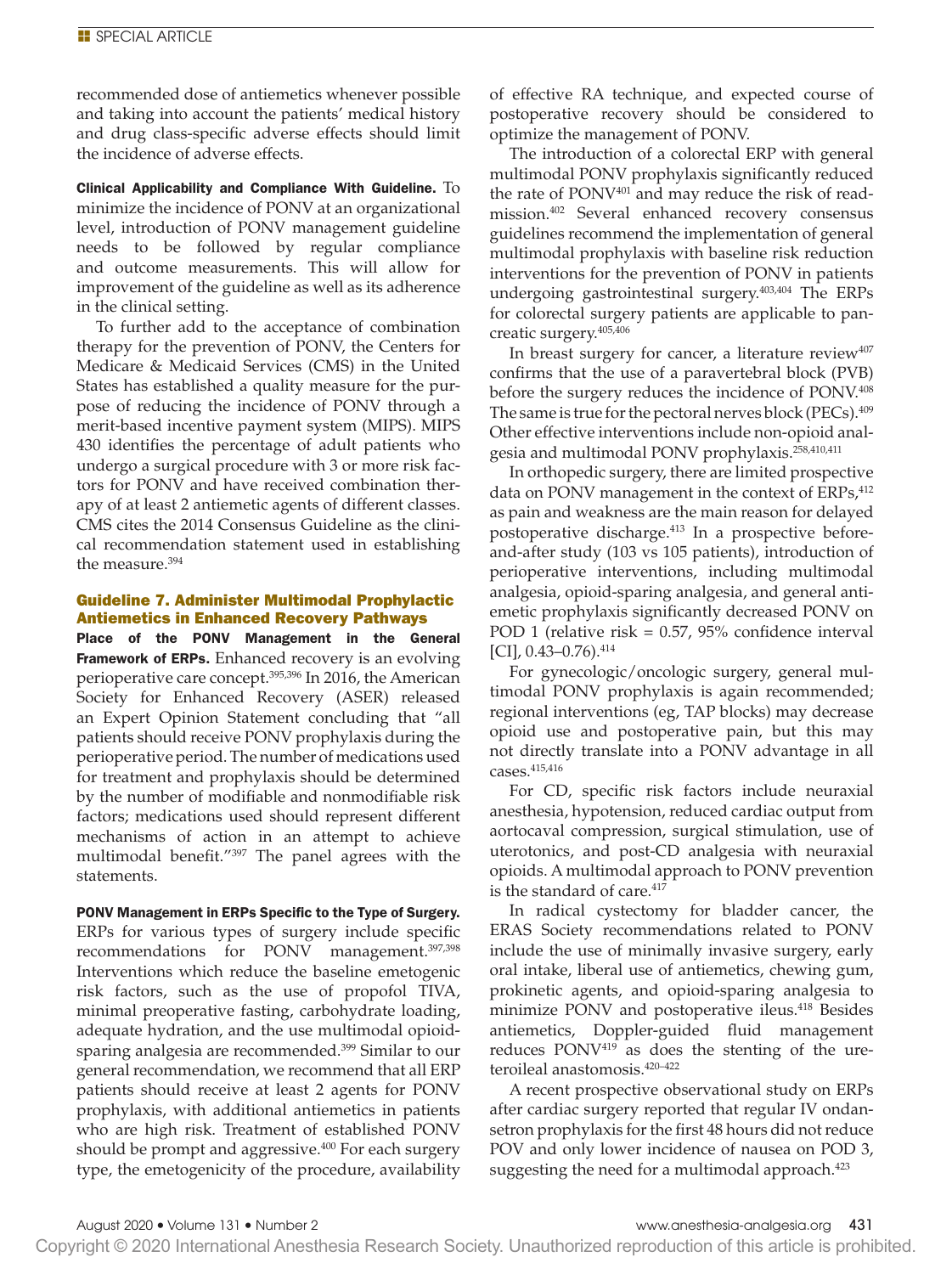In laryngeal surgery patients, PONV prophylaxis with IV ondansetron (4 mg) and dexamethasone (4 mg) 2 hours before the end of surgery is effective. $424$ 

In multilevel spinal surgery, implementation of a multimodal analgesia and multimodal PONV management protocol significantly reduce postoperative complications, including PONV.231

In summary, the PONV management strategies implemented in the published ERPs are largely similar to the principle of risk reduction, prophylaxis, and treatment discussed in our consensus guideline. It is therefore the panel's consensus that the content of our guidelines could be applied to ERPs.

### Research Agenda for PONV

Since the publication of the previous consensus guideline, there have been significant research projects for the management of PONV, particularly around the newer antiemetics such as amisulpride, palonosetron, and NK1 receptor antagonists, as well as research evaluating the role of PONV management as part of ERPs.

On the other hand, adherence to PONV prophylaxis protocols remains a significant challenge. As recommended by our previous guideline and work of others, the use of multimodal antiemetic strategy as general prophylaxis is increasingly common.3,382

However, there are very few studies directly comparing the efficacy of a risk-based "restrictive" antiemetic prophylaxis approach to a more liberal multimodal antiemetic prophylaxis approach.

Since the last iteration of the guideline, a number of new antiemetic combinations has been proposed. However, the optimal multimodal prophylaxis regimen as well as the optimal number of antiemetics in combination therapies remains unclear due to lack of head-to-head comparisons.<sup>159,170,171,288</sup> Weibel et al<sup>102</sup> are conducting a network meta-analysis on the efficacy of monotherapies as well as combination therapies, their findings will likely shed some light on the efficacy comparisons between some of the combination therapies. There is also insufficient evidence to determine the choice of optimal combination therapy for the treatment of established PONV. Head-to-head comparisons between common combination therapies would be invaluable.

Another aspect that requires additional study is the role of nonpharmacological interventions such as PC6 acupoint stimulation. While PC6 stimulation has been shown to reduce the risk of PONV, its added value as part of multimodal treatment is unclear. In addition, there are numerous modalities of stimulation, such as needle acupuncture, acupressure, needle, or transcutaneous electrical stimulation.294 Further research is needed to distinguish between the efficacies of the different stimulation modalities.

Similarly, while perioperative supplemental fluids have been shown to reduce the risk of PONV, there is conflicting evidence on the choice between colloids and crystalloids.74 In addition, the optimal volume and time of administration are unclear. Additionally, liberal fluid administration can also be associated with postoperative complications.<sup>425</sup> More studies are needed to assess the risk-benefit profile of fluid therapy and PONV.

There is also emerging evidence that antiemetic efficacy may be influenced by gene polymorphisms as well as variation in gene expression (epigenetics).<sup>426</sup> For example, cytochrome P450 2D6 is involved in the metabolism of several 5-HT<sub>3</sub> receptor antagonists, and ultrarapid metabolizer phenotype may be associated with reduced antiemetic efficacy of ondansetron, tropisetron, and others.<sup>427</sup> Another example is the polymorphisms of the serotonin-transporter-linked polymorphic region, which have been associated with increased risk of PONV.428 Dopamine receptor 2 gene polymorphism has also been linked to increased risk of PONV.<sup>429</sup> More studies are needed in this area. In addition, there are studies which suggest an association between patient ethnicity and the risk of PONV,<sup>430</sup> and additional studies are needed to confirm this association.

Finally, both the American Society of Anesthesiologists Task Force on Acute Pain Management and our group have advocated for using *P* < .01 as the significance level for statistical analysis to minimize the risk of false-positive findings.<sup>25</sup> However, most recent studies have used a significance level of *P* < .05. We would strongly encourage prospective investigators to use a significance level of  $P < .01$ , with confidence intervals, in future studies; so the clinical relevance of the study findings could be contextualized.

### CONCLUSIONS

The updated PONV consensus guidelines are designed to provide comprehensive evidence-based clinical recommendations on the management of PONV in adults and children. Prevention of PONV should be considered an integral aspect of anesthesia, achieved through risk assessment, baseline risk prevention, as well as pharmacoprophylaxis. One major change in this iteration of the guideline is that in adults, the panel consensus is now to implement multimodal PONV prophylaxis in patients with 1 or 2 risk factors, in an attempt to reduce risk of inadequate prophylaxis. However, clinician discretion is advised in assessing the benefits and risks of multimodal prophylaxis based on patient and surgical factors. Combination therapy should consist of drugs from different classes, using minimum effective doses, and the choice of drugs will be determined by patient factors as well as institutional policy and drug availability. In children, we still recommend the use of multimodal PONV prophylaxis in those at moderate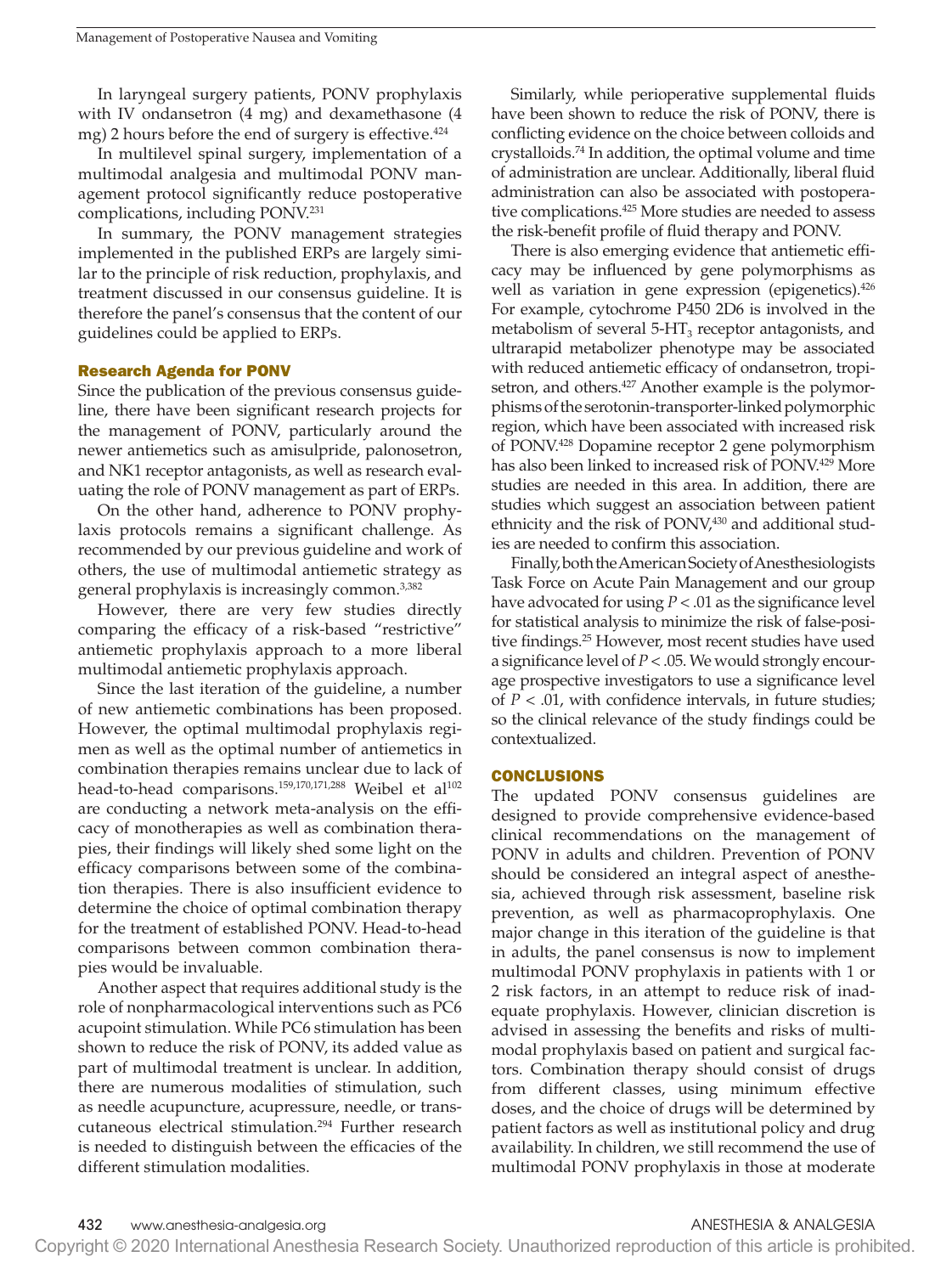or high risk and recommend the use of a  $5-HT_3$  receptor antagonist plus dexamethasone, with opioid and volatile anesthesia sparing strategies as first-line interventions.

In patients who develop PONV, prior prophylaxis administration should be assessed, and rescue treatment should consist of drugs from a different class than those used for prophylaxis. If more than 6 hours have elapsed since the administration of a short-acting antiemetic (such as ondansetron or droperidol), a repeat dose could be considered if no other options are available. Unlike PONV prophylaxis, the evidence for the efficacy of PONV rescue treatments is limited, both in terms of monotherapy and combination therapy. However, more data are available for treatment of established PONV (eg, amisulpride). Clinicians are advised to use their judgment, considering the patient factors, administration of prophylaxis, and institutional drug availability.

PONV management is a vital component of ERPs. With multimodal PONV prophylaxis now recommended for all adult surgical patients with any risk factors, the panel recommends that the principles of PONV management as discussed in this consensus guideline should also apply to the management of PONV within ERPs.

At an institutional level, design and implementation of a PONV management protocol will need to take into account the cost-effectiveness of treatments and availability of drugs. As individual patients may not respond to certain classes of antiemetics, we recommend that institutions should provide antiemetics from at least 4 classes. In a busy clinical environment, implementation of a more liberal multimodal prophylaxis with at least 2 drugs, and an additional antiemetic in high-risk patients, as well as continued compliance monitoring may be a more judicious approach in optimizing PONV care.  $\blacksquare$ 

# APPENDIX 1: PROFESSIONAL SOCIETY ENDORSEMENTS

This set of guidelines have been officially endorsed by the following professional organizations:

- American Society for Enhanced Recovery
- American Society of Health Systems Pharmacists
- American Society of Peri Anesthesia Nurses
- American Society of Anesthesiologists
- American Academy of Anesthesiologist Assistants
- American Association of Nurse Anesthetists
- American College of Clinical Pharmacy
- American College of Clinical Pharmacy Perioperative Care Practice and Research Network
- Australian Society of Anesthetists
- Brazilian Society of Anesthesiology
- Chinese Society of Anesthesiology
- European Society of Anesthesiology
- Indian Society of Anesthesiologists
- Japanese Society of Anesthesiologists
- Korean Society of Anesthesiologists
- Malaysian Society of Anesthesiologists
- Royal College of Anesthesiologist Thailand
- Singapore Society of Anesthesiologists
- Society for Ambulatory Anesthesia
- Society of American Gastrointestinal and Endoscopic Surgeons
- Society for Pediatric Anesthesia
- South African Society of Anesthesiologists
- Taiwan Society of Anesthesiologists

### DISCLOSURES

**Name:** Tong J. Gan, MD, MBA, MHS, FRCA.

**Contribution:** This author helped with the conception, design, and writing of the manuscript.

**Conflicts of Interest:** T. J. Gan received honoraria from Acacia, Edwards, Masimo, Medtronic, Merck, and Mallinckrodt. The faculty received reimbursement for travel expenses attending the meeting. No honorarium was provided.

**Name:** Kumar G. Belani, MBBS, MS.

**Contribution:** This author helped with the conception, design, and writing of the manuscript.

**Conflicts of Interest:** The faculty received reimbursement for travel expenses attending the meeting. No honorarium was provided.

**Name:** Sergio Bergese, MD.

**Contribution:** This author helped with the conception, design, and writing of the manuscript.

**Conflicts of Interest:** S. Bergese received funding from Acacia for a previous Clinical Trial in Ohio State University. The faculty received reimbursement for travel expenses attending the meeting. No honorarium was provided.

**Name:** Frances Chung, MBBS.

**Contribution:** This author helped with the conception, design, and writing of the manuscript.

**Conflicts of Interest:** F. Chung has received research support from the Ontario Ministry of Health and Long-Term Care, University Health Network Foundation, Acacia Pharma, Medtronics grants to institution outside of the submitted work, up-to-date royalties, STOP-Bang proprietary to University Health Network. Speaker honorarium from Baxter Pharma. The faculty received reimbursement for travel expenses attending the meeting. No honorarium was provided.

**Name:** Pierre Diemunsch, MD, PhD.

**Contribution:** This author helped with the conception, design, and writing of the manuscript.

**Conflicts of Interest:** P. Diemunsch is a member of the advisor panel on airway management for Ambu, received research and conference funding from Fisher & Paykel, received research grants from Acacia Pharma, is a member of the ERAS advisory panel for MSD, is an expert at the Court of Appeal for the French Government. The faculty received reimbursement for travel expenses attending the meeting. No honorarium was provided.

**Name:** Ashraf S. Habib, MBBCh, MSc, MHSc, FRCA.

**Contribution:** This author helped with the conception, design, and writing of the manuscript.

**Conflicts of Interest:** A. S. Habib conducted funded research for Pacira Biosciences, Avanos Medical Inc, and is a member of the advisory board for Takeda. The faculty received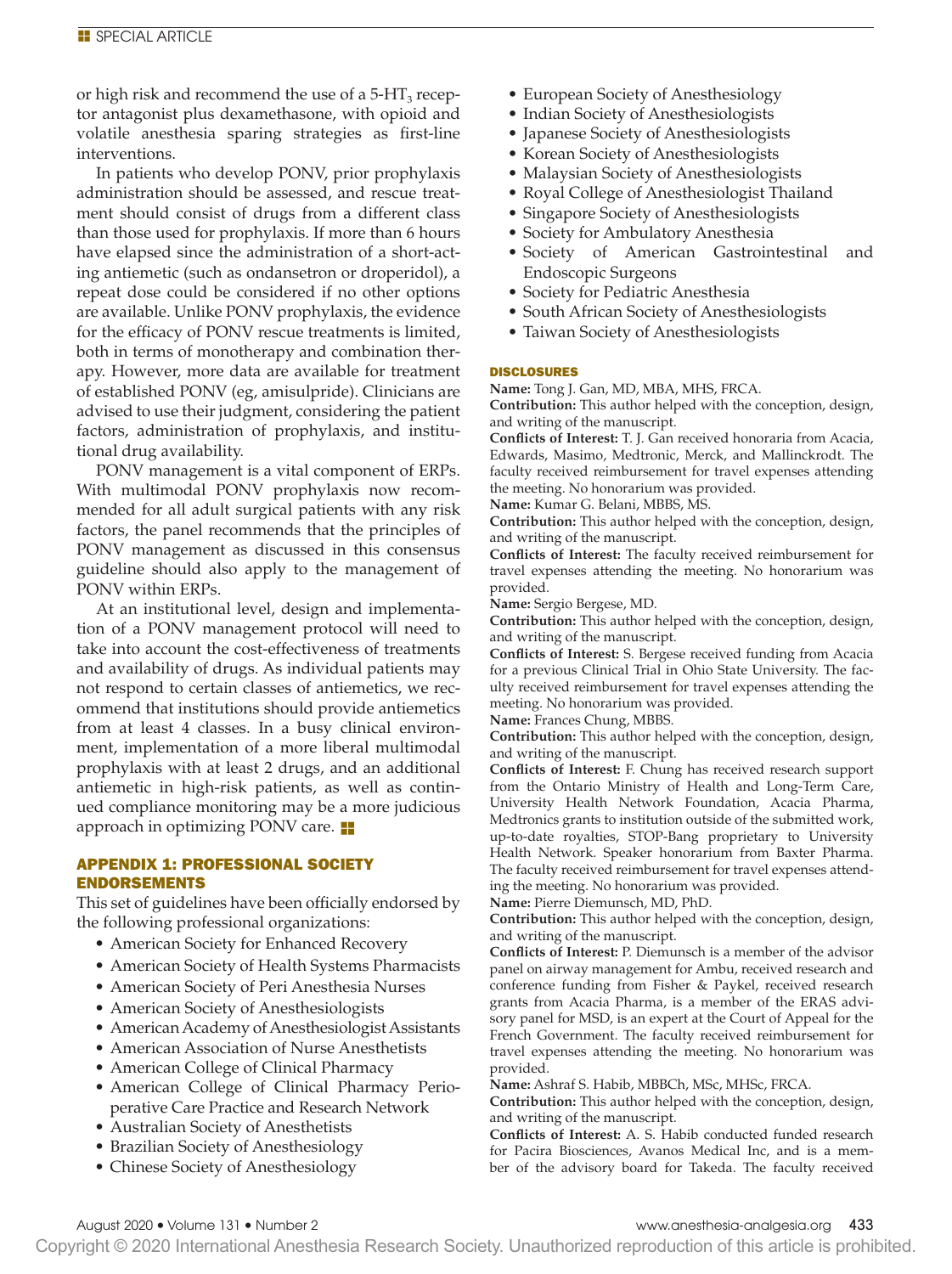reimbursement for travel expenses attending the meeting. No honorarium was provided.

**Name:** Zhaosheng Jin, MBBS, BSc.

**Contribution:** This author helped with the conception, design, and writing of the manuscript.

**Conflicts of Interest:** The faculty received reimbursement for travel expenses attending the meeting. No honorarium was provided.

**Name:** Anthony L. Kovac, MD.

**Contribution:** This author helped with the conception, design, and writing of the manuscript.

**Conflicts of Interest:** A. L. Kovac serves as a member of the speaker's bureau for Merck, Helsinn, Mundipharma, and Acacia. The faculty received reimbursement for travel expenses attending the meeting. No honorarium was provided.

**Name:** Tricia A. Meyer, PharmD, MS, FASHP, FTSHP.

**Contribution:** This author helped with the conception, design, and writing of the manuscript.

**Conflicts of Interest:** T. A. Meyer received funding from Acacia and Neumentum. The faculty received reimbursement for travel expenses attending the meeting. No honorarium was provided.

**Name:** Richard D. Urman, MD, MBA.

**Contribution:** This author helped with the conception, design, and writing of the manuscript.

**Conflicts of Interest:** R. D. Urman received research funding from Merck; consulting fees and research funding from Medtronic; consulting fees from Takeda; consulting fees and research funding from Acacia; and consulting fees from Posimir. The faculty received reimbursement for travel expenses attending the meeting. No honorarium was provided.

**Name:** Christian C. Apfel, MD, PhD.

**Contribution:** This author helped with the conception, design, and writing of the manuscript.

**Conflicts of Interest:** The faculty received reimbursement for travel expenses attending the meeting. No honorarium was provided.

**Name:** Sabry Ayad, MD, MBA, FASA.

**Contribution:** This author helped with the conception, design, and writing of the manuscript.

**Conflicts of Interest:** S. Ayad received funding from Pacira, Medtronic, and Acacia. The faculty received reimbursement for travel expenses attending the meeting. No honorarium was provided.

**Name:** Linda Beagley, MS, RN, CPAN, FASPAN.

**Contribution:** This author helped with the conception, design, and writing of the manuscript.

**Conflicts of Interest:** The faculty received reimbursement for travel expenses attending the meeting. No honorarium was provided.

**Name:** Keith Candiotti, MD.

**Contribution:** This author helped with the conception, design, and writing of the manuscript.

**Conflicts of Interest:** K. Candiotti is a consultant and received research support from Acacia, Pfizer, and Takeda. The faculty received reimbursement for travel expenses attending the meeting. No honorarium was provided.

**Name:** Marina Englesakis, BA (Hons), MLIS.

**Contribution:** This author helped with the formal literature search, conception, design, and writing of the manuscript.

**Conflicts of Interest:** The faculty received reimbursement for travel expenses attending the meeting. No honorarium was provided.

**Name:** Traci L. Hedrick, MD, MSc.

**Contribution:** This author helped with the conception, design, and writing of the manuscript.

**Conflicts of Interest:** T. L. Hedrick received funding from MedEdicus. The faculty received reimbursement for travel expenses attending the meeting. No honorarium was provided. **Name:** Peter Kranke, MD, MBA.

**Contribution:** This author helped with the conception, design, and writing of the manuscript.

**Conflicts of Interest:** P. Kranke acted as investigator in phase III trials on amisulpride during the last 3 years. He gave invited lectures for FreseniusKabi (propofol), Grünenthal, CSL-Behring, and TevaRatiopharm. The faculty received reimbursement for travel expenses attending the meeting. No honorarium was provided.

**Name:** Samuel Lee, CAA.

**Contribution:** This author contributed to the conception, design, and writing of the manuscript.

**Conflicts of Interest:** The faculty received reimbursement for travel expenses attending the meeting. No honorarium was provided.

**Name:** Daniel Lipman, DNP, CRNA.

**Contribution:** This author helped with the conception, design, and writing of the manuscript.

**Conflicts of Interest:** The faculty received reimbursement for travel expenses attending the meeting. No honorarium was provided.

**Name:** Harold S. Minkowitz, MD.

**Contribution:** This author helped with the conception, design, and writing of the manuscript.

**Conflicts of Interest:** H. S. Minkowitz received funding from Acacia, AcelRX, Adynxx, Concentric, Durect, Heron, Merck, Mallinckrodt, Innocoll, Pacira, Neumentum, Westward, Trevena, and Takeda. The faculty received reimbursement for travel expenses attending the meeting. No honorarium was provided.

**Name:** John Morton, MD, MPH, MHA.

**Contribution:** This author helped with the conception, design, and writing of the manuscript.

**Conflicts of Interest:** J. Morton received funding from Medtronic, Olympus, and Novo Nordisk. The faculty received reimbursement for travel expenses attending the meeting. No honorarium was provided.

**Name:** Beverly K. Philip, MD.

**Contribution:** This author helped with the conception, design, and writing of the manuscript.

**Conflicts of Interest:** The faculty received reimbursement for travel expenses attending the meeting. No honorarium was provided.

**This manuscript was handled by:** Jean-Francois Pittet, MD.

### REFERENCES

- 1. Gan TJ, Meyer T, Apfel CC, et al; Department of Anesthesiology, Duke University Medical Center. Consensus guidelines for managing postoperative nausea and vomiting. *Anesth Analg*. 2003;97:62–71.
- 2. Gan TJ, Meyer TA, Apfel CC, et al; Society for Ambulatory Anesthesia. Society for ambulatory anesthesia guidelines for the management of postoperative nausea and vomiting. *Anesth Analg*. 2007;105:1615–1628.
- 3. Gan TJ, Diemunsch P, Habib AS, et al; Society for Ambulatory Anesthesia. Consensus guidelines for the management of postoperative nausea and vomiting. *Anesth Analg*. 2014;118:85–113.
- 4. DCS. ASHP therapeutic guidelines on the pharmacologic management of nausea and vomiting in adult and pediatric patients receiving chemotherapy or radiation therapy or undergoing surgery. *Am J Health Syst Pharm*. 1999;56:729–764.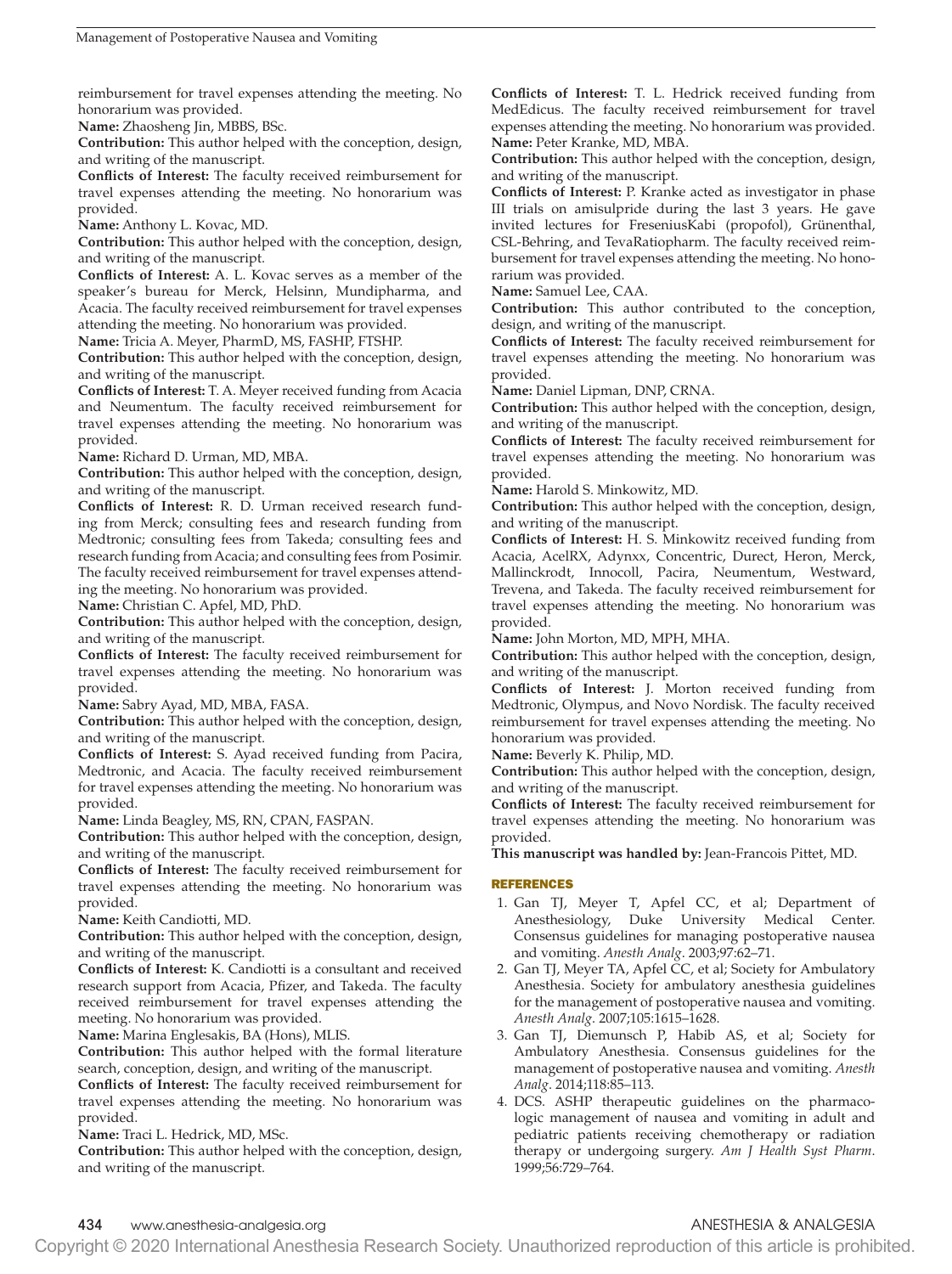- 5. Apfelbaum JL, Silverstein JH, Chung FF, et al; American Society of Anesthesiologists Task Force on Postanesthetic Care. Practice guidelines for postanesthetic care: an updated report by the American Society of Anesthesiologists Task Force on postanesthetic care. *Anesthesiology*. 2013;118:291–307.
- 6. McCracken G, Houston P, Lefebvre G. Guideline for the management of postoperative nausea and vomiting. *J Obstet Gynaecol Can*. 2008;30:600–607, 608–616.
- 7. Martin S, Baines D, Holtby H, Carr A. *Guidelines on the Prevention of Post-operative Vomiting in Childre*n. The Association of Paediatric Anaesthetists of Great Britain & Ireland; 2016. Available at: [www.apagbi.org.uk/sites/](www.apagbi.org.uk/sites/default/files/inline-files/2016%20APA%20POV%20Guideline-2.pdf) [default/files/inline-files/2016%20APA%20POV%20](www.apagbi.org.uk/sites/default/files/inline-files/2016%20APA%20POV%20Guideline-2.pdf) [Guideline-2.pdf.](www.apagbi.org.uk/sites/default/files/inline-files/2016%20APA%20POV%20Guideline-2.pdf) Accessed March 5, 2020.
- 8. ASPAN. ASPAN'S evidence-based clinical practice guideline for the prevention and/or management of PONV/ PDNV. *J Perianesth Nurs*. 2006;21:230–250.
- 9. Rüsch D, Becke K, Eberhart LH, et al. Postoperative nausea and vomiting (PONV) - recommendations for risk assessment, prophylaxis and therapy - results of an expert panel meeting. *Anasthesiol Intensivmed Notfallmed Schmerzther*. 2011;46:158–170.
- 10. Gómez-Arnau JI, Aguilar JL, Bovaira P, et al; Grupo de Trabajo de NVPO de la Sociedad Española de Anestesiología y Reanimación. Postoperative nausea and vomiting and opioid-induced nausea and vomiting: guidelines for prevention and treatment. *Rev Esp Anestesiol Reanim*. 2010;57:508–524.
- 11. Diemunsch P; Société française d'anesthésie et de réanimation. Conference of experts–short text. Management of postoperative nausea and vomiting. French Society of Anesthesia and Resuscitation. *Ann Fr Anesth Reanim*. 2008;27:866–878.
- 12. Veiga-Gil L, Pueyo J, López-Olaondo L. Postoperative nausea and vomiting: physiopathology, risk factors, prophylaxis and treatment. *Rev Esp Anestesiol Reanim*. 2017;64:223–232.
- 13. Dewinter G, Staelens W, Veef E, Teunkens A, Van de Velde M, Rex S. Simplified algorithm for the prevention of postoperative nausea and vomiting: a before-and-after study. *Br J Anaesth*. 2018;120:156–163.
- 14. Apfel CC, Läärä E, Koivuranta M, Greim CA, Roewer N. A simplified risk score for predicting postoperative nausea and vomiting: conclusions from cross-validations between two centers. *Anesthesiology*. 1999;91:693–700.
- 15. Eberhart LH, Mauch M, Morin AM, Wulf H, Geldner G. Impact of a multimodal anti-emetic prophylaxis on patient satisfaction in high-risk patients for postoperative nausea and vomiting. *Anaesthesia*. 2002;57:1022–1027.
- 16. Myles PS, Williams DL, Hendrata M, Anderson H, Weeks AM. Patient satisfaction after anaesthesia and surgery: results of a prospective survey of 10,811 patients. *Br J Anaesth*. 2000;84:6–10.
- 17. Habib AS, Chen YT, Taguchi A, Hu XH, Gan TJ. Postoperative nausea and vomiting following inpatient surgeries in a teaching hospital: a retrospective database analysis. *Curr Med Res Opin*. 2006;22:1093–1099.
- 18. Fortier J, Chung F, Su J. Unanticipated admission after ambulatory surgery–a prospective study. *Can J Anaesth*. 1998;45:612–619.
- 19. Hill RP, Lubarsky DA, Phillips-Bute B, et al. Costeffectiveness of prophylactic antiemetic therapy with ondansetron, droperidol, or placebo. *Anesthesiology*. 2000;92:958–967.
- 20. Higgins J, Green S; The Cochrane Collaboration. *Cochrane Handbook for Systematic Reviews of Interventions Version 5.1.0*.

2011. Available at: [www.training.cochrane.org/handbook.](www.training.cochrane.org/handbook) Accessed March 10, 2020.

- 21. Higgins J, Lasserson T, Chandler J, Tovey D, Churchill R. *Methodological Expectations of Cochrane Intervention Reviews*. London: Cochrane; 2019.
- 22. Moher D, Liberati A, Tetzlaff J, Altman DG; PRISMA Group. Preferred reporting items for systematic reviews and meta-analyses: the PRISMA statement. *PLoS Med*. 2009;6:e1000097.
- 23. Rethlefsen M, Ayala AP, Kirtley S, Koffel J, Waffenschmidt S. *PRISMA-S PRISMA Search Reporting Extension*. OSF; 2019. Available at: [https://osf.io/ygn9w/.](https://osf.io/ygn9w/) Accessed March 15, 2020.
- 24. McGowan J, Sampson M, Salzwedel DM, Cogo E, Foerster V, Lefebvre C. PRESS Peer Review of Electronic Search Strategies: 2015 guideline statement. *J Clin Epidemiol*. 2016;75:40–46.
- 25. American Society of Anesthesiologists Task Force on Acute Pain Management. Practice guidelines for acute pain management in the perioperative setting: an updated report by the American Society of Anesthesiologists Task Force on Acute Pain Management. *Anesthesiology*. 2012;116:248–273.
- 26. Apfel CC, Kranke P, Katz MH, et al. Volatile anaesthetics may be the main cause of early but not delayed postoperative vomiting: a randomized controlled trial of factorial design. *Br J Anaesth*. 2002;88:659–668.
- 27. Apfel CC, Philip BK, Cakmakkaya OS, et al. Who is at risk for postdischarge nausea and vomiting after ambulatory surgery? *Anesthesiology*. 2012;117:475–486.
- 28. Apfel CC, Kranke P, Eberhart LH. Comparison of surgical site and patient's history with a simplified risk score for the prediction of postoperative nausea and vomiting. *Anaesthesia*. 2004;59:1078–1082.
- 29. Leslie K, Myles PS, Chan MT, et al; ENIGMA Trial Group. Risk factors for severe postoperative nausea and vomiting in a randomized trial of nitrous oxide-based vs nitrous oxide-free anaesthesia. *Br J Anaesth*. 2008;101:498–505.
- 30. Koivuranta M, Läärä E, Snåre L, Alahuhta S. A survey of postoperative nausea and vomiting. *Anaesthesia*. 1997;52:443–449.
- 31. Sinclair DR, Chung F, Mezei G. Can postoperative nausea and vomiting be predicted? *Anesthesiology*. 1999;91:109–118.
- 32. Cohen MM, Duncan PG, DeBoer DP, Tweed WA. The postoperative interview: assessing risk factors for nausea and vomiting. *Anesth Analg*. 1994;78:7–16.
- 33. Stadler M, Bardiau F, Seidel L, Albert A, Boogaerts JG. Difference in risk factors for postoperative nausea and vomiting. *Anesthesiology*. 2003;98:46–52.
- 34. Wallenborn J, Gelbrich G, Bulst D, et al. Prevention of postoperative nausea and vomiting by metoclopramide combined with dexamethasone: randomised double blind multicentre trial. *BMJ*. 2006;333:324.
- 35. Apfel CC, Heidrich FM, Jukar-Rao S, et al. Evidence-based analysis of risk factors for postoperative nausea and vomiting. *Br J Anaesth*. 2012;109:742–753.
- 36. Van den Bosch JE, Moons KG, Bonsel GJ, Kalkman CJ. Does measurement of preoperative anxiety have added value for predicting postoperative nausea and vomiting? *Anesth Analg*. 2005;100:1525–1532.
- 37. Eberhart LH, Morin AM, Georgieff M. The menstruation cycle in the postoperative phase. Its effect of the incidence of nausea and vomiting. *Anaesthesist*. 2000;49:532–535.
- 38. Tramèr MR, Fuchs-Buder T. Omitting antagonism of neuromuscular block: effect on postoperative nausea and vomiting and risk of residual paralysis. A systematic review. *Br J Anaesth*. 1999;82:379–386.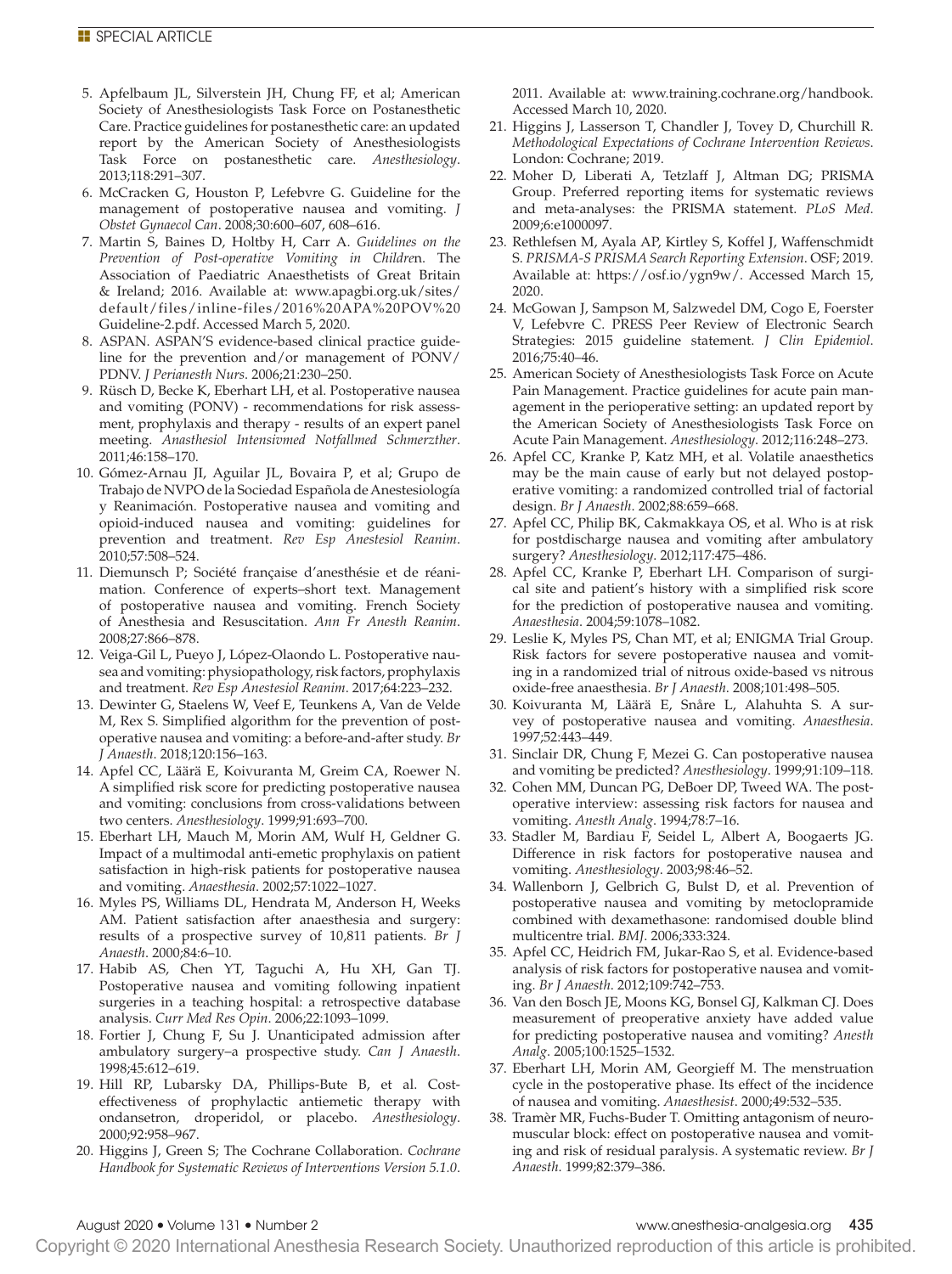- 39. Cheng CR, Sessler DI, Apfel CC. Does neostigmine administration produce a clinically important increase in postoperative nausea and vomiting? *Anesth Analg*. 2005;101:1349–1355.
- 40. Gan TJ. Risk factors for postoperative nausea and vomiting. *Anesth Analg*. 2006;102:1884–1898.
- 41. Kerger KH, Mascha E, Steinbrecher B, et al; IMPACT Investigators. Routine use of nasogastric tubes does not reduce postoperative nausea and vomiting. *Anesth Analg*. 2009;109:768–773.
- 42. Orhan-Sungur M, Kranke P, Sessler D, Apfel CC. Does supplemental oxygen reduce postoperative nausea and vomiting? A meta-analysis of randomized controlled trials. *Anesth Analg*. 2008;106:1733–1738.
- 43. Kranke P, Apfel CC, Papenfuss T, et al. An increased body mass index is no risk factor for postoperative nausea and vomiting. A systematic review and results of original data. *Acta Anaesthesiol Scand*. 2001;45:160–166.
- 44. Myles PS, Leslie K, Chan MT, et al; ENIGMA Trial Group. Avoidance of nitrous oxide for patients undergoing major surgery: a randomized controlled trial. *Anesthesiology*. 2007;107:221–231.
- 45. Breitfeld C, Peters J, Vockel T, Lorenz C, Eikermann M. Emetic effects of morphine and piritramide. *Br J Anaesth*. 2003;91:218–223.
- 46. Hong D, Flood P, Diaz G. The side effects of morphine and hydromorphone patient-controlled analgesia. *Anesth Analg*. 2008;107:1384–1389.
- 47. Roberts GW, Bekker TB, Carlsen HH, Moffatt CH, Slattery PJ, McClure AF. Postoperative nausea and vomiting are strongly influenced by postoperative opioid use in a doserelated manner. *Anesth Analg*. 2005;101:1343–1348.
- 48. Bhakta P, Ghosh BR, Singh U, et al. Incidence of postoperative nausea and vomiting following gynecological laparoscopy: a comparison of standard anesthetic technique and propofol infusion. *Acta Anaesthesiol Taiwan*. 2016;54:108–113.
- 49. Liu SS, Strodtbeck WM, Richman JM, Wu CL. A comparison of regional versus general anesthesia for ambulatory anesthesia: a meta-analysis of randomized controlled trials. *Anesth Analg*. 2005;101:1634–1642.
- 50. Marret E, Kurdi O, Zufferey P, Bonnet F. Effects of nonsteroidal antiinflammatory drugs on patient-controlled analgesia morphine side effects: meta-analysis of randomized controlled trials. *Anesthesiology*. 2005;102:1249–1260.
- 51. Gurbet A, Basagan-Mogol E, Turker G, Ugun F, Kaya FN, Ozcan B. Intraoperative infusion of dexmedetomidine reduces perioperative analgesic requirements. *Can J Anaesth*. 2006;53:646–652.
- 52. Collard V, Mistraletti G, Taqi A, et al. Intraoperative esmolol infusion in the absence of opioids spares postoperative fentanyl in patients undergoing ambulatory laparoscopic cholecystectomy. *Anesth Analg*. 2007;105:1255–1262.
- 53. Peyton PJ, Wu CY. Nitrous oxide-related postoperative nausea and vomiting depends on duration of exposure. *Anesthesiology*. 2014;120:1137–1145.
- 54. Klomp T, van Poppel M, Jones L, Lazet J, Di Nisio M, Lagro-Janssen AL. Inhaled analgesia for pain management in labour. *Cochrane Database Syst Rev*. 2012;9:Cd009351.
- 55. Likis FE, Andrews JC, Collins MR, et al. Nitrous oxide for the management of labor pain: a systematic review. *Anesth Analg*. 2014;118:153–167.
- 56. Singh BN, Dahiya D, Bagaria D, et al. Effects of preoperative carbohydrates drinks on immediate postoperative outcome after day care laparoscopic cholecystectomy. *Surg Endosc*. 2015;29:3267–3272.
- 57. Skledar SJ, Williams BA, Vallejo MC, et al. Eliminating postoperative nausea and vomiting in outpatient surgery with

multimodal strategies including low doses of nonsedating, off-patent antiemetics: is "zero tolerance" achievable? *ScientificWorldJournal*. 2007;7:959–977.

- 58. Andreae MH, Gabry JS, Goodrich B, White RS, Hall C. Antiemetic prophylaxis as a marker of health care disparities in the national anesthesia clinical outcomes registry. *Anesth Analg*. 2018;126:588–599.
- 59. Pierre S, Benais H, Pouymayou J. Apfel's simplified score may favourably predict the risk of postoperative nausea and vomiting. *Can J Anaesth*. 2002;49:237–242.
- 60. Pierre S, Corno G, Benais H, Apfel CC. A risk score-dependent antiemetic approach effectively reduces postoperative nausea and vomiting–a continuous quality improvement initiative. *Can J Anaesth*. 2004;51:320–325.
- 61. Apfel CC, Korttila K, Abdalla M, et al; IMPACT Investigators. A factorial trial of six interventions for the prevention of postoperative nausea and vomiting. *N Engl J Med*. 2004;350:2441–2451.
- 62. Eberhart LH, Geldner G, Kranke P, et al. The development and validation of a risk score to predict the probability of postoperative vomiting in pediatric patients. *Anesth Analg*. 2004;99:1630–1637.
- 63. Thomas M, Woodhead G, Masood N, Howard R. Motion sickness as a predictor of postoperative vomiting in children aged 1-16 years. *Paediatr Anaesth*. 2007;17:61–63.
- 64. Lee J, Faraoni D, Lee S, et al. Incidence and risk factors for postoperative vomiting following atrial septal defect repair in children. *Paediatr Anaesth*. 2016;26:644–648.
- 65. Rowley MP, Brown TC. Postoperative vomiting in children. *Anaesth Intensive Care*. 1982;10:309–313.
- 66. Kranke P, Eberhart LH, Toker H, Roewer N, Wulf H, Kiefer P. A prospective evaluation of the POVOC score for the prediction of postoperative vomiting in children. *Anesth Analg*. 2007;105:1592–1597.
- 67. Efune PN, Minhajuddin A, Szmuk P. Incidence and factors contributing to postdischarge nausea and vomiting in pediatric ambulatory surgical cases. *Paediatr Anaesth*. 2018;28:257–263.
- 68. Wang SM, Kain ZN. Preoperative anxiety and postoperative nausea and vomiting in children: is there an association? *Anesth Analg*. 2000;90:571–575.
- 69. Chau DF, Reddy A, Breheny P, et al. Revisiting the applicability of adult early post-operative nausea and vomiting risk factors for the paediatric patient: a prospective study using cotinine levels in children undergoing adenotonsillectomies. *Indian J Anaesth*. 2017;61:964–971.
- 70. Schraag S, Pradelli L, Alsaleh AJO, et al. Propofol vs inhalational agents to maintain general anaesthesia in ambulatory and in-patient surgery: a systematic review and meta-analysis. *BMC Anesthesiol*. 2018;18:162.
- 71. Schaefer MS, Kranke P, Weibel S, Kreysing R, Kienbaum P. Total intravenous anaesthesia versus single-drug pharmacological antiemetic prophylaxis in adults: a systematic review and meta-analysis. *Eur J Anaesthesiol*. 2016;33:750–760.
- 72. Møiniche S, Rømsing J, Dahl JB, Tramer MR. Non-steroidal anti-inflammatory drugs and the risk of operative site bleeding after tonsillectomy—a quantitative systematic review. *Anesth Analg*. 2003;96:68–77.
- 73. Jewer JK, Wong MJ, Bird SJ, Habib AS, Parker R, George RB. Supplemental perioperative intravenous crystalloids for postoperative nausea and vomiting. *Cochrane Database Syst Rev*. 2019;3:CD012212.
- 74. Kim HJ, Choi SH, Eum D, Kim SH. Is perioperative colloid infusion more effective than crystalloid in preventing postoperative nausea and vomiting?: A systematic review and meta-analysis. *Medicine (Baltimore)*. 2019;98:e14339.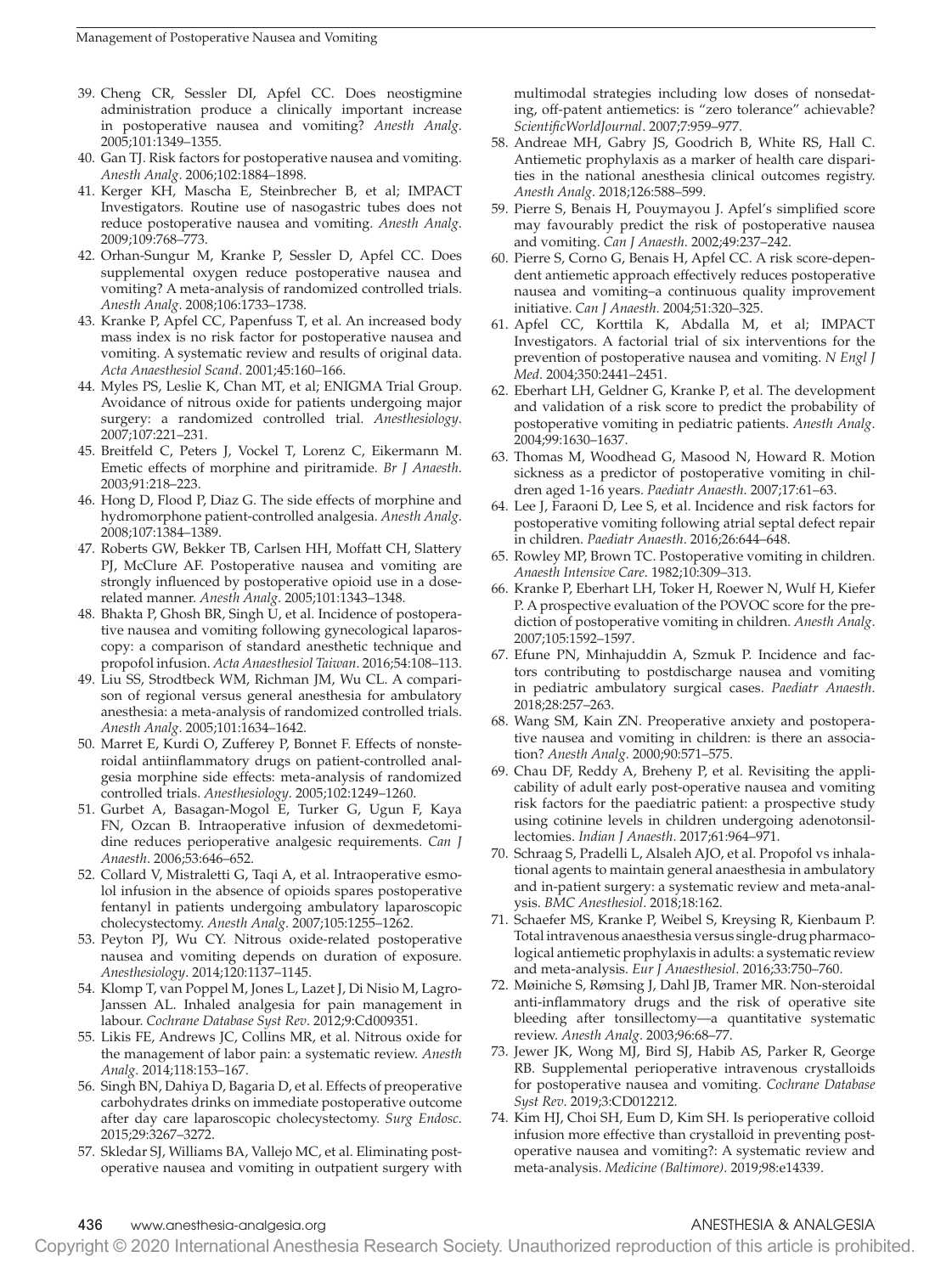- 75. Hristovska AM, Duch P, Allingstrup M, Afshari A. Efficacy and safety of sugammadex versus neostigmine in reversing neuromuscular blockade in adults. *Cochrane Database Syst Rev*. 2017;8:CD012763.
- 76. Apfel CC, Turan A, Souza K, Pergolizzi J, Hornuss C. Intravenous acetaminophen reduces postoperative nausea and vomiting: a systematic review and meta-analysis. *Pain*. 2013;154:677–689.
- 77. Ohkura Y, Haruta S, Shindoh J, Tanaka T, Ueno M, Udagawa H. Effectiveness of postoperative intravenous acetaminophen (Acelio) after gastrectomy: a propensity score-matched analysis. *Medicine (Baltimore)*. 2016;95:e5352.
- 78. Scott MJ, McEvoy MD, Gordon DB, et al; Perioperative Quality Initiative (POQI) I Workgroup. American Society for Enhanced Recovery (ASER) and Perioperative Quality Initiative (POQI) Joint Consensus Statement on optimal analgesia within an enhanced recovery pathway for colorectal surgery: part 2-from PACU to the transition home. *Perioper Med (Lond)*. 2017;6:7.
- 79. Elia N, Lysakowski C, Tramèr MR. Does multimodal analgesia with acetaminophen, nonsteroidal antiinflammatory drugs, or selective cyclooxygenase-2 inhibitors and patient-controlled analgesia morphine offer advantages over morphine alone? Meta-analyses of randomized trials. *Anesthesiology*. 2005;103:1296–1304.
- 80. Gan TJ, Joshi GP, Zhao SZ, Hanna DB, Cheung RY, Chen C. Presurgical intravenous parecoxib sodium and followup oral valdecoxib for pain management after laparoscopic cholecystectomy surgery reduces opioid requirements and opioid-related adverse effects. *Acta Anaesthesiol Scand*. 2004;48:1194–1207.
- 81. Elia N, Tramèr MR. Ketamine and postoperative pain–a quantitative systematic review of randomised trials. *Pain*. 2005;113:61–70.
- 82. Maund E, McDaid C, Rice S, Wright K, Jenkins B, Woolacott N. Paracetamol and selective and non-selective non-steroidal anti-inflammatory drugs for the reduction in morphinerelated side-effects after major surgery: a systematic review. *Br J Anaesth*. 2011;106:292–297.
- 83. Modasi A, Pace D, Godwin M, Smith C, Curtis B. NSAID administration post colorectal surgery increases anastomotic leak rate: systematic review/meta-analysis. *Surg Endosc*. 2019;33:879–885.
- 84. Smith SA, Roberts DJ, Lipson ME, Buie WD, MacLean AR. Postoperative nonsteroidal anti-inflammatory drug use and intestinal anastomotic dehiscence: a systematic review and meta-analysis. *Dis Colon Rectum*. 2016;59:1087–1097.
- 85. Hakkarainen TW, Steele SR, Bastaworous A, et al. Nonsteroidal anti-inflammatory drugs and the risk for anastomotic failure: a report from Washington State's Surgical Care and Outcomes Assessment Program (SCOAP). *JAMA Surg*. 2015;150:223–228.
- 86. Blaudszun G, Lysakowski C, Elia N, Tramèr MR. Effect of perioperative systemic α2 agonists on postoperative morphine consumption and pain intensity: systematic review and meta-analysis of randomized controlled trials. *Anesthesiology*. 2012;116:1312–1322.
- 87. Bakri MH, Ismail EA, Ibrahim A. Comparison of dexmedetomidine and dexamethasone for prevention of postoperative nausea and vomiting after laparoscopic cholecystectomy. *Korean J Anesthesiol*. 2015;68:254–260.
- 88. Dong CS, Zhang J, Lu Q, et al. Effect of dexmedetomidine combined with sufentanil for post-thoracotomy intravenous analgesia:a randomized, controlled clinical study. *BMC Anesthesiol*. 2017;17:33.
- 89. Shariffuddin II, Teoh WH, Wahab S, Wang CY. Effect of single-dose dexmedetomidine on postoperative recovery

after ambulatory ureteroscopy and ureteric stenting: a double blind randomized controlled study. *BMC Anesthesiol*. 2018;18:3.

- 90. Pöpping DM, Elia N, Van Aken HK, et al. Impact of epidural analgesia on mortality and morbidity after surgery: systematic review and meta-analysis of randomized controlled trials. *Ann Surg*. 2014;259:1056–1067.
- 91. Guay J, Nishimori M, Kopp SL. Epidural local anesthetics versus opioid-based analgesic regimens for postoperative gastrointestinal paralysis, vomiting, and pain after abdominal surgery: a cochrane review. *Anesth Analg*. 2016;123:1591–1602.
- 92. Radovanović D, Radovanović Z, Škorić-Jokić S, Tatić M, Mandić A, Ivković-Kapicl T. Thoracic epidural versus intravenous patient-controlled analgesia after open colorectal cancer surgery. *Acta Clin Croat*. 2017;56:244–254.
- 93. Torgeson M, Kileny J, Pfeifer C, Narkiewicz L, Obi S. Conventional epidural vs transversus abdominis plane block with liposomal bupivacaine: a randomized trial in colorectal surgery. *J Am Coll Surg*. 2018;227:78–83.
- 94. Lee SH, Sim WS, Kim GE, et al. Randomized trial of subfascial infusion of ropivacaine for early recovery in laparoscopic colorectal cancer surgery. *Korean J Anesthesiol*. 2016;69:604–613.
- 95. Zheng X, Feng X, Cai XJ. Effectiveness and safety of continuous wound infiltration for postoperative pain management after open gastrectomy. *World J Gastroenterol*. 2016;22:1902–1910.
- 96. Harsten A, Kehlet H, Toksvig-Larsen S. Recovery after total intravenous general anaesthesia or spinal anaesthesia for total knee arthroplasty: a randomized trial. *Br J Anaesth*. 2013;111:391–399.
- 97. McIsaac DI, Cole ET, McCartney CJ. Impact of including regional anaesthesia in enhanced recovery protocols: a scoping review. *Br J Anaesth*. 2015;115(Suppl 2):ii46–ii56.
- 98. Elbakry AE, Sultan WE, Ibrahim E. A comparison between inhalational (desflurane) and total intravenous anaesthesia (propofol and dexmedetomidine) in improving postoperative recovery for morbidly obese patients undergoing laparoscopic sleeve gastrectomy: a double-blinded randomised controlled trial. *J Clin Anesth*. 2018;45:6–11.
- 99. Lee WK, Kim MS, Kang SW, Kim S, Lee JR. Type of anaesthesia and patient quality of recovery: a randomized trial comparing propofol-remifentanil total i.v. anaesthesia with desflurane anaesthesia. *Br J Anaesth*. 2015;114:663–668.
- 100. Erdem AF, Yoruk O, Alici HA, et al. Subhypnotic propofol infusion plus dexamethasone is more effective than dexamethasone alone for the prevention of vomiting in children after tonsillectomy. *Paediatr Anaesth*. 2008;18:878–883.
- 101. Erdem AF, Yoruk O, Silbir F, et al. Tropisetron plus subhypnotic propofol infusion is more effective than tropisetron alone for the prevention of vomiting in children after tonsillectomy. *Anaesth Intensive Care*. 2009;37:54–59.
- 102. Weibel S, Jelting Y, Pace NL, et al. Drugs for preventing postoperative nausea and vomiting in adults after general anaesthesia: a network meta-analysis (protocol). *Cochrane Database Syst Rev*. 2017;11:CD012859.
- 103. Weibel S, Jokinen J, Pace NL, et al. Efficacy and safety of intravenous lidocaine for postoperative analgesia and recovery after surgery: a systematic review with trial sequential analysis. *Br J Anaesth*. 2016;116:770–783.
- 104. Schaefer MS, Kranke P, Weibel S, Kreysing R, Ochel J, Kienbaum P. Total intravenous anesthesia vs single pharmacological prophylaxis to prevent postoperative vomiting in children: a systematic review and meta-analysis. *Paediatr Anaesth*. 2017;27:1202–1209.

### August 2020 • Volume 131 • Number 2 www.anesthesia-analgesia.org 437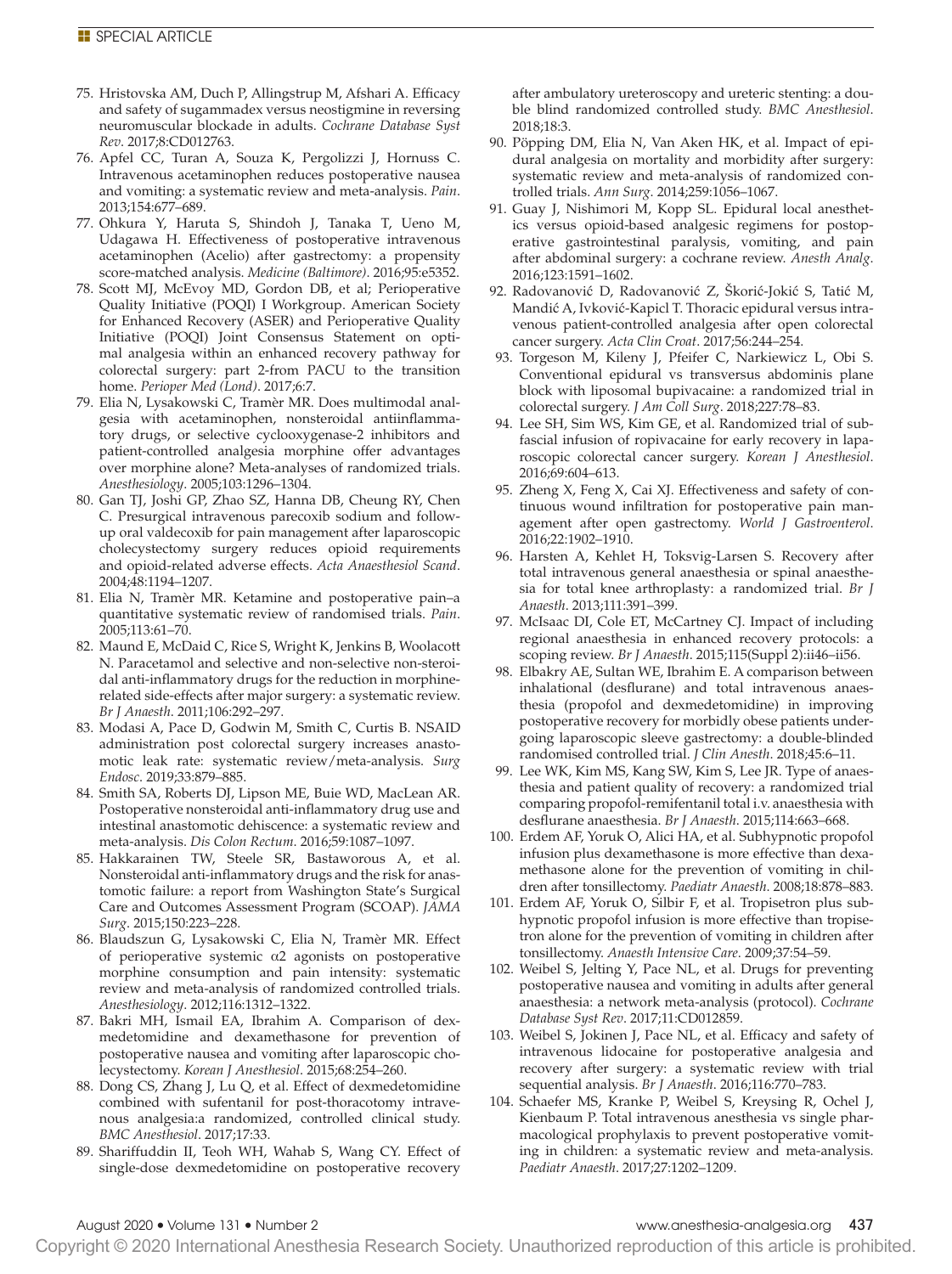- 105. Scheiermann P, Herzog F, Siebenhofer A, Strametz R, Weberschock T. Intravenous versus inhalational anesthesia for pediatric inpatient surgery - A systematic review and meta-analysis. *J Clin Anesth*. 2018;49:19–25.
- 106. Aksoy M, İnce İ, Ahıskalıoğlu A, Keleş S, Doymuş Ö. Effect of intravenous preoperative versus postoperative paracetamol on postoperative nausea and vomiting in patients undergoing strabismus surgery: a prospective randomized study. *Agri*. 2018;30:1–7.
- 107. Echevarría GC, Altermatt FR, Paredes S, et al. Intraoperative lidocaine in the prevention of vomiting after elective tonsillectomy in children: a randomised controlled trial. *Eur J Anaesthesiol*. 2018;35:343–348.
- 108. Alizadeh R, Mireskandari SM, Azarshahin M, et al. Oral clonidine premedication reduces nausea and vomiting in children after appendectomy. *Iran J Pediatr*. 2012;22:399–403.
- 109. Elgueta MF, Echevarría GC, De la Fuente N, et al. Effect of intravenous fluid therapy on postoperative vomiting in children undergoing tonsillectomy. *Br J Anaesth*. 2013;110:607–614.
- 110. Abd-Elshafy SK, Yacoup AM, Abdalla EE, El-Melegy TT, Abd-Elsalam KA. A new look on adding dexamethasone as an adjuvant to caudal bupivacaine; efficacy on postoperative pain and vomiting in pediatric patients. *Pain Physician*. 2016;19:E841–E852.
- 111. Jun JH, Kim KN, Kim JY, Song SM. The effects of intranasal dexmedetomidine premedication in children: a systematic review and meta-analysis. *Can J Anaesth*. 2017;64:947–961.
- 112. Cok OY, Eker HE, Pelit A, et al. The effect of paracetamol on postoperative nausea and vomiting during the first 24 h after strabismus surgery: a prospective, randomised, double-blind study. *Eur J Anaesthesiol*. 2011;28:836–841.
- 113. Kranke P, Eberhart L, Motsch J, et al. I.V. APD421 (amisulpride) prevents postoperative nausea and vomiting: a randomized, double-blind, placebo-controlled, multicentre trial. *Br J Anaesth*. 2013;111:938–945.
- 114. Gan TJ, Kranke P, Minkowitz HS, et al. Intravenous amisulpride for the prevention of postoperative nausea and vomiting: two concurrent, randomized, double-blind, placebo-controlled trials. *Anesthesiology*. 2017;126:268–275.
- 115. Alonso-Damian ER, Anguiano-Garcia MM. Aprepitant to ondansetron in preventing postoperative nausea and vomiting in patients undergoing open cholecystectomy. *Revista mexicana de anestesiologia*. 2012;35:8–14.
- 116. Moon HY, Baek CW, Choi GJ, et al. Palonosetron and aprepitant for the prevention of postoperative nausea and vomiting in patients indicated for laparoscopic gynaecologic surgery: a double-blind randomised trial. *BMC Anesthesiol*. 2014;14:68.
- 117. Singh PM, Borle A, Rewari V, et al. Aprepitant for postoperative nausea and vomiting: a systematic review and meta-analysis. *Postgrad Med J*. 2016;92:87–98.
- 118. Gan TJ, Apfel CC, Kovac A, et al; Aprepitant-PONV Study Group. A randomized, double-blind comparison of the NK1 antagonist, aprepitant, versus ondansetron for the prevention of postoperative nausea and vomiting. *Anesth Analg*. 2007;104:1082–1089.
- 119. Altorjay A, Melson T, Chinachoit T, et al. Casopitant and ondansetron for postoperative nausea and vomiting prevention in women at high risk for emesis: a phase 3 study. *Arch Surg*. 2011;146:201–206.
- 120. Singla NK, Singla SK, Chung F, et al. Phase II study to evaluate the safety and efficacy of the oral neurokinin-1 receptor antagonist casopitant (GW679769) administered with ondansetron for the prevention of postoperative and postdischarge nausea and vomiting in high-risk patients. *Anesthesiology*. 2010;113:74–82.
- 121. Liu M, Zhang H, Du BX, et al. Neurokinin-1 receptor antagonists in preventing postoperative nausea and vomiting: a systematic review and meta-analysis. *Medicine (Baltimore)*. 2015;94:e762.
- 122. De Oliveira GS Jr, Castro-Alves LJ, Ahmad S, Kendall MC, McCarthy RJ. Dexamethasone to prevent postoperative nausea and vomiting: an updated meta-analysis of randomized controlled trials. *Anesth Analg*. 2013;116:58–74.
- 123. Wang JJ, Ho ST, Tzeng JI, Tang CS. The effect of timing of dexamethasone administration on its efficacy as a prophylactic antiemetic for postoperative nausea and vomiting. *Anesth Analg*. 2000;91:136–139.
- 124. Kranke P, Morin AM, Roewer N, Eberhart LH. Dimenhydrinate for prophylaxis of postoperative nausea and vomiting: a meta-analysis of randomized controlled trials. *Acta Anaesthesiol Scand*. 2002;46:238–244.
- 125. Eberhart LH, Seeling W, Bopp TI, Morin AM, Georgieff M. Dimenhydrinate for prevention of post-operative nausea and vomiting in female in-patients. *Eur J Anaesthesiol*. 1999;16:284–289.
- 126. Kothari SN, Boyd WC, Bottcher ML, Lambert PJ. Antiemetic efficacy of prophylactic dimenhydrinate (Dramamine) vs ondansetron (Zofran): a randomized, prospective trial inpatients undergoing laparoscopic cholecystectomy. *Surg Endosc*. 2000;14:926–929.
- 127. Le TP, Gan TJ. Update on the management of postoperative nausea and vomiting and postdischarge nausea and vomiting in ambulatory surgery. *Anesthesiol Clin*. 2010;28:225–249.
- 128. Graczyk SG, McKenzie R, Kallar S, et al. Intravenous dolasetron for the prevention of postoperative nausea and vomiting after outpatient laparoscopic gynecologic surgery. *Anesth Analg*. 1997;84:325–330.
- 129. Birmingham SD, Mecklenburg BW, Lujan E, Dacanay RG, Boyle PK, Green R. Dolasetron versus ondansetron as single-agent prophylaxis for patients at increased risk for postoperative nausea and vomiting: a prospective, double-blind, randomized trial. *Mil Med*. 2006;171:913–916.
- 130. Fortney JT, Gan TJ, Graczyk S, et al. A comparison of the efficacy, safety, and patient satisfaction of ondansetron versus droperidol as antiemetics for elective outpatient surgical procedures. S3A-409 and S3A-410 Study Groups. *Anesth Analg*. 1998;86:731–738.
- 131. Domino KB, Anderson EA, Polissar NL, Posner KL. Comparative efficacy and safety of ondansetron, droperidol, and metoclopramide for preventing postoperative nausea and vomiting: a meta-analysis. *Anesth Analg*. 1999;88:1370–1379.
- 132. Henzi I, Sonderegger J, Tramer MR. Efficacy, dose-response, and adverse effects of droperidol for prevention of postoperative nausea and vomiting. *Can J Anaesth*. 2000;47:537–551.
- 133. Damevski V, Damevska G, Krivasija M, Nojkov O, Sivevski A. Caesarean section in isobaric spinal anesthesia with and without direct preoperative hydration with crystalloids. *Bratisl Lek Listy*. 2011;112:459–462.
- 134. Gunasekaran P, Elakkumanan LB, Balachander H, Satyaprakash MVS. Comparing slow and rapid bolus of ephedrine in pregnant patients undergoing planned cesarean section under spinal anesthesia. *J Anaesthesiol Clin Pharmacol*. 2017;33:92–96.
- 135. Sodhi K, Mohindra BK, Sodhi GS, Kumar M. A comparative study of granisetron, dexamethasone, and granisetron plus dexamethasone as prophylactic antiemetic therapy in female patients undergoing breast surgery. *J Anaesthesiol Clin Pharmacol*. 2007;23:373–378.
- 136. Dua N, Sethi N, Sood J, Jain P. Randomized double blind comparative study comparing efficacy of granisetron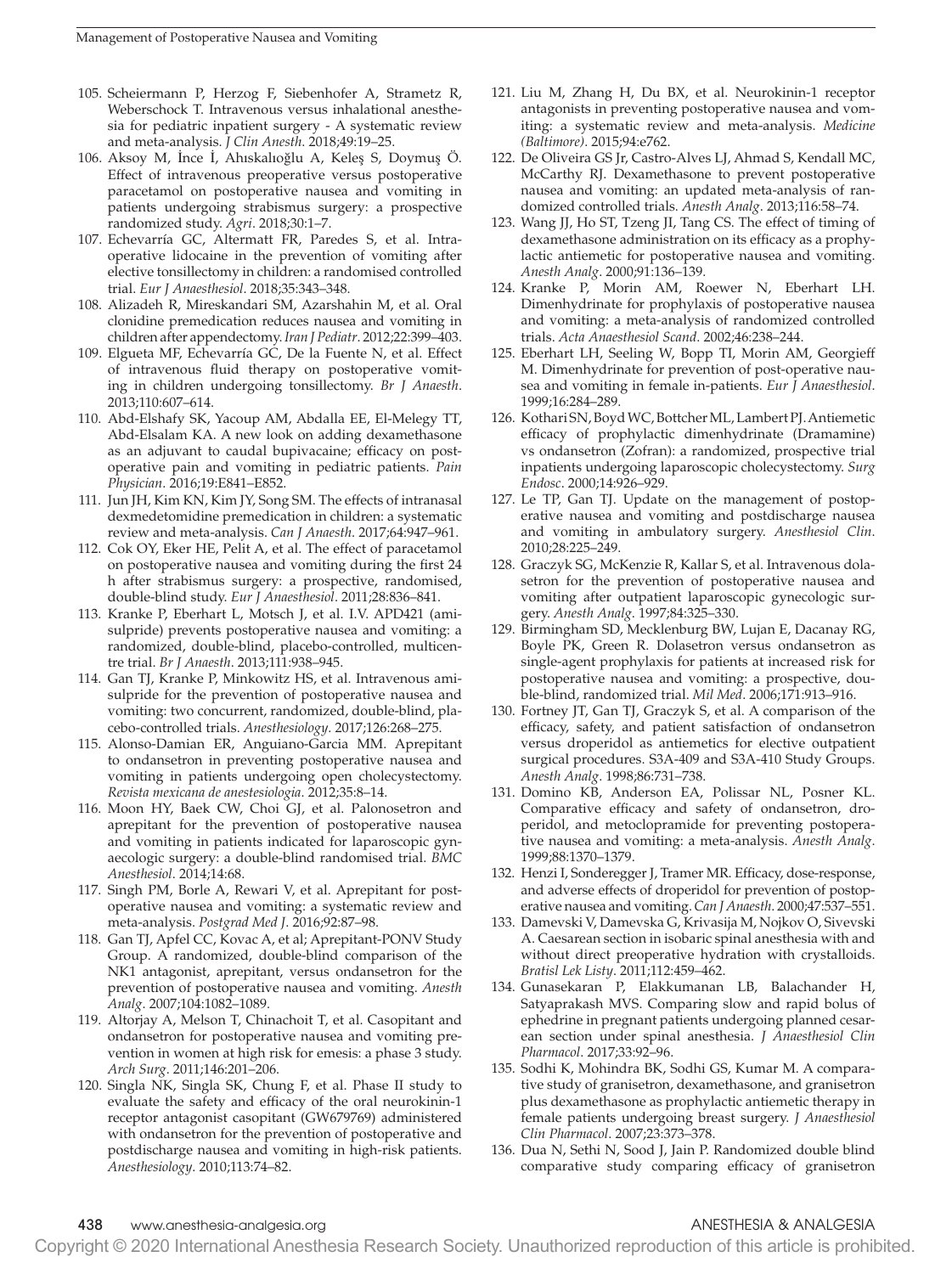and ondansetron for the prophylactic control of postoperative nausea and vomiting in patients undergoing middle ear surgery. *Indian J Otolaryngol Head Neck Surg*. 2014;66:252–256.

- 137. D'Angelo R, Philip B, Gan TJ, et al. A randomized, doubleblind, close-ranging, pilot study of intravenous granisetron in the prevention of postoperative nausea and vomiting in patients abdominal hysterectomy. *Eur J Anaesthesiol*. 2005;22:774–779.
- 138. Wilson AJ, Diemunsch P, Lindeque BG, et al. Single-dose i.v. granisetron in the prevention of postoperative nausea and vomiting. *Br J Anaesth*. 1996;76:515–518.
- 139. Mikawa K, Takao Y, Nishina K, Shiga M, Maekawa N, Obara H. Optimal dose of granisetron for prophylaxis against postoperative emesis after gynecological surgery. *Anesth Analg*. 1997;85:652–656.
- 140. Büttner M, Walder B, von Elm E, Tramèr MR. Is low-dose haloperidol a useful antiemetic?: a meta-analysis of published and unpublished randomized trials. *Anesthesiology*. 2004;101:1454–1463.
- 141. Liu G, Gong M, Wang Y, Xiang Z. Effect of methylprednisolone on pain management in total knee or hip arthroplasty: a systematic review and meta-analysis of randomized controlled trials. *Clin J Pain*. 2018;34:967–974.
- 142. De Oliveira GS Jr, Castro-Alves LJ, Chang R, Yaghmour E, McCarthy RJ. Systemic metoclopramide to prevent postoperative nausea and vomiting: a meta-analysis without Fujii's studies. *Br J Anaesth*. 2012;109:688–697.
- 143. Tramèr MR, Reynolds DJ, Moore RA, McQuay HJ. Efficacy, dose-response, and safety of ondansetron in prevention of postoperative nausea and vomiting: a quantitative systematic review of randomized placebo-controlled trials. *Anesthesiology*. 1997;87:1277–1289.
- 144. Gao C, Li B, Xu L, et al. Efficacy and safety of ramosetron versus ondansetron for postoperative nausea and vomiting after general anesthesia: a meta-analysis of randomized clinical trials. *Drug Des Devel Ther*. 2015;9:2343–2350.
- 145. Sun R, Klein KW, White PF. The effect of timing of ondansetron administration in outpatients undergoing otolaryngologic surgery. *Anesth Analg*. 1997;84:331–336.
- 146. Singh PM, Borle A, Gouda D, et al. Efficacy of palonosetron in postoperative nausea and vomiting (PONV)-a meta-analysis. *J Clin Anesth*. 2016;34:459–482.
- 147. Xiong C, Liu G, Ma R, Xue J, Wu A. Efficacy of palonosetron for preventing postoperative nausea and vomiting: a systematic review and meta-analysis. *Can J Anaesth*. 2015;62:1268–1278.
- 148. Li Y, Wei X, Zhang S, Zhou L, Zhang J. A meta-analysis of palonosetron for the prevention of postoperative nausea and vomiting in adults. *J Perianesth Nurs*. 2015;30:398–405.
- 149. Schnabel A, Eberhart LH, Muellenbach R, Morin AM, Roewer N, Kranke P. Efficacy of perphenazine to prevent postoperative nausea and vomiting: a quantitative systematic review. *Eur J Anaesthesiol*. 2010;27:1044–1051.
- 150. Khalil S, Philbrook L, Rabb M, et al. Ondansetron/promethazine combination or promethazine alone reduces nausea and vomiting after middle ear surgery. *J Clin Anesth*. 1999;11:596–600.
- 151. Gan TJ, Candiotti KA, Klein SM, et al. Double-blind comparison of granisetron, promethazine, or a combination of both for the prevention of postoperative nausea and vomiting in females undergoing outpatient laparoscopies. *Can J Anaesth*. 2009;56:829–836.
- 152. Choi YS, Shim JK, Yoon DH, Jeon DH, Lee JY, Kwak YL. Effect of ramosetron on patient-controlled analgesia related nausea and vomiting after spine surgery in highly

susceptible patients: comparison with ondansetron. *Spine (Phila Pa 1976)*. 2008;33:E602–E606.

- 153. Gan TJ, Gu J, Singla N, et al; Rolapitant Investigation Group. Rolapitant for the prevention of postoperative nausea and vomiting: a prospective, double-blinded, placebo-controlled randomized trial. *Anesth Analg*. 2011;112:804–812.
- 154. Kranke P, Morin AM, Roewer N, Wulf H, Eberhart LH. The efficacy and safety of transdermal scopolamine for the prevention of postoperative nausea and vomiting: a quantitative systematic review. *Anesth Analg*. 2002;95:133–143.
- 155. Apfel CC, Zhang K, George E, et al. Transdermal scopolamine for the prevention of postoperative nausea and vomiting: a systematic review and meta-analysis. *Clin Ther*. 2010;32:1987–2002.
- 156. Bailey PL, Streisand JB, Pace NL, et al. Transdermal scopolamine reduces nausea and vomiting after outpatient laparoscopy. *Anesthesiology*. 1990;72:977–980.
- 157. Kranke P, Eberhart LH, Apfel CC, Broscheit J, Geldner G, Roewer N. Tropisetron for prevention of postoperative nausea and vomiting: a quantitative systematic review. *Anaesthesist*. 2002;51:805–814.
- 158. Kumar A, Patodia M, Pandove P, Sharda V. A randomized, placebo controlled study evaluating preventive role of ondansetron, dexamethasone and ondansetron plus dexamethasone for postoperative nausea and vomiting (PONV) in patients undergoing laparoscopic cholecystectomy. | Paras Kumar Pandove. *J Int Med Sci Acad*. 2013;26:217–218.
- 159. Som A, Bhattacharjee S, Maitra S, Arora MK, Baidya DK. Combination of 5-HT3 antagonist and dexamethasone is superior to 5-HT3 antagonist alone for PONV prophylaxis after laparoscopic surgeries: a meta-analysis. *Anesth Analg*. 2016;123:1418–1426.
- 160. Bala I, Bharti N, Murugesan S, Gupta R. Comparison of palonosetron with palonosetron-dexamethasone combination for prevention of postoperative nausea and vomiting in patients undergoing laparoscopic cholecystectomy. *Minerva Anestesiol*. 2014;80:779–784.
- 161. Cho E, Kim DH, Shin S, Kim SH, Oh YJ, Choi YS. Efficacy of palonosetron-dexamethasone combination versus palonosetron alone for preventing nausea and vomiting related to opioid-based analgesia: a prospective, randomized, double-blind trial. *Int J Med Sci*. 2018;15:961–968.
- 162. Mansour EE. Postoperative nausea and vomiting prophylaxis: the efficacy of a novel antiemetic drug (palonosetron) combined with dexamethasone. *Egypt J Anaesth*. 2013;29:117–123.
- 163. Ryoo SH, Yoo JH, Kim MG, Lee KH, Kim SI. The effect of combination treatment using palonosetron and dexamethasone for the prevention of postoperative nausea and vomiting versus dexamethasone alone in women receiving intravenous patient-controlled analgesia. *Korean J Anesthesiol*. 2015;68:267–273.
- 164. Kumar A, Solanki SL, Gangakhedkar GR, Shylasree TS, Sharma KS. Comparison of palonosetron and dexamethasone with ondansetron and dexamethasone for postoperative nausea and vomiting in postchemotherapy ovarian cancer surgeries requiring opioid-based patient-controlled analgesia: a randomised, double-blind, active controlled study. *Indian J Anaesth*. 2018;62:773–779.
- 165. Lee MJ, Lee KC, Kim HY, Lee WS, Seo WJ, Lee C. Comparison of ramosetron plus dexamethasone with ramosetron alone on postoperative nausea, vomiting, shivering and pain after thyroid surgery. *Korean J Pain*. 2015;28:39–44.

### August 2020 • Volume 131 • Number 2 www.anesthesia-analgesia.org 439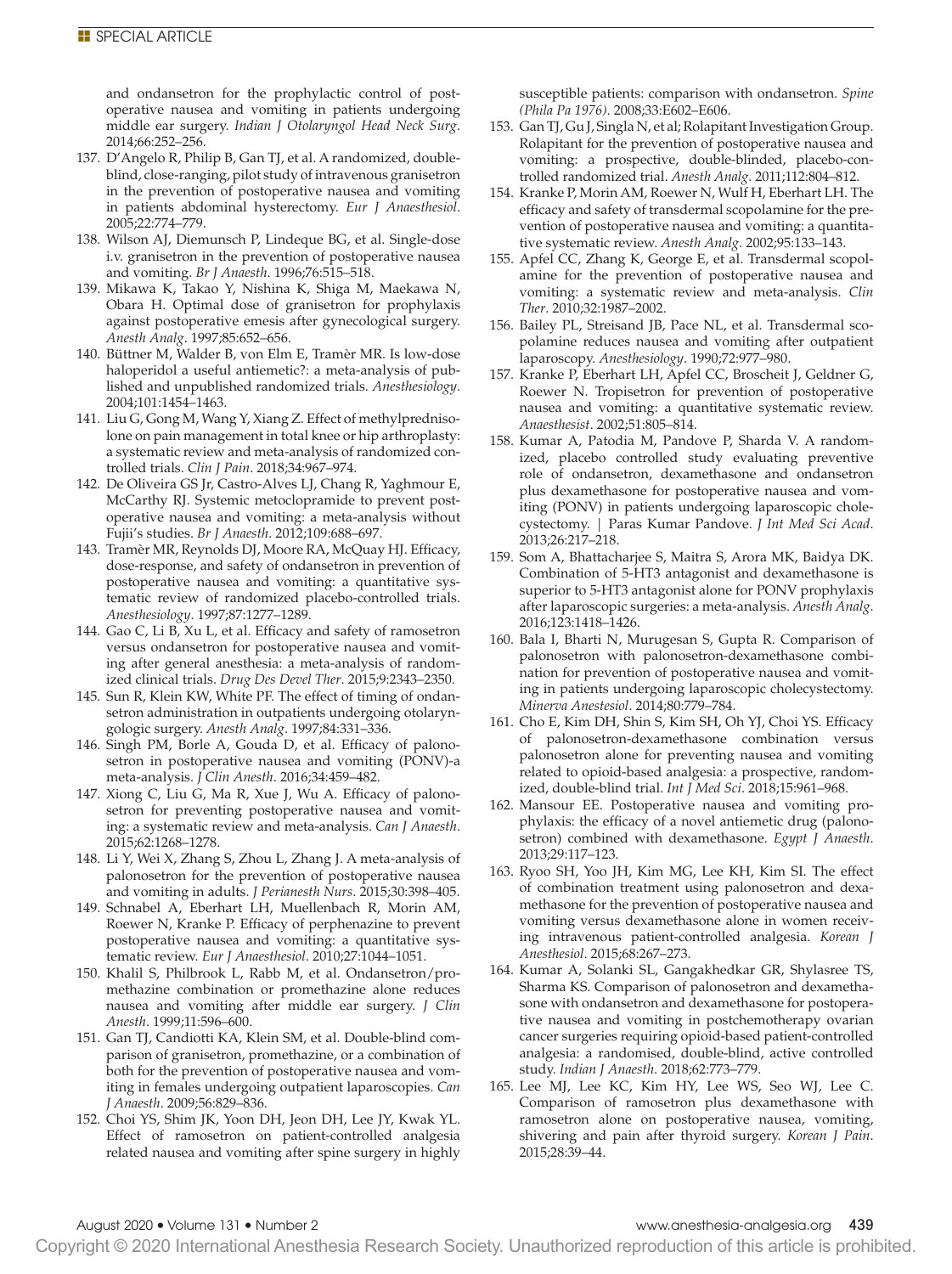- 166. Narayanappa AB, Gurulingaswamy S, Prabhakaraiah UN, Gurushanth SR, Sapare V, Goud N. Intravenous palonosetron compared with a combination of ramosetron and dexamethasone in preventing post operative nausea and vomiting in patients undergoing gynaecological surgeries under spinal anaesthesia, a randomised study. *Indian J Anaesth*. 2017;61:144–149.
- 167. El-Deeb A, Abd El Motlb E. Prophylactic multimodal antiemetic in women undergoing cesarean section under spinal anesthesia. *Egypt J Anaesth*. 2011;27:107–111.
- 168. Zhou H, Xu H, Zhang J, Wang W, Wang Y, Hu Z. Combination of dexamethasone and tropisetron before thyroidectomy to alleviate postoperative nausea, vomiting, and pain: randomized controlled trial. *World J Surg*. 2012;36:1217–1224.
- 169. Yu Q, Gao L, Gu MH, et al. Antiemetic effects of combined methylprednisolone and tropisetron in mastectomy. *Minerva Anestesiol*. 2013;79:130–136.
- 170. Vallejo MC, Phelps AL, Ibinson JW, et al. Aprepitant plus ondansetron compared with ondansetron alone in reducing postoperative nausea and vomiting in ambulatory patients undergoing plastic surgery. *Plast Reconstr Surg*. 2012;129:519–526.
- 171. Sinha AC, Singh PM, Williams NW, Ochroch EA, Goudra BG. Aprepitant's prophylactic efficacy in decreasing postoperative nausea and vomiting in morbidly obese patients undergoing bariatric surgery. *Obes Surg*. 2014;24:225–231.
- 172. Lee SJ, Lee SM, Kim SI, et al. The effect of aprepitant for the prevention of postoperative nausea and vomiting in patients undergoing gynecologic surgery with intravenous patient controlled analgesia using fentanyl: aprepitant plus ramosetron vs ramosetron alone. *Korean J Anesthesiol*. 2012;63:221–226.
- 173. Choi EK, Kim DG, Jeon Y. Comparison of the prophylactic antiemetic efficacy of aprepitant plus palonosetron versus aprepitant plus ramosetron in patients at high risk for postoperative nausea and vomiting after laparoscopic cholecystectomy: a prospective randomized-controlled trial. *Surg Laparosc Endosc Percutan Tech*. 2016;26:354–357.
- 174. Kawano H, Matsumoto T, Hamaguchi E, et al. Antiemetic efficacy of combined aprepitant and dexamethasone in patients at high-risk of postoperative nausea and vomiting from epidural fentanyl analgesia. *Minerva Anestesiol*. 2015;81:362–368.
- 175. de Morais LC, Sousa AM, Flora GF, Grigio TR, Guimarães GMN, Ashmawi HA. Aprepitant as a fourth antiemetic prophylactic strategy in high-risk patients: a double-blind, randomized trial. *Acta Anaesthesiol Scand*. 2018;62:483–492.
- 176. Matsota P, Angelidi M, Pandazi A, Tzirogiannis KN, Panoutsopoulos GI, Kostopanagiotou G. Ondansetrondroperidol combination vs ondansetron or droperidol monotherapy in the prevention of postoperative nausea and vomiting. *Arch Med Sci*. 2015;11:362–370.
- 177. Papadima A, Gourgiotis S, Lagoudianakis E, et al. Granisetron versus tropisetron in the prevention of postoperative nausea and vomiting after total thyroidectomy. *Saudi J Anaesth*. 2013;7:68–74.
- 178. Hu X, Tan F, Gong L. Higher dose of palonosetron versus lower dose of palonosetron plus droperidol to prevent postoperative nausea and vomiting after eye enucleation and orbital hydroxyapatite implant surgery: a randomized, double-blind trial. *Drug Des Devel Ther*. 2017;11:1465–1472.
- 179. Veiga-Gil L, López-Olaondo L, Pueyo J, Callejas R, Duque P, Carrascosa F. Low doses of haloperidol combined with ondansetron are not effective for prophylaxis of postoperative nausea and vomiting in susceptible patients. *Cir Esp*. 2015;93:110–116.
- 180. Benevides ML, Oliveira SS, de Aguilar-Nascimento JE. The combination of haloperidol, dexamethasone, and ondansetron for prevention of postoperative nausea and vomiting in laparoscopic sleeve gastrectomy: a randomized double-blind trial. *Obes Surg*. 2013;23:1389–1396.
- 181. Cho JS, Kim EJ, Lee JH, et al. Betahistine reduces postoperative nausea and vomiting after laparoscopic gynecological surgery. *Minerva Anestesiol*. 2016;82:649–656.
- 182. Mukhopadhyay S, Niyogi M, Ray R, Mukhopadhyay BS, Dutta M, Mukherjee M. Betahistine as an add-on: the magic bullet for postoperative nausea, vomiting and dizziness after middle ear surgery? *J Anaesthesiol Clin Pharmacol*. 2013;29:205–210.
- 183. Kim KM, Huh J, Lee SK, Park EY, Lee JM, Kim HJ. Combination of gabapentin and ramosetron for the prevention of postoperative nausea and vomiting after gynecologic laparoscopic surgery: a prospective randomized comparative study. *BMC Anesthesiol*. 2017;17:65.
- 184. Kim WJ, Kang H, Shin HY, et al. Ramosetron, midazolam, and combination of ramosetron and midazolam for prevention of postoperative nausea and vomiting: a prospective, randomized, double-blind study. *J Int Med Res*. 2013;41:1203–1213.
- 185. Joo J, Park YG, Baek J, Moon YE. Haloperidol dose combined with dexamethasone for PONV prophylaxis in high-risk patients undergoing gynecological laparoscopic surgery: a prospective, randomized, double-blind, doseresponse and placebo-controlled study. *BMC Anesthesiol*. 2015;15:99.
- 186. Wang PK, Tsay PJ, Huang CC, et al. Comparison of dexamethasone with ondansetron or haloperidol for prevention of patient-controlled analgesia-related postoperative nausea and vomiting: a randomized clinical trial. *World J Surg*. 2012;36:775–781.
- 187. Sirajuddin M, Naqvi S, Murtaza G, Abbas N. Metoclopramide alone and metoclopramide with dimenhydrinate for prophylaxis of post operative nausea & vomiting in patients admitted in day care for breast surgery | M. Sirajuddin | request PDF. *Medical Channel*. 2014;20:39–42.
- 188. Candiotti KA, Kranke P, Bergese SD, et al. Randomized, double-blind, placebo-controlled study of intravenous amisulpride as treatment of established postoperative nausea and vomiting in patients who have had no prior prophylaxis. *Anesth Analg*. 2019;128:1098–1105.
- 189. Aghadavoudi O, Mirkheshti M. Evaluating the effect of intravenous haloperidol and midazolam on postoperative nausea and vomiting after strabismus surgery. *J Isfahan Medical School*. 2019;32:281.
- 190. Honarmand A, Safavi M, Khalili G, Mohammadnejad F. Prophylactic administration of haloperidol plus midazolam reduces postoperative nausea and vomiting better than using each drug alone in patients undergoing middle ear surgery. *Saudi J Anaesth*. 2012;6:145–151.
- 191. Ana Sofia del Castillo S, de Gutierrez CB, Sardi N. Effectiveness and cost-benefit of using acupuncture as prophylaxis for postoperative nausea and vomiting. *Revista Mexicana de Anestesiologia*. 2011;34:67–78.
- 192. White PF, Zhao M, Tang J, et al. Use of a disposable acupressure device as part of a multimodal antiemetic strategy for reducing postoperative nausea and vomiting. *Anesth Analg*. 2012;115:31–37.
- 193. Nado H, Singh N, Laithangbam PKS, Shanti Devi RK, Alemwapang O, Gangmei FL. A comparative study between propofol and propofol plus dexamethasone as antiemetic during cesarean section under spinal anesthesia. *J Med Soc*. 2017;31:174–177.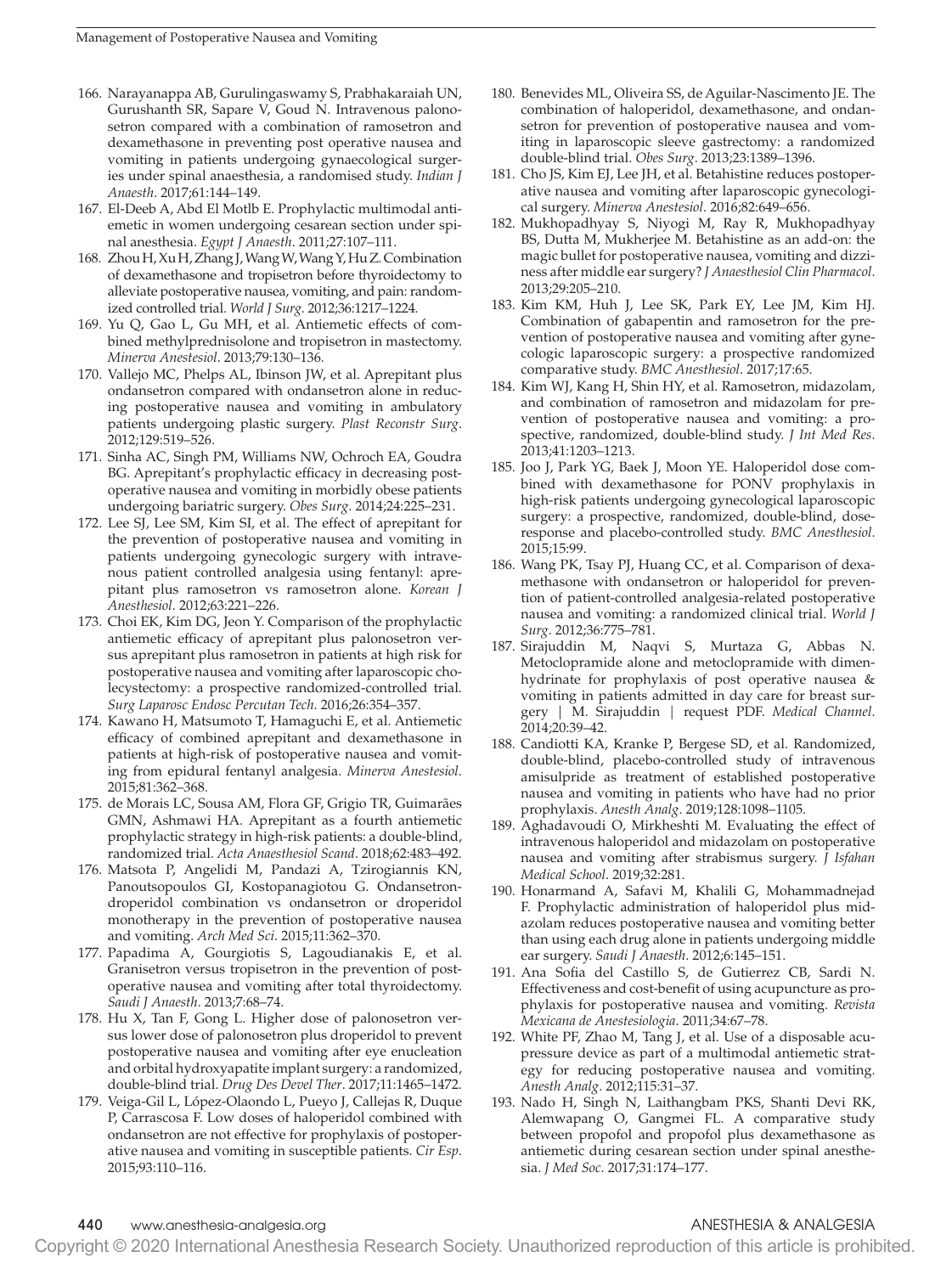- 194. Kizilcik N, Bilgen S, Menda F, et al. Comparison of dexamethasone-dimenhydrinate and dexamethasoneondansetron in prevention of nausea and vomiting in postoperative patients. *Aesthetic Plast Surg*. 2017;41:204–210.
- 195. Misra S, Parthasarathi G, Vilanilam GC. The effect of gabapentin premedication on postoperative nausea, vomiting, and pain in patients on preoperative dexamethasone undergoing craniotomy for intracranial tumors. *J Neurosurg Anesthesiol*. 2013;25:386–391.
- 196. Shen YD, Chen CY, Wu CH, Cherng YG, Tam KW. Dexamethasone, ondansetron, and their combination and postoperative nausea and vomiting in children undergoing strabismus surgery: a meta-analysis of randomized controlled trials. *Paediatr Anaesth*. 2014;24:490–498.
- 197. Shende D, Bharti N, Kathirvel S, Madan R. Combination of droperidol and ondansetron reduces PONV after pediatric strabismus surgery more than single drug therapy. *Acta Anaesthesiol Scand*. 2001;45:756–760.
- 198. Holt R, Rask P, Coulthard KP, et al. Tropisetron plus dexamethasone is more effective than tropisetron alone for the prevention of postoperative nausea and vomiting in children undergoing tonsillectomy. *Paediatr Anaesth*. 2000;10:181–188.
- 199. Tricco AC, Soobiah C, Blondal E, et al. Comparative efficacy of serotonin (5-HT3) receptor antagonists in patients undergoing surgery: a systematic review and network meta-analysis. *BMC Med*. 2015;13:136.
- 200. Apfel CC, Korttila K, Abdalla M, et al. An international multicenter protocol to assess the single and combined benefits of antiemetic interventions in a controlled clinical trial of a 2x2x2x2x2x2 factorial design (IMPACT). *Control Clin Trials*. 2003;24:736–751.
- 201. Wang XX, Zhou Q, Pan DB, et al. Dexamethasone versus ondansetron in the prevention of postoperative nausea and vomiting in patients undergoing laparoscopic surgery: a meta-analysis of randomized controlled trials. *BMC Anesthesiol*. 2015;15:118.
- 202. Yazbeck-Karam VG, Siddik-Sayyid SM, Barakat HB, Korjian S, Aouad MT. Haloperidol versus ondansetron for treatment of established nausea and vomiting following general anesthesia: a randomized clinical trial. *Anesth Analg*. 2017;124:438–444.
- 203. Joo J, Park S, Park HJ, Shin SY. Ramosetron versus ondansetron for postoperative nausea and vomiting in strabismus surgery patients. *BMC Anesthesiol*. 2016;16:41.
- 204. Ryu JH, Lee JE, Lim YJ, et al. A prospective, randomized, double-blind, and multicenter trial of prophylactic effects of ramosetronon postoperative nausea and vomiting (PONV) after craniotomy: comparison with ondansetron. *BMC Anesthesiol*. 2014;14:63.
- 205. Savant K, Khandeparker RV, Berwal V, Khandeparker PV, Jain H. Comparison of ondansetron and granisetron for antiemetic prophylaxis in maxillofacial surgery patients receiving general anesthesia: a prospective, randomised, and double blind study. *J Korean Assoc Oral Maxillofac Surg*. 2016;42:84–89.
- 206. Kim SH, Hong JY, Kim WO, Kil HK, Karm MH, Hwang JH. Palonosetron has superior prophylactic antiemetic efficacy compared with ondansetron or ramosetron in high-risk patients undergoing laparoscopic surgery: a prospective, randomized, double-blinded study. *Korean J Anesthesiol*. 2013;64:517–523.
- 207. Moon YE, Joo J, Kim JE, Lee Y. Anti-emetic effect of ondansetron and palonosetron in thyroidectomy: a prospective, randomized, double-blind study. *Br J Anaesth*. 2012;108:417–422.
- 208. Park SK, Cho EJ. A randomized, double-blind trial of palonosetron compared with ondansetron in preventing postoperative nausea and vomiting after gynaecological laparoscopic surgery. *J Int Med Res*. 2011;39:399–407.
- 209. Tsutsumi YM, Kakuta N, Soga T, et al. The effects of intravenous fosaprepitant and ondansetron for the prevention of postoperative nausea and vomiting in neurosurgery patients: a prospective, randomized, double-blinded study. *Biomed Res Int*. 2014;2014:307025.
- 210. Wu SJ, Xiong XZ, Cheng TY, Lin YX, Cheng NS. Efficacy of ondansetron vs metoclopramide in prophylaxis of postoperative nausea and vomiting after laparoscopic cholecystectomy: a systematic review and meta-analysis. *Hepatogastroenterology*. 2012;59:2064–2074.
- 211. Kamali A, Ahmadi L, Shokrpour M, Pazuki S. Investigation of ondansetron, haloperidol, and dexmedetomidine efficacy for prevention of postoperative nausea and vomiting in patients with abdominal hysterectomy. *Open Access Maced J Med Sci*. 2018;6:1659–1663.
- 212. Department of Health and Human Services US. *Ondansetron (Zofran) IV: Drug Safety Communication-QT Prolongation*. 2012.
- 213. Bhattacharjee DP, Dawn S, Nayak S, Roy PR, Acharya A, Dey R. A comparative study between palonosetron and granisetron to prevent postoperative nausea and vomiting after laparoscopic cholecystectomy. *J Anaesthesiol Clin Pharmacol*. 2010;26:480–483.
- 214. Chan MT, Chui PT, Ho WS, King WW. Single-dose tropisetron for preventing postoperative nausea and vomiting after breast surgery. *Anesth Analg*. 1998;87:931–935.
- 215. Alon E, Kocian R, Nett PC, Koechli OR, Baettig U, Grimaudo V. Tropisetron for the prevention of postoperative nausea and vomiting in women undergoing gynecologic surgery. *Anesth Analg*. 1996;82:338–341.
- 216. Yokoi A, Mihara T, Ka K, Goto T. Comparative efficacy of ramosetron and ondansetron in preventing postoperative nausea and vomiting: an updated systematic review and meta-analysis with trial sequential analysis. *PLoS One*. 2017;12:e0186006.
- 217. Roh GU, Yang SY, Shim JK, Kwak YL. Efficacy of palonosetron versus ramosetron on preventing opioid-based analgesia-related nausea and vomiting after lumbar spinal surgery: a prospective, randomized, and double-blind trial. *Spine (Phila Pa 1976)*. 2014;39:E543–E549.
- 218. Choi YS, Sohn HM, Do SH, Min KT, Woo JH, Baik HJ. Comparison of ramosetron and ondansetron for the treatment of established postoperative nausea and vomiting after laparoscopic surgery: a prospective, randomized, double-blinded multicenter trial. *Ther Clin Risk Manag*. 2018;14:601–606.
- 219. Rojas C, Stathis M, Thomas AG, et al. Palonosetron exhibits unique molecular interactions with the 5-HT3 receptor. *Anesth Analg*. 2008;107:469–478.
- 220. Rojas C, Raje M, Tsukamoto T, Slusher BS. Molecular mechanisms of 5-HT(3) and NK(1) receptor antagonists in prevention of emesis. *Eur J Pharmacol*. 2014;722:26–37.
- 221. Park SK, Cho EJ. A randomized controlled trial of two different interventions for the prevention of postoperative nausea and vomiting: total intravenous anaesthesia using propofol and remifentanil versus prophylactic palonosetron with inhalational anaesthesia using sevofluranenitrous oxide. *J Int Med Res*. 2011;39:1808–1815.
- 222. Bang YS, Kim YU, Oh D, Shin EY, Park SK. A randomized, double-blind trial evaluating the efficacy of palonosetron with total intravenous anesthesia using propofol and remifentanil for the prevention of postoperative

Copyright © 2020 International Anesthesia Research Society. Unauthorized reproduction of this article is prohibited.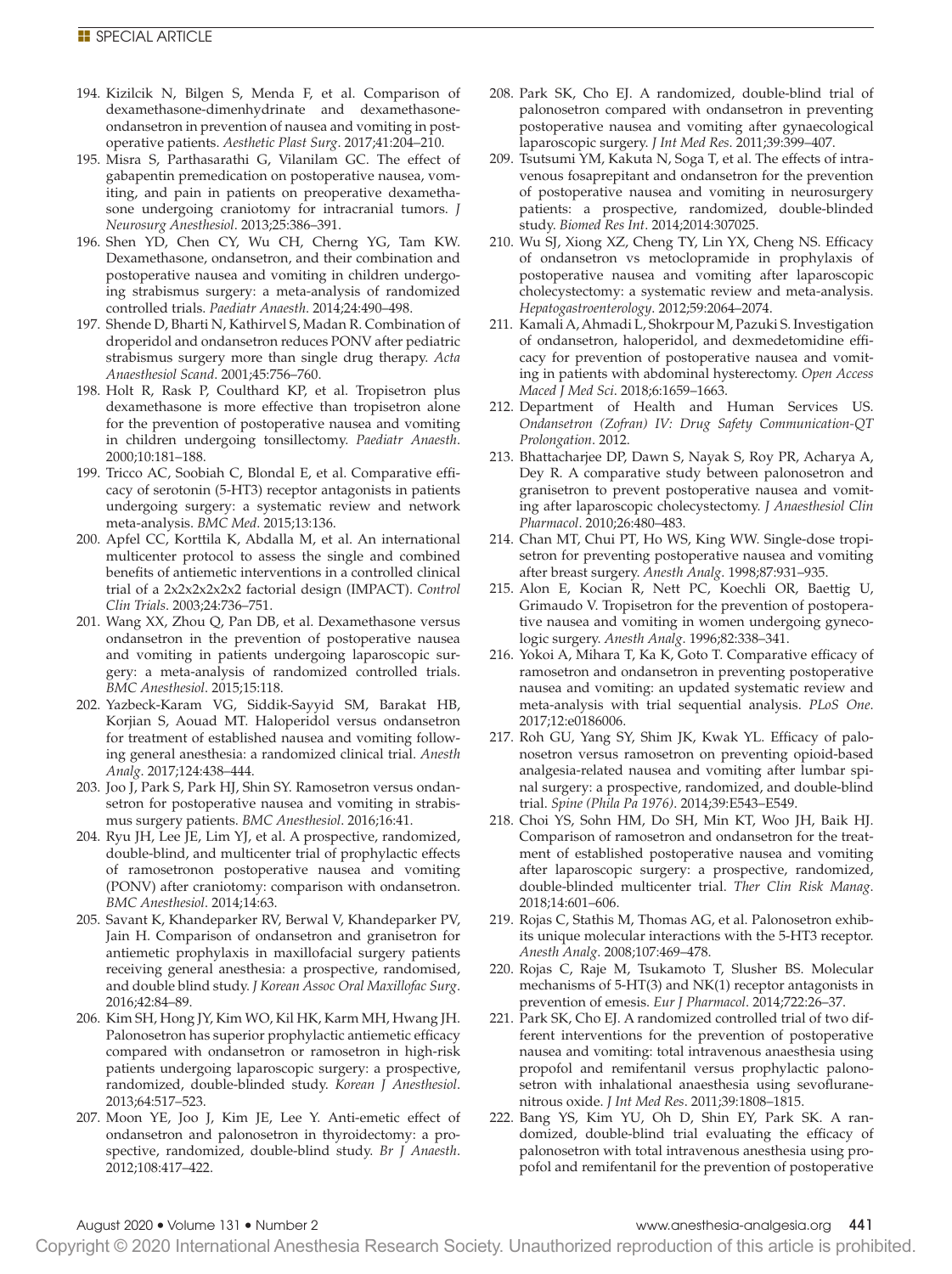nausea and vomiting after gynecologic surgery. *J Anesth*. 2016;30:935–940.

- 223. Kang JW, Park SK. Evaluation of the ability of continuous palonosetron infusion, using a patient-controlled analgesia device, to reduce postoperative nausea and vomiting. *Korean J Anesthesiol*. 2014;67:110–114.
- 224. Diemunsch P, Gan TJ, Philip BK, et al; Aprepitant-PONV Protocol 091 International Study Group. Single-dose aprepitant vs ondansetron for the prevention of postoperative nausea and vomiting: a randomized, double-blind phase III trial in patients undergoing open abdominal surgery. *Br J Anaesth*. 2007;99:202–211.
- 225. Kakuta N, Kume K, Hamaguchi E, et al. The effects of intravenous fosaprepitant and ondansetron in the prevention of postoperative nausea and vomiting in patients who underwent lower limb surgery: a prospective, randomized, double-blind study. *J Anesth*. 2015;29:836–841.
- 226. Murakami C, Kakuta N, Kume K, et al. A comparison of fosaprepitant and ondansetron for preventing postoperative nausea and vomiting in moderate to high risk patients: a retrospective database analysis. *Biomed Res Int*. 2017;2017:5703528.
- 227. Soga T, Kume K, Kakuta N, et al. Fosaprepitant versus ondansetron for the prevention of postoperative nausea and vomiting in patients who undergo gynecologic abdominal surgery with patient-controlled epidural analgesia: a prospective, randomized, double-blind study. *J Anesth*. 2015;29:696–701.
- 228. Kranke P, Thompson JP, Dalby PL, et al. Comparison of vestipitant with ondansetron for the treatment of breakthrough postoperative nausea and vomiting after failed prophylaxis with ondansetron. *Br J Anaesth*. 2015;114:423–429.
- 229. Yamanaga S, Posselt AM, Freise CE, Kobayashi T, Tavakol M, Kang SM. A single perioperative injection of dexamethasone decreases nausea, vomiting, and pain after laparoscopic donor nephrectomy. *J Transplant*. 2017;2017:3518103.
- 230. Yue C, Wei R, Liu Y. Perioperative systemic steroid for rapid recovery in total knee and hip arthroplasty: a systematic review and meta-analysis of randomized trials. *J Orthop Surg Res*. 2017;12:100.
- 231. Mihara T, Ishii T, Ka K, Goto T. Effects of steroids on quality of recovery and adverse events after general anesthesia: meta-analysis and trial sequential analysis of randomized clinical trials. *PLoS One*. 2016;11:e0162961.
- 232. Zou Z, Jiang Y, Xiao M, Zhou R. The impact of prophylactic dexamethasone on nausea and vomiting after thyroidectomy: a systematic review and meta-analysis. *PLoS One*. 2014;9:e109582.
- 233. Paul AA, George SK, Ranjan RV, et al. Randomised control study of palonosetron versus dexamethasone in preventing postoperative nausea and vomiting following ear and nose surgeries under general anesthesia. *J Clin Diagn Res*. 2018;12.
- 234. Chatterjee A, Sahu S, Paul M, Singh T, Singh S, Mishra P. Comparison of efficacy of palonosetron-dexamethasone combination with palonosetron or dexamethasone alone for prophylaxis against post-operative nausea and vomiting in patients undergoing laparoscopic cholecystectomy. *Indian J Anaesth*. 2017;61:978–984.
- 235. Singh PM, Borle A, Panwar R, et al. Perioperative antiemetic efficacy of dexamethasone versus 5-HT3 receptor antagonists: a meta-analysis and trial sequential analysis of randomized controlled trials. *Eur J Clin Pharmacol*. 2018;74:1201–1214.
- 236. Liu X, Liu J, Sun G. Preoperative intravenous glucocorticoids can reduce postoperative acute pain following total knee arthroplasty. *Medicine (United States)*. 2017;96:e7836.
- 237. Parthasarathy P, Babu K, Raghavendra Rao RS, Raghuram S. The effect of single-dose intravenous dexamethasone on postoperative pain and postoperative nausea and vomiting in patients undergoing surgery under spinal anesthesia: a double-blind randomized clinical study. *Anesth Essays Res*. 2018;12:313–317.
- 238. Waldron NH, Jones CA, Gan TJ, Allen TK, Habib AS. Impact of perioperative dexamethasone on postoperative analgesia and side-effects: systematic review and metaanalysis. *Br J Anaesth*. 2013;110:191–200.
- 239. Cortes-Flores AO, Jimenez-Tornero J, Morgan-Villela G, et al. Effects of preoperative dexamethasone on postoperative pain, nausea, vomiting and respiratory function in women undergoing conservative breast surgery for cancer: results of a controlled clinical trial. *European J Cancer Care*. 2018;27:e12686.
- 240. Kleif J, Kirkegaard A, Vilandt J, Gögenur I. Randomized clinical trial of preoperative dexamethasone on postoperative nausea and vomiting after laparoscopy for suspected appendicitis. *Br J Surg*. 2017;104:384–392.
- 241. Backes JR, Bentley JC, Politi JR, Chambers BT. Dexamethasone reduces length of hospitalization and improves postoperative pain and nausea after total joint arthroplasty: a prospective, randomized controlled trial. *J Arthroplasty*. 2013;28:11–17.
- 242. Polderman JA, Farhang-Razi V, Van Dieren S, et al. Adverse side effects of dexamethasone in surgical patients. *Cochrane Database Syst Rev*. 2018;8:CD011940.
- 243. Sandini M, Ruscic KJ, Ferrone CR, et al. Intraoperative dexamethasone decreases infectious complications after pancreaticoduodenectomy and is associated with longterm survival in pancreatic cancer. *Ann Surg Oncol*. 2018;25:4020–4026.
- 244. Toner AJ, Ganeshanathan V, Chan MT, Ho KM, Corcoran TB. Safety of perioperative glucocorticoids in elective noncardiac surgery: a systematic review and meta-analysis. *Anesthesiology*. 2017;126:234–248.
- 245. Tien M, Gan TJ, Dhakal I, et al. The effect of anti-emetic doses of dexamethasone on postoperative blood glucose levels in non-diabetic and diabetic patients: a prospective randomised controlled study. *Anaesthesia*. 2016;71:1037–1043.
- 246. Low Y, White WD, Habib AS. Postoperative hyperglycemia after 4- vs 8-10-mg dexamethasone for postoperative nausea and vomiting prophylaxis in patients with type II diabetes mellitus: a retrospective database analysis. *J Clin Anesth*. 2015;27:589–594.
- 247. Godshaw BM, Mehl AE, Shaffer JG, Meyer MS, Thomas LC, Chimento GF. The effects of peri-operative dexamethasone on patients undergoing total hip or knee arthroplasty: is it safe for diabetics? *J Arthroplasty*. 2018;18:18.
- 248. Kainulainen S, Lassus P, Suominen AL, et al. More harm than benefit of perioperative dexamethasone on recovery following reconstructive head and neck cancer surgery: a prospective double-blind randomized trial. *J Oral Maxillofacial Surg*. 2018;01:01.
- 249. Keller M, Brigger MT. The steroid controversy: where are we? *ORL J Otorhinolaryngol Relat Spec*. 2013;75:155–164.
- 250. Mahant S, Keren R, Localio R, et al; Pediatric Research in Inpatient Settings (PRIS) Network. Dexamethasone and risk of bleeding in children undergoing tonsillectomy. *Otolaryngol Head Neck Surg*. 2014;150:872–879.
- 251. De Oliveira GS Jr, McCarthy R, Turan A, Schink JC, Fitzgerald PC, Sessler DI. Is dexamethasone associated with recurrence of ovarian cancer? *Anesth Analg*. 2014;118:1213–1218.

# 442 www.anesthesia-analgesia.org ANESTHESIA & ANALGESIA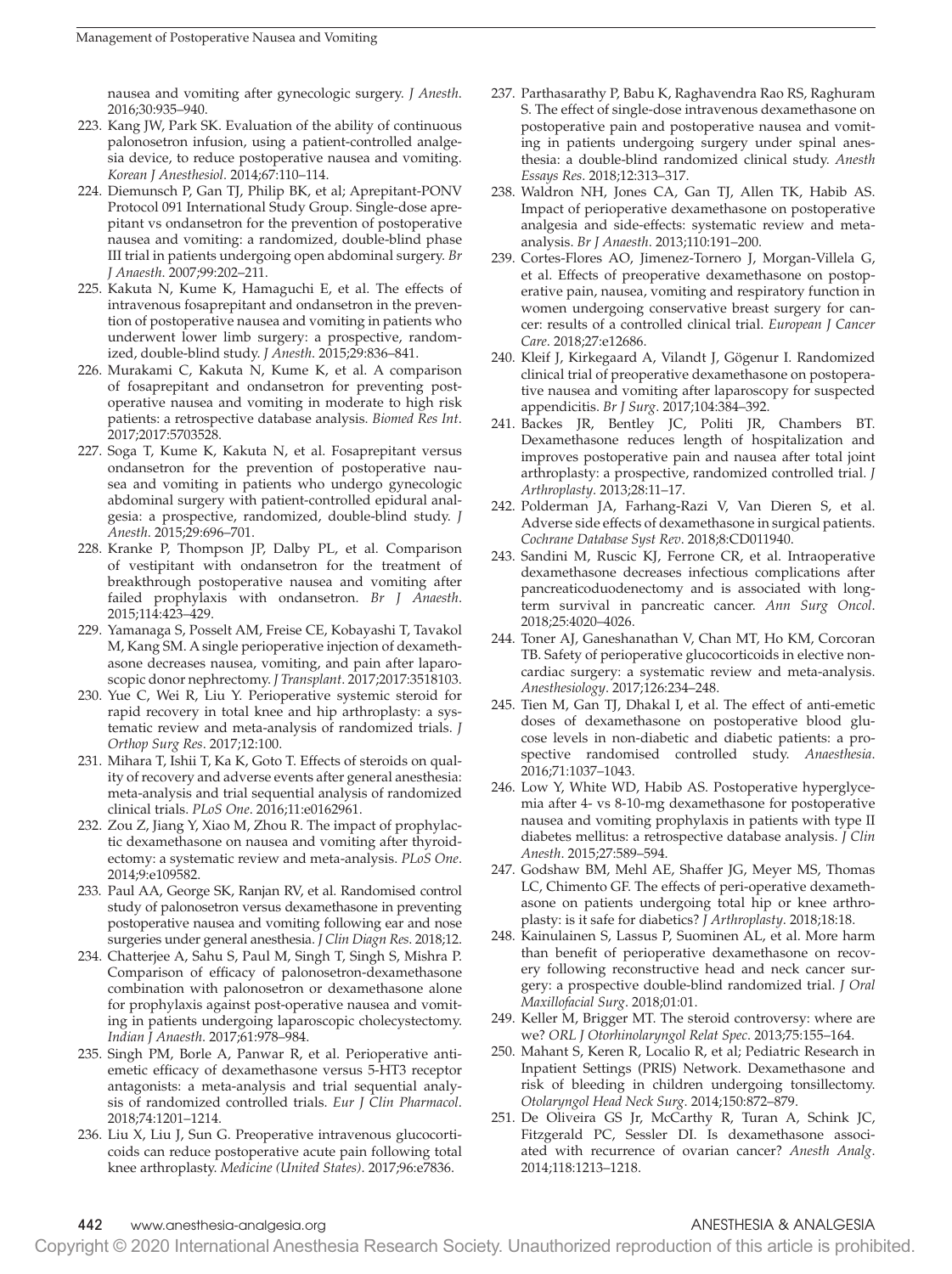- 252. Merk BA, Havrilesky LJ, Ehrisman JA, Broadwater G, Habib AS. Impact of postoperative nausea and vomiting prophylaxis with dexamethasone on the risk of recurrence of endometrial cancer. *Curr Med Res Opin*. 2016;32:453–458.
- 253. Xu H, Zhang S, Xie J, Lei Y, Cao G, Pei F. Multiple doses of perioperative dexamethasone further improve clinical outcomes after total knee arthroplasty: a prospective, randomized, controlled study. *J Arthroplasty*. 2018;33:3448–3454.
- 254. Wu Y, Lu X, Ma Y, et al. Perioperative multiple low-dose dexamethasones improves postoperative clinical outcomes after total knee arthroplasty. *BMC Musculoskelet Disord*. 2018;19:428.
- 255. Weren M, Demeere JL. Methylprednisolone vs dexamethasone in the prevention of postoperative nausea and vomiting: a prospective, randomised, double-blind, placebo-controlled trial. *Acta Anaesthesiol Belg*. 2008;59:1–5.
- 256. Hasan MR, Hamilton TW, Stickland L, Trivella M, Murray D, Hemant Pandit H. Perioperative adjuvant corticosteroids for postoperative analgesia in knee arthroplasty. *Acta Orthopaedica*. 2018;89:71–76.
- 257. Bjerregaard LS, Jensen PF, Bigler DR, et al. High-dose methylprednisolone in video-assisted thoracoscopic surgery lobectomy: a randomized controlled trial. *Eur J Cardiothorac Surg*. 2018;53:209–215.
- 258. Olanders KJ, Lundgren GA, Johansson AM. Betamethasone in prevention of postoperative nausea and vomiting following breast surgery. *J Clin Anesth*. 2014;26:461–465.
- 259. Smyla N, Eberhart L, Weibel S, Kranke P. Amisulpride for the prevention and treatment of postoperative nausea and vomiting: a quantitative systematic review (meta-analysis). *Drugs Future*. 2019;44:453.
- 260. Habib AS, Kranke P, Bergese SD, et al. Amisulpride for the rescue treatment of postoperative nausea or vomiting in patients failing prophylaxis: a randomized, placebo-controlled phase III trial. *Anesthesiology*. 2019;130:203–212.
- 261. Kranke P, Bergese SD, Minkowitz HS, et al. Amisulpride prevents postoperative nausea and vomiting in patients at high risk: a randomized, double-blind, placebo-controlled trial. *Anesthesiology*. 2018;128:1099–1106.
- 262. Täubel J, Ferber G, Fox G, Fernandes S, Lorch U, Camm AJ. Thorough QT study of the effect of intravenous amisulpride on QTc interval in Caucasian and Japanese healthy subjects. *Br J Clin Pharmacol*. 2017;83:339–348.
- 263. Habib AS, Gan TJ. Food and drug administration black box warning on the perioperative use of droperidol: a review of the cases. *Anesth Analg*. 2003;96:1377–1379.
- 264. Tracz K, Owczuk R. Small doses of droperidol do not present relevant torsadogenic actions: a double-blind, ondansetron-controlled study. *Br J Clin Pharmacol*. 2015;79:669–676.
- 265. Agámez Medina GL, González-Arévalo A, Gómez-Arnau JI, et al. Effects of droperidol and ondansetron on dispersion of ventricular repolarization: a randomized doubleblind clinical study in anesthetized adult patients. *Rev Esp Anestesiol Reanim*. 2015;62:495–501.
- 266. Chan MT, Choi KC, Gin T, et al. The additive interactions between ondansetron and droperidol for preventing postoperative nausea and vomiting. *Anesth Analg*. 2006;103:1155–1162.
- 267. Nuttall GA, Malone AM, Michels CA, et al. Does low-dose droperidol increase the risk of polymorphic ventricular tachycardia or death in the surgical patient? *Anesthesiology*. 2013;118:382–386.
- 268. Charton A, Greib N, Ruimy A, et al. Incidence of akathisia after postoperative nausea and vomiting prophylaxis with droperidol and ondansetron in outpatient surgery: a multicentre controlled randomised trial. *Eur J Anaesthesiol*. 2018;35:966–971.
- 269. Schaub I, Lysakowski C, Elia N, Tramèr MR. Low-dose droperidol (≤1 mg or ≤15 μg kg-1) for the prevention of postoperative nausea and vomiting in adults: quantitative systematic review of randomised controlled trials. *Eur J Anaesthesiol*. 2012;29:286–294.
- 270. Habib AS, Gan TJ. Haloperidol for postoperative nausea and vomiting: are we reinventing the wheel? *Anesth Analg*. 2008;106:1343–1345.
- 271. Singh PM, Borle A, Makkar JK, Trikha A, Fish D, Sinha A. Haloperidol versus 5-HT3 receptor antagonists for postoperative vomiting and QTc prolongation: a noninferiority meta-analysis and trial sequential analysis of randomized controlled trials. *J Clin Pharmacol*. 2018;58:131–143.
- 272. Wang TF, Liu YH, Chu CC, Shieh JP, Tzeng JI, Wang JJ. Low-dose haloperidol prevents post-operative nausea and vomiting after ambulatory laparoscopic surgery. *Acta Anaesthesiol Scand*. 2008;52:280–284.
- 273. Yang YL, Lai HY, Wang JJ, et al. The timing of haloperidol administration does not affect its prophylactic antiemetic efficacy. *Can J Anaesth*. 2008;55:270–275.
- 274. Henzi I, Walder B, Tramèr MR. Metoclopramide in the prevention of postoperative nausea and vomiting: a quantitative systematic review of randomized, placebo-controlled studies. *Br J Anaesth*. 1999;83:761–771.
- 275. Habib AS, Gan TJ. Scientific fraud: impact of Fujii's data on our current knowledge and practice for the management of postoperative nausea and vomiting. *Anesth Analg*. 2013;116:520–522.
- 276. De Oliveira GS Jr, Bialek J, Marcus RJ, McCarthy R. Doseranging effect of systemic diphenhydramine on postoperative quality of recovery after ambulatory laparoscopic surgery: a randomized, placebo-controlled, doubleblinded, clinical trial. *J Clin Anesth*. 2016;34:46–52.
- 277. Deitrick CL, Mick DJ, Lauffer V, Prostka E, Nowak D, Ingersoll G. A comparison of two differing doses of promethazine for the treatment of postoperative nausea and vomiting. *J Perianesth Nurs*. 2015;30:5–13.
- 278. Habib AS, Reuveni J, Taguchi A, White WD, Gan TJ. A comparison of ondansetron with promethazine for treating postoperative nausea and vomiting in patients who received prophylaxis with ondansetron: a retrospective database analysis. *Anesth Analg*. 2007;104:548–551.
- 279. FDA Requires Boxed Warning for Promethazine Hydrochloride Injection. 2009. Available at: [www.fda.](http://www.fda.gov/NewsEvents/Newsroom/PressAnnouncements/ucm182498.htm) [gov/NewsEvents/Newsroom/PressAnnouncements/](http://www.fda.gov/NewsEvents/Newsroom/PressAnnouncements/ucm182498.htm) [ucm182498.htm.](http://www.fda.gov/NewsEvents/Newsroom/PressAnnouncements/ucm182498.htm) Accessed March 17, 2020.
- 280. Action Needed to Prevent Serious Tissue Injury with IV Promethazine. 2016. Available at: [https://www.ismp.org/](https://www.ismp.org/resources/action-needed-prevent-serious-tissue-injury-iv-promethazine) [resources/action-needed-prevent-serious-tissue-injury](https://www.ismp.org/resources/action-needed-prevent-serious-tissue-injury-iv-promethazine)[iv-promethazine.](https://www.ismp.org/resources/action-needed-prevent-serious-tissue-injury-iv-promethazine) Accessed March 20, 2020.
- 281. Khademi S, Ghaffarpasand F, Heiran HR, Asefi A. Effects of preoperative gabapentin on postoperative nausea and vomiting after open cholecystectomy: a prospective randomized double-blind placebo-controlled study. *Med Princ Pract*. 2010;19:57–60.
- 282. Pandey CK, Priye S, Ambesh SP, Singh S, Singh U, Singh PK. Prophylactic gabapentin for prevention of postoperative nausea and vomiting in patients undergoing laparoscopic cholecystectomy: a randomized, double-blind, placebo-controlled study. *J Postgrad Med*. 2006;52:97–100.
- 283. Koç S, Memis D, Sut N. The preoperative use of gabapentin, dexamethasone, and their combination in varicocele surgery: a randomized controlled trial. *Anesth Analg*. 2007;105:1137–1142.
- 284. Wang L, Dong Y, Zhang J, Tan H. The efficacy of gabapentin in reducing pain intensity and postoperative nausea

Copyright © 2020 International Anesthesia Research Society. Unauthorized reproduction of this article is prohibited.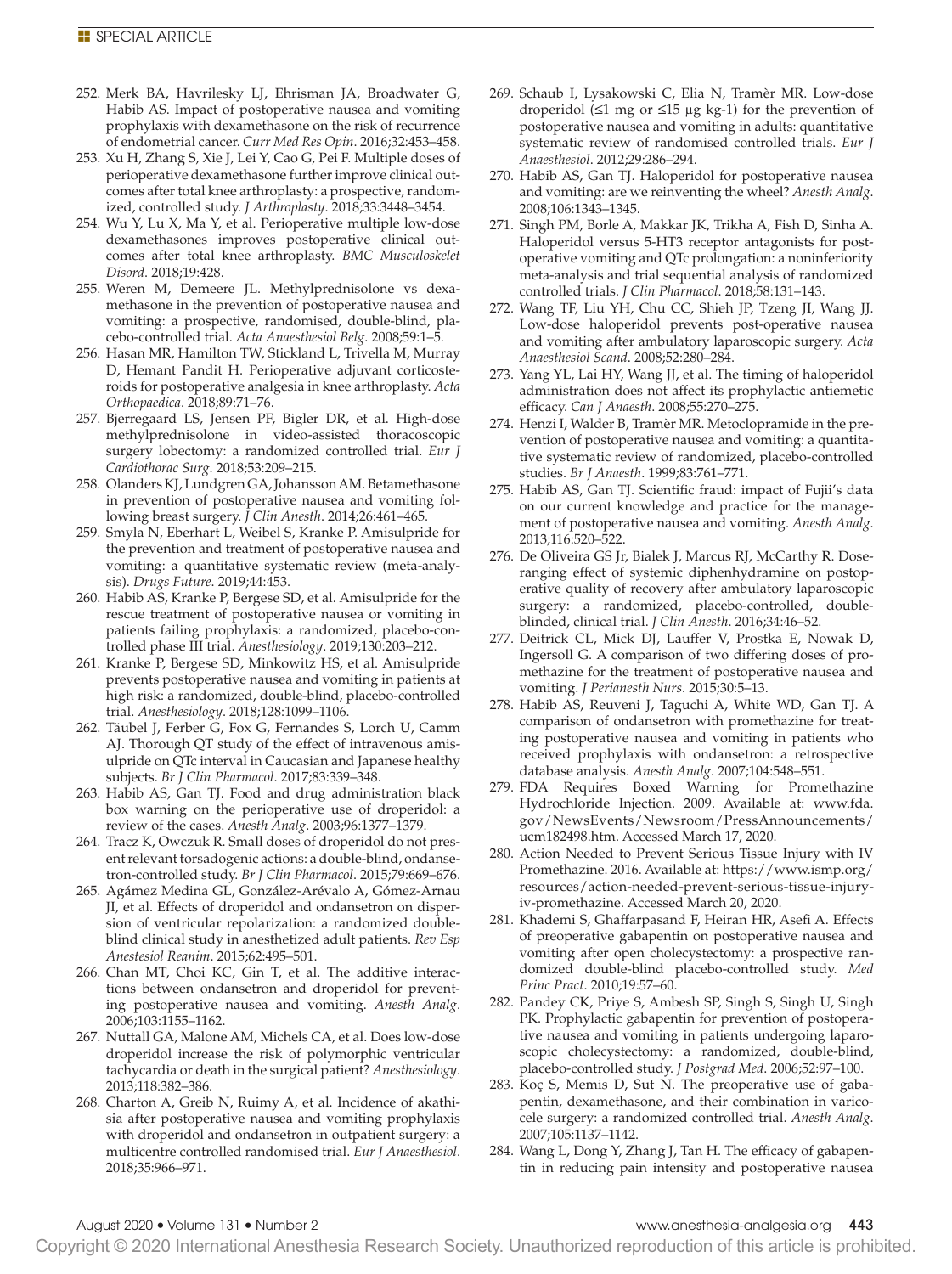and vomiting following laparoscopic cholecystectomy: a meta-analysis. *Medicine (Baltimore)*. 2017;96:e8007.

- 285. Achuthan S, Singh I, Varthya SB, Srinivasan A, Chakrabarti A, Hota D. Gabapentin prophylaxis for postoperative nausea and vomiting in abdominal surgeries: a quantitative analysis of evidence from randomized controlled clinical trials. *Br J Anaesth*. 2015;114:588–597.
- 286. FDA. *FDA Requires New Warnings for Gabapentinoids About Risk of Respiratory Depression.* Silver Spring, MD: FDA; 2019.
- 287. Ahn EJ, Kang H, Choi GJ, Baek CW, Jung YH, Woo YC. The effectiveness of midazolam for preventing postoperative nausea and vomiting: a systematic review and metaanalysis. *Anesth Analg*. 2016;122:664–676.
- 288. Grant MC, Kim J, Page AJ, Hobson D, Wick E, Wu CL. The effect of intravenous midazolam on postoperative nausea and vomiting: a meta-analysis. *Anesth Analg*. 2016;122:656–663.
- 289. Safavi MR, Honarmand A. Low dose intravenous midazolam for prevention of PONV, in lower abdominal surgery–preoperative vs intraoperative administration. *Middle East J Anaesthesiol*. 2009;20:75–81.
- 290. Lee Y, Wang JJ, Yang YL, Chen A, Lai HY. Midazolam vs ondansetron for preventing postoperative nausea and vomiting: a randomised controlled trial. *Anaesthesia*. 2007;62:18–22.
- 291. Jabalameli M, Honarmand A, Safavi M, Chitsaz M. Treatment of postoperative nausea and vomiting after spinal anesthesia for cesarean delivery: a randomized, double-blinded comparison of midazolam, ondansetron, and a combination. *Adv Biomed Res*. 2012;1:2.
- 292. Rothenberg DM, Parnass SM, Litwack K, McCarthy RJ, Newman LM. Efficacy of ephedrine in the prevention of postoperative nausea and vomiting. *Anesth Analg*. 1991;72:58–61.
- 293. Hagemann E, Halvorsen A, Holgersen O, Tveit T, Raeder JC. Intramuscular ephedrine reduces emesis during the first three hours after abdominal hysterectomy. *Acta Anaesthesiol Scand*. 2000;44:107–111.
- 294. Lee A, Chan SK, Fan LT. Stimulation of the wrist acupuncture point PC6 for preventing postoperative nausea and vomiting. *Cochrane Database Syst Rev*. 2015;11:CD003281.
- 295. Frey UH, Scharmann P, Löhlein C, Peters J. P6 acustimulation effectively decreases postoperative nausea and vomiting in high-risk patients. *Br J Anaesth*. 2009;102:620–625.
- 296. Arnberger M, Stadelmann K, Alischer P, Ponert R, Melber A, Greif R. Monitoring of neuromuscular blockade at the P6 acupuncture point reduces the incidence of postoperative nausea and vomiting. *Anesthesiology*. 2007;107:903–908.
- 297. Kim YH, Kim KS, Lee HJ, Shim JC, Yoon SW. The efficacy of several neuromuscular monitoring modes at the P6 acupuncture point in preventing postoperative nausea and vomiting. *Anesth Analg*. 2011;112:819–823.
- 298. Alizadeh R, Esmaeili S, Shoar S, Bagheri-Hariri S, Shoar N. Acupuncture in preventing postoperative nausea and vomiting: efficacy of two acupuncture points versus a single one. *J Acupunct Meridian Stud*. 2014;7:71–75.
- 299. Chen ZY, Lin L, Wang HH, et al. Ondansetron combined with ST36 (Zusanli) acupuncture point injection for postoperative vomiting. *Acupunct Med*. 2014;32:124–131.
- 300. Zorrilla-Vaca A, Marmolejo-Posso D, Stone A, Li J, Grant MC. Perioperative dextrose infusion and postoperative nausea and vomiting: a meta-analysis of randomized trials. *Anesth Analg*. 2019;129:943–950.
- 301. Awad S, Varadhan KK, Ljungqvist O, Lobo DN. A metaanalysis of randomised controlled trials on preoperative oral carbohydrate treatment in elective surgery. *Clin Nutr*. 2013;32:34–44.
- 302. Hines S, Steels E, Chang A, Gibbons K. Aromatherapy for treatment of postoperative nausea and vomiting. *Cochrane Database Syst Rev*. 2018;3:CD007598.
- 303. Tóth B, Lantos T, Hegyi P, et al. Ginger (Zingiber officinale): an alternative for the prevention of postoperative nausea and vomiting. A meta-analysis. *Phytomedicine*. 2018;50:8–18.
- 304. Hovaguimian F, Lysakowski C, Elia N, Tramèr MR. Effect of intraoperative high inspired oxygen fraction on surgical site infection, postoperative nausea and vomiting, and pulmonary function: systematic review and metaanalysis of randomized controlled trials. *Anesthesiology*. 2013;119:303–316.
- 305. Darvall JN, Handscombe M, Leslie K. Chewing gum for the treatment of postoperative nausea and vomiting: a pilot randomized controlled trial. *Br J Anaesth*. 2017;118:83–89.
- 306. Kekecs Z, Nagy T, Varga K. The effectiveness of suggestive techniques in reducing postoperative side effects: a metaanalysis of randomized controlled trials. *Anesth Analg*. 2014;119:1407–1419.
- 307. Lincoln V, Nowak EW, Schommer B, Briggs T, Fehrer A, Wax G. Impact of healing touch with healing harp on inpatient acute care pain: a retrospective analysis. *Holist Nurs Pract*. 2014;28:164–170.
- 308. Kurdi MS, Gasti V. Intraoperative meditation music as an adjunct to subarachnoid block for the improvement of postoperative outcomes following cesarean section: a randomized placebo-controlled comparative study. *Anesth Essays Res*. 2018;12:618–624.
- 309. Prapaitrakool S, Itharat A. Morinda citrifolia Linn. for prevention of postoperative nausea and vomiting. *J Med Assoc Thai*. 2010;93(Suppl 7):S204–S209.
- 310. Barrons RW, Woods JA. Low-dose naloxone for prophylaxis of postoperative nausea and vomiting: a systematic review and meta-analysis. *Pharmacotherapy*. 2017;37:546–554.
- 311. Ahsan K, Abbas N, Naqvi SM, Murtaza G, Tariq S. Comparison of efficacy of ondansetron and dexamethasone combination and ondansetron alone in preventing postoperative nausea and vomiting after laparoscopic cholecystectomy. *J Pak Med Assoc*. 2014;64:242–246.
- 312. Desai S, Santosh MC, Annigeri R, Santoshi VB, Rao R. Comparison of the antiemetic effect of ramosetron with the combination of dexamethasone and ondansetron in middle ear surgery: a double-blind, randomized clinical study. *Saudi J Anaesth*. 2013;7:254–258.
- 313. Gupta R, Srivastava S, Dhiraaj S, Chovatiya PP. Minimum effective dose of dexamethasone in combination with midazolam as prophylaxis against postoperative nausea and vomiting after laparoscopic cholecystectomy. *Anesth Essays Res*. 2018;12:396–401.
- 314. Bhattarai B, Shrestha S, Singh J. Comparison of ondansetron and combination of ondansetron and dexamethasone as a prophylaxis for postoperative nausea and vomiting in adults undergoing elective laparoscopic surgery. *J Emerg Trauma Shock*. 2011;4:168–172.
- 315. Honarmand A, Safavi M, Chegeni M, Hirmanpour A, Nazem M, Sarizdi SH. Prophylactic antiemetic effects of midazolam, ondansetron, and their combination after middle ear surgery. *J Res Pharm Pract*. 2016;5:16–21.
- 316. Imeh A, Olaniyi O, Simeon O, Omotola O. Dexamethasone versus a combination of dexamethasone and ondansetron as prophylactic antiemetic in patients receiving intrathecal morphine for caesarean section. *Afr Health Sci*. 2014;14:453–459.
- 317. Kiran A, Panchaksharimath P, Sharvani R. Comparison of the efficacy of ondansetron versus ondansetron and dexamethasone in the prevention/ reduction of post-operative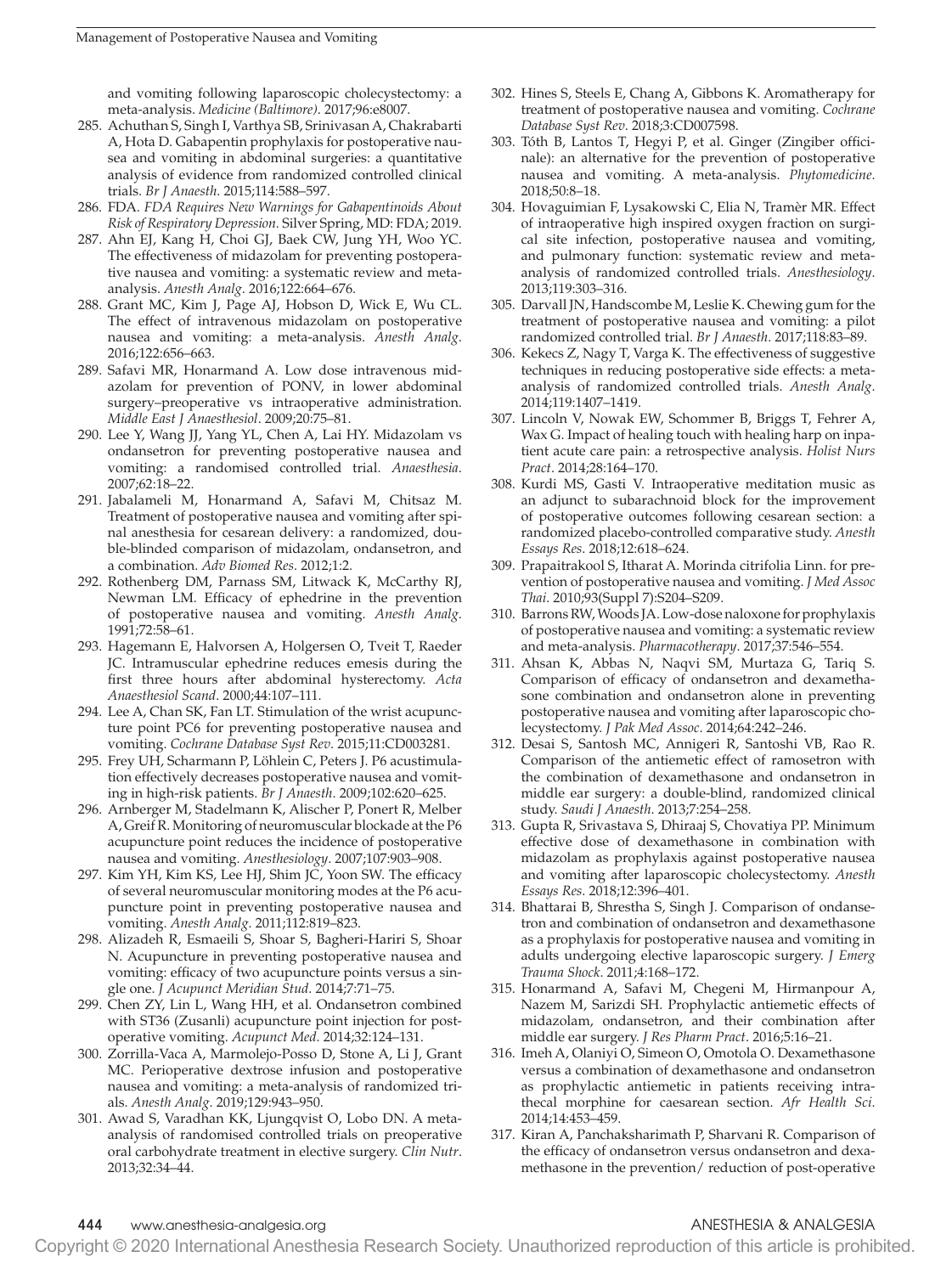nausea & vomiting after elective surgeries under general anaesthesia. *J Chem Pharm Res*. 2013;5:1126–1130.

- 318. Lim CS, Ko YK, Kim YH, et al. Efficacy of the oral neurokinin-1 receptor antagonist aprepitant administered with ondansetron for the prevention of postoperative nausea and vomiting. *Korean J Anesthesiol*. 2013;64:212–217.
- 319. Park EY, Lee SK, Kang MH, et al. Comparison of ramosetron with combined ramosetron and midazolam for preventing postoperative nausea and vomiting in patients at high risk following laparoscopic gynaecological surgery. *J Int Med Res*. 2013;41:654–663.
- 320. Kovac AL. Update on the management of postoperative nausea and vomiting. *Drugs*. 2013;73:1525–1547.
- 321. Didehvar S, Viola-Blitz JD, Haile M, et al. A randomized, double blind study to evaluate the efficacy of palonosetron with dexamethasone versus palonosetron alone for prevention of post-operative nausea and vomiting in subjects undergoing bariatric surgeries with high emetogenic risk. *Open Anesthesiol J*. 2013;7:30–36.
- 322. Swaro S, Karan D, Banerjee A. Comparison of palonosetron, dexamethasone, and palonosetron plus dexamethasone as prophylactic antiemetic and antipruritic drug in patients receiving intrathecal morphine for lower segment cesarean section. *Anesth Essays Res*. 2018;12:322–327.
- 323. Park JW, Jun JW, Lim YH, et al. The comparative study to evaluate the effect of palonosetron monotherapy versus palonosetron with dexamethasone combination therapy for prevention of postoperative nausea and vomiting. *Korean J Anesthesiol*. 2012;63:334–339.
- 324. Blitz JD, Haile M, Kline R, et al. A randomized double blind study to evaluate efficacy of palonosetron with dexamethasone versus palonosetron alone for prevention of postoperative and postdischarge nausea and vomiting in subjects undergoing laparoscopic surgeries with high emetogenic risk. *Am J Ther*. 2012;19:324–329.
- 325. Yoo JH, Kim SI, Chung JW, Jun MR, Han YM, Kim YJ. Aprepitant in combination with palonosetron for the prevention of postoperative nausea and vomiting in female patients using intravenous patient-controlled analgesia. *Korean J Anesthesiol*. 2018;71:440–446.
- 326. Sharma AN, Shankaranarayana P. Postoperative nausea and vomiting: palonosetron with dexamethasone vs ondansetron with dexamethasone in laparoscopic hysterectomies. *Oman Med J*. 2015;30:252–256.
- 327. Collaborative DTCaWMR. Dexamethasone versus standard treatment for postoperative nausea and vomiting in gastrointestinal surgery: randomised controlled trial (DREAMS Trial). *BMJ*. 2017;357:j1455.
- 328. Habib AS, Keifer JC, Borel CO, White WD, Gan TJ. A comparison of the combination of aprepitant and dexamethasone versus the combination of ondansetron and dexamethasone for the prevention of postoperative nausea and vomiting in patients undergoing craniotomy. *Anesth Analg*. 2011;112:813–818.
- 329. Green MS, Green P, Malayaman SN, Hepler M, Neubert LJ, Horrow JC. Randomized, double-blind comparison of oral aprepitant alone compared with aprepitant and transdermal scopolamine for prevention of postoperative nausea and vomiting. *Br J Anaesth*. 2012;109:716–722.
- 330. Kasagi Y, Hayashida M, Sugasawa Y, et al. Antiemetic effect of naloxone in combination with dexamethasone and droperidol in patients undergoing laparoscopic gynecological surgery. *J Anesth*. 2013;27:879–884.
- 331. El-Deeb A, Ali Y, Rashdy H. Evaluation of combination antiemetic prophylaxis in high risk emetogenic patients undergoing thyroid surgery: a randomized double-blind study. *Egypt J Anaesth*. 2011;27:203–206.
- 332. Ormel G, Romundstad L, Lambert-Jensen P, Stubhaug A. Dexamethasone has additive effect when combined with ondansetron and droperidol for treatment of established PONV. *Acta Anaesthesiol Scand*. 2011;55:1196–1205.
- 333. Rüsch D, Eberhart LH, Wallenborn J, Kranke P. Nausea and vomiting after surgery under general anesthesia: an evidence-based review concerning risk assessment, prevention, and treatment. *Dtsch Arztebl Int*. 2010;107:733–741.
- 334. Cheong KB, Zhang JP, Huang Y, Zhang ZJ. The effectiveness of acupuncture in prevention and treatment of postoperative nausea and vomiting–a systematic review and meta-analysis. *PLoS One*. 2013;8:e82474.
- 335. D'souza N, Swami M, Bhagwat S. Comparative study of dexamethasone and ondansetron for prophylaxis of postoperative nausea and vomiting in laparoscopic gynecologic surgery. *Int J Gynaecol Obstet*. 2011;113:124–127.
- 336. Dzwonczyk R, Weaver TE, Puente EG, Bergese SD. Postoperative nausea and vomiting prophylaxis from an economic point of view. *Am J Ther*. 2012;19:11–15.
- 337. Gupta D, Haber H. Emetogenicity-risk procedures in same day surgery center of an academic university hospital in United States: a retrospective cost-audit of postoperative nausea vomiting management. *Middle East J Anaesthesiol*. 2014;22:493–502.
- 338. Parra-Sanchez I, Abdallah R, You J, et al. A time-motion economic analysis of postoperative nausea and vomiting in ambulatory surgery. *Can J Anaesth*. 2012;59:366–375.
- 339. Watcha MF, Smith I. Cost-effectiveness analysis of antiemetic therapy for ambulatory surgery. *J Clin Anesth*. 1994;6:370–377.
- 340. Tramèr MR, Phillips C, Reynolds DJ, McQuay HJ, Moore RA. Cost-effectiveness of ondansetron for postoperative nausea and vomiting. *Anaesthesia*. 1999;54:226–234.
- 341. Kranke P, Eberhart LH, Gan TJ, Roewer N, Tramèr MR. Algorithms for the prevention of postoperative nausea and vomiting: an efficacy and efficiency simulation. *Eur J Anaesthesiol*. 2007;24:856–867.
- 342. Sanders GD, Neumann PJ, Basu A, et al. Recommendations for conduct, methodological practices, and reporting of cost-effectiveness analyses: second panel on cost-effectiveness in health and medicine. *JAMA*. 2016;316:1093–1103.
- 343. Drummond MF, Jefferson TO. Guidelines for authors and peer reviewers of economic submissions to the BMJ. The BMJ economic evaluation working party. *BMJ*. 1996;313:275–283.
- 344. Siegel JE, Weinstein MC, Russell LB, Gold MR. Recommendations for reporting cost-effectiveness analyses. Panel on cost-effectiveness in health and medicine. *JAMA*. 1996;276:1339–1341.
- 345. Weinstein MC, Siegel JE, Gold MR, Kamlet MS, Russell LB. Recommendations of the panel on cost-effectiveness in health and medicine. *JAMA*. 1996;276:1253–1258.
- 346. Macario A, Weinger M, Carney S, Kim A. Which clinical anesthesia outcomes are important to avoid? The perspective of patients. *Anesth Analg*. 1999;89:652–658.
- 347. Gan TJ, Ing RJ, de L Dear G, Wright D, El-Moalem HE, Lubarsky DA. How much are patients willing to pay to avoid intraoperative awareness? *J Clin Anesth*. 2003;15:108–112.
- 348. Diez L. Assessing the willingness of parents to pay for reducing postoperative emesis in children. *Pharmacoeconomics*. 1998;13:589–595.
- 349. Bocskai T, Loibl C, Vamos Z, et al. Cost-effectiveness of anesthesia maintained with sevoflurane or propofol with and without additional monitoring: a prospective, randomized controlled trial. *BMC Anesthesiol*. 2018;18:100.

Copyright © 2020 International Anesthesia Research Society. Unauthorized reproduction of this article is prohibited.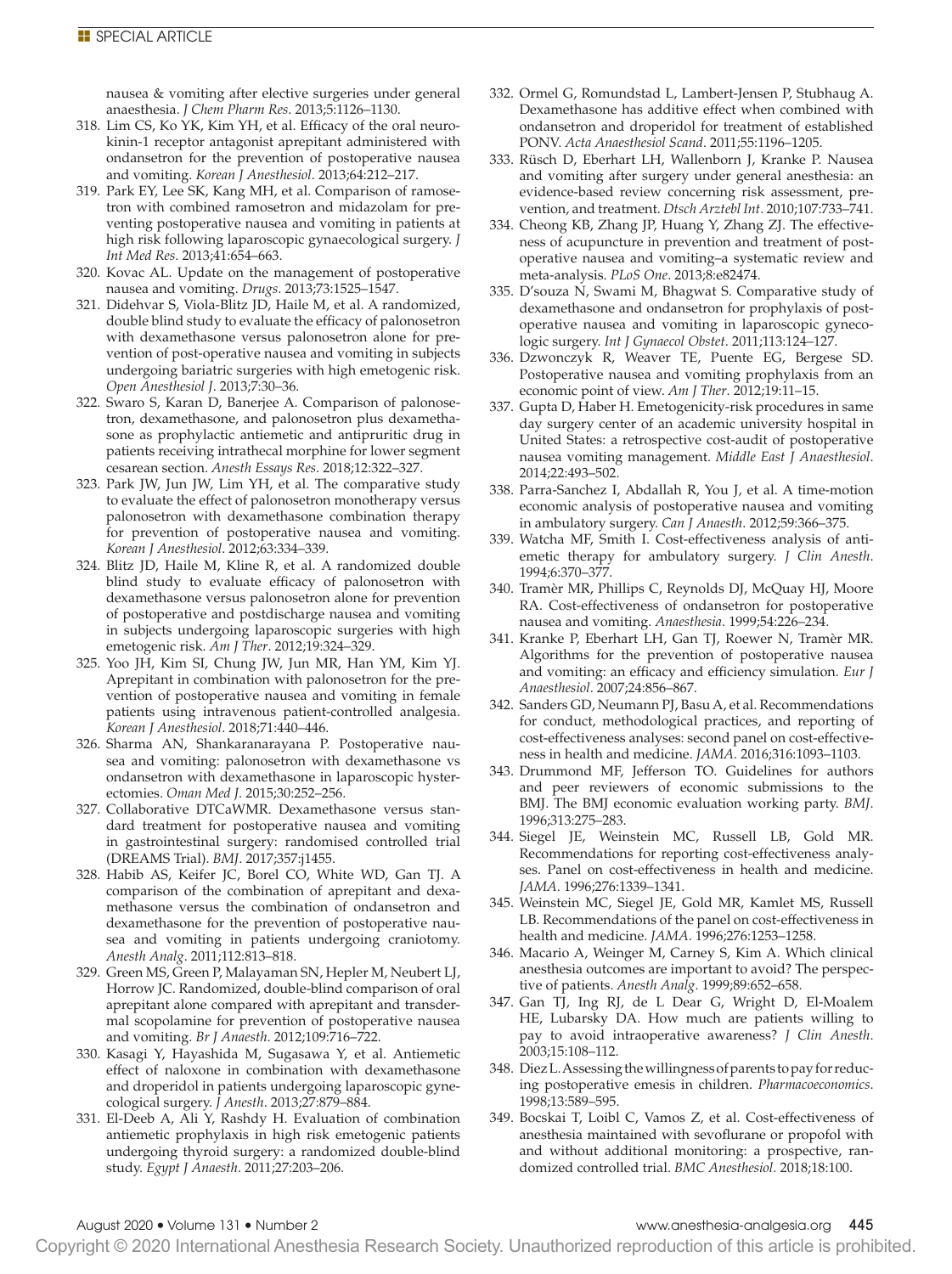- 350. Elliott RA, Payne K, Moore JK, et al. Which anaesthetic agents are cost-effective in day surgery? Literature review, national survey of practice and randomised controlled trial. *Health Technol Assess*. 2002;6:1–264.
- 351. Marrett E, Kwong WJ, Frech F, Qian C. Health care utilization and costs associated with nausea and vomiting in patients receiving oral immediate-release opioids for outpatient acute pain management. *Pain Ther*. 2016;5:215–226.
- 352. Carroll NV, Miederhoff PA, Cox FM, Hirsch JD. Costs incurred by outpatient surgical centers in managing postoperative nausea and vomiting. *J Clin Anesth*. 1994;6:364–369.
- 353. Dexter F, Tinker JH. Analysis of strategies to decrease postanesthesia care unit costs. *Anesthesiology*. 1995;82:94–101.
- 354. Berger ER, Huffman KM, Fraker T, et al. Prevalence and risk factors for bariatric surgery readmissions: findings from 130,007 admissions in the metabolic and bariatric surgery accreditation and quality improvement program. *Ann Surg*. 2018;267:122–131.
- 355. Scuderi PE, James RL, Harris L, Mims GR 3rd. Antiemetic prophylaxis does not improve outcomes after outpatient surgery when compared to symptomatic treatment. *Anesthesiology*. 1999;90:360–371.
- 356. Salman FT, DiCristina C, Chain A, Afzal AS. Pharmacokinetics and pharmacodynamics of aprepitant for the prevention of postoperative nausea and vomiting in pediatric subjects. *J Pediatr Surg*. 2018;21:21.
- 357. Olutoye O, Jantzen EC, Alexis R, Rajchert D, Schreiner MS, Watcha MF. A comparison of the costs and efficacy of ondansetron and dolasetron in the prophylaxis of postoperative vomiting in pediatric patients undergoing ambulatory surgery. *Anesth Analg*. 2003;97:390–396.
- 358. Cieslak GD, Watcha MF, Phillips MB, Pennant JH. The dose-response relation and cost-effectiveness of granisetron for the prophylaxis of pediatric postoperative emesis. *Anesthesiology*. 1996;85:1076–1085.
- 359. Khalil SN, Roth AG, Cohen IT, et al. A double-blind comparison of intravenous ondansetron and placebo for preventing postoperative emesis in 1- to 24-month-old pediatric patients after surgery under general anesthesia. *Anesth Analg*. 2005;101:356–361.
- 360. Yildirim MD, Cantekin K. Effect of palonosetron on postoperative nausea and vomiting in children following dental rehabilitation under general anesthesia. *Pediatr Dent*. 2014;36:7E–11E.
- 361. Bicer C, Aksu R, Ulgey A, et al. Different doses of palonosetron for the prevention of postoperative nausea and vomiting in children undergoing strabismus surgery. *Drugs R D*. 2011;11:29–36.
- 362. Geralemou S, Gan TJ. Assessing the value of risk indices of postoperative nausea and vomiting in ambulatory surgical patients. *Curr Opin Anaesthesiol*. 2016;29:668–673.
- 363. Tramèr MR, Moore RA, McQuay HJ. Propofol and bradycardia: causation, frequency and severity. *Br J Anaesth*. 1997;78:642–651.
- 364. Engelman E, Salengros JC, Barvais L. How much does pharmacologic prophylaxis reduce postoperative vomiting in children? Calculation of prophylaxis effectiveness and expected incidence of vomiting under treatment using Bayesian meta-analysis. *Anesthesiology*. 2008;109:1023–1035.
- 365. Flubacher P, Fournier N, Cherpillod J, Waridel F, Nydegger M, Albrecht E. A randomised controlled trial of placebo, droperidol or ondansetron to prevent nausea and vomiting after tonsillectomy in children receiving dexamethasone. *Anaesthesia*. 2017;72:859–863.
- 366. Bourdaud N, François C, Jacqmarcq O, et al; VPOP2 group. Addition of droperidol to prophylactic ondansetron and dexamethasone in children at high risk for postoperative vomiting. A randomized, controlled, double-blind study. *Br J Anaesth*. 2017;118:918–923.
- 367. Moeen SM. Could acupuncture be an adequate alternative to dexamethasone in pediatric tonsillectomy?. Erratum appears in Paediatr Anaesth. *Paediatr Anaesth*. 2016;26:807–814.
- 368. Kovac AL, O'Connor TA, Pearman MH, et al. Efficacy of repeat intravenous dosing of ondansetron in controlling postoperative nausea and vomiting: a randomized, double-blind, placebo-controlled multicenter trial. *J Clin Anesth*. 1999;11:453–459.
- 369. Candiotti KA, Nhuch F, Kamat A, et al. Granisetron versus ondansetron treatment for breakthrough postoperative nausea and vomiting after prophylactic ondansetron failure: a pilot study. *Anesth Analg*. 2007;104:1370–1373.
- 370. Kazemi-Kjellberg F, Henzi I, Tramèr MR. Treatment of established postoperative nausea and vomiting: a quantitative systematic review. *BMC Anesthesiol*. 2001;1:2.
- 371. Habib AS, Gan TJ. The effectiveness of rescue antiemetics after failure of prophylaxis with ondansetron or droperidol: a preliminary report. *J Clin Anesth*. 2005;17:62–65.
- 372. Gan TJ, Glass PS, Howell ST, Canada AT, Grant AP, Ginsberg B. Determination of plasma concentrations of propofol associated with 50% reduction in postoperative nausea. *Anesthesiology*. 1997;87:779–784.
- 373. Gan TJ, El-Molem H, Ray J, Glass PS. Patient-controlled antiemesis: a randomized, double-blind comparison of two doses of propofol versus placebo. *Anesthesiology*. 1999;90:1564–1570.
- 374. Coloma M, White PF, Ogunnaike BO, et al. Comparison of acustimulation and ondansetron for the treatment of established postoperative nausea and vomiting. *Anesthesiology*. 2002;97:1387–1392.
- 375. Gupta A, Stierer T, Zuckerman R, Sakima N, Parker SD, Fleisher LA. Comparison of recovery profile after ambulatory anesthesia with propofol, isoflurane, sevoflurane and desflurane: a systematic review. *Anesth Analg*. 2004;98:632–641.
- 376. Kumar G, Stendall C, Mistry R, Gurusamy K, Walker D. A comparison of total intravenous anaesthesia using propofol with sevoflurane or desflurane in ambulatory surgery: systematic review and meta-analysis. *Anaesthesia*. 2014;69:1138–1150.
- 377. Pan PH, Lee SC, Harris LC. Antiemetic prophylaxis for postdischarge nausea and vomiting and impact on functional quality of living during recovery in patients with high emetic risks: a prospective, randomized, doubleblind comparison of two prophylactic antiemetic regimens. *Anesth Analg*. 2008;107:429–438.
- 378. Chu CC, Shieh JP, Tzeng JI, et al. The prophylactic effect of haloperidol plus dexamethasone on postoperative nausea and vomiting in patients undergoing laparoscopically assisted vaginal hysterectomy. *Anesth Analg*. 2008;106:1402–1406.
- 379. Gillmann HJ, Wasilenko S, Züger J, et al. Standardised electronic algorithms for monitoring prophylaxis of postoperative nausea and vomiting. *Arch Med Sci*. 2019;15:408–415.
- 380. Kumar A, Brampton W, Watson S, Reid VL, Neilly D. Postoperative nausea and vomiting: simple risk scoring does work. *Eur J Anaesthesiol*. 2012;29:57–59.
- 381. Wolf R, Morinello E, Kestler G, et al. PONV after strabismus surgery: risk adapted prophylaxis?. *Anaesthesist*. 2016;65:507–513.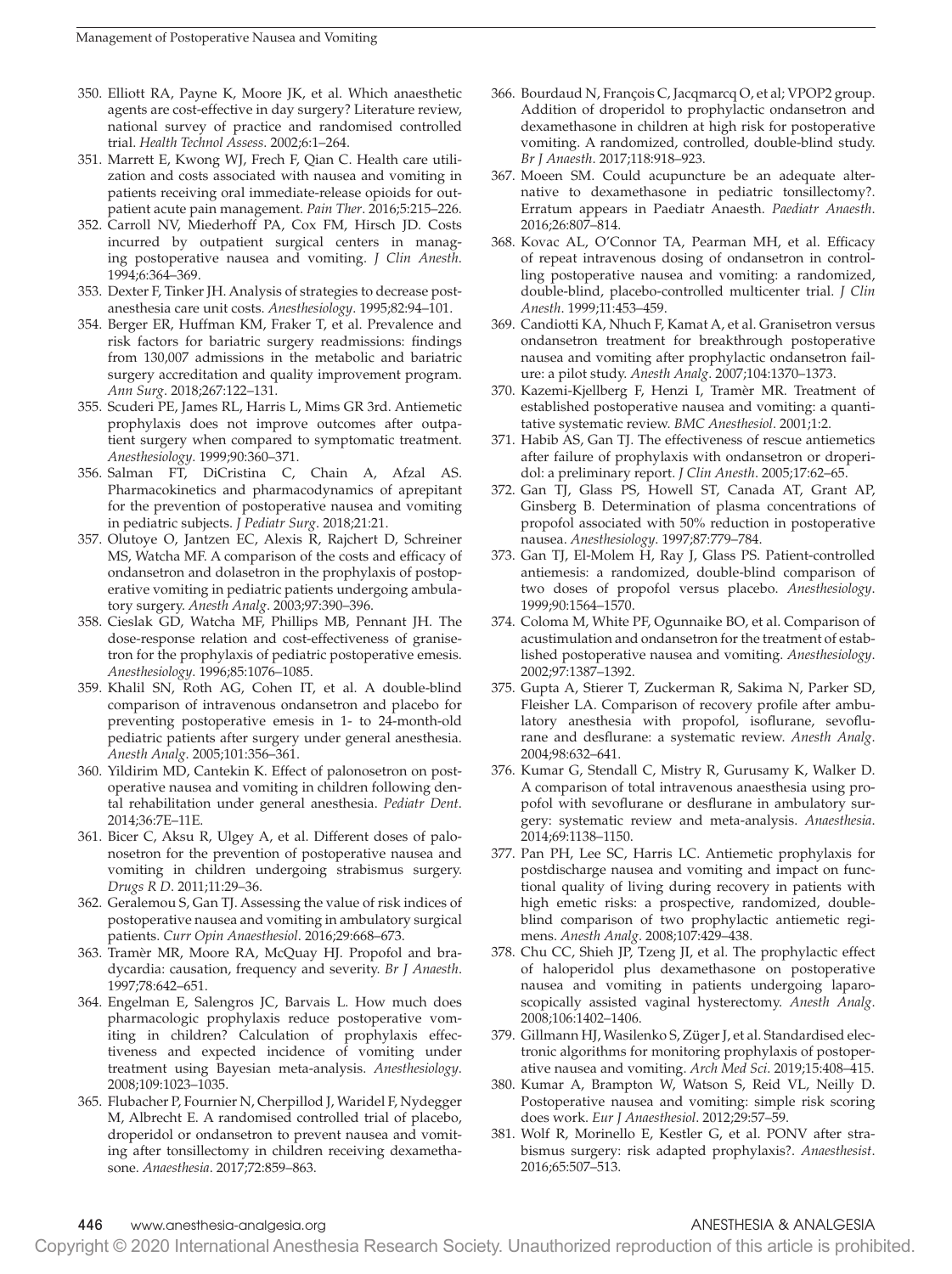- 382. Kranke P. General multimodal or scheduled risk-adopted postoperative nausea and vomiting prevention: just splitting hairs? *Br J Anaesth*. 2015;114:190–193.
- 383. Scuderi PE. PRO: Anatomical classification of surgical procedures improves our understanding of the mechanisms of postoperative nausea and vomiting. *Anesth Analg*. 2010;110:410–411.
- 384. Jensen K, Kehlet H, Lund CM. Post-operative recovery profile after laparoscopic cholecystectomy: a prospective, observational study of a multimodal anaesthetic regime. *Acta Anaesthesiol Scand*. 2007;51:464–471.
- 385. Bergland A, Gislason H, Raeder J. Fast-track surgery for bariatric laparoscopic gastric bypass with focus on anaesthesia and peri-operative care. Experience with 500 cases. *Acta Anaesthesiol Scand*. 2008;52:1394–1399.
- 386. Kim SY. Efficacy versus effectiveness. *Korean J Fam Med*. 2013;34:227.
- 387. Franck M, Radtke FM, Baumeyer A, Kranke P, Wernecke KD, Spies CD. Adherence to treatment guidelines for postoperative nausea and vomiting. How well does knowledge transfer result in improved clinical care?. *Anaesthesist*. 2010;59:524–528.
- 388. Klotz C, Philippi-Höhne C. Prophylaxis of postoperative nausea and vomiting in pediatric anesthesia: recommendations and implementation in clinical routine. *Anaesthesist*. 2010;59:477–478.
- 389. Kooij FO, Klok T, Hollmann MW, Kal JE. Automated reminders increase adherence to guidelines for administration of prophylaxis for postoperative nausea and vomiting. *Eur J Anaesthesiol*. 2010;27:187–191.
- 390. Kooij FO, Klok T, Hollmann MW, Kal JE. Decision support increases guideline adherence for prescribing postoperative nausea and vomiting prophylaxis. *Anesth Analg*. 2008;106:893–898.
- 391. Franck M, Radtke FM, Apfel CC, et al. Documentation of post-operative nausea and vomiting in routine clinical practice. *J Int Med Res*. 2010;38:1034–1041.
- 392. Sigaut S, Merckx P, Peuch C, Necib S, Pingeon F, Mantz J. Does an educational strategy based on systematic preoperative assessment of simplified Apfel's score decrease postoperative nausea and vomiting? *Ann Fr Anesth Reanim*. 2010;29:765–769.
- 393. Frenzel JC, Kee SS, Ensor JE, Riedel BJ, Ruiz JR. Ongoing provision of individual clinician performance data improves practice behavior. *Anesth Analg*. 2010;111:515–519.
- 394. Merit-based Incentive Payment System (MIPS) Overview QPP. 2019. Available at: [https://qpp.cms.gov/mips/over](https://qpp.cms.gov/mips/overview)[view.](https://qpp.cms.gov/mips/overview) Accessed March 14, 2020.
- 395. Verma R, Alladi R, Jackson I, et al. Day case and short stay surgery: 2. *Anaesthesia*. 2011;66:417–434.
- 396. Hoffmann H, Kettelhack C. Fast-track surgery–conditions and challenges in postsurgical treatment: a review of elements of translational research in enhanced recovery after surgery. *Eur Surg Res*. 2012;49:24–34.
- 397. Gupta R, Soto R. Prophylaxis and management of postoperative nausea and vomiting in enhanced recovery protocols: expert opinion statement from the American Society for Enhanced Recovery (ASER). *Perioper Med (Lond)*. 2016;5:4.
- 398. Gustafsson UO, Scott MJ, Hubner M, et al. Guidelines for perioperative care in elective colorectal surgery: Enhanced Recovery After Surgery (ERAS®) Society Recommendations: 2018. *World J Surg*. 2019;43:659–695.
- 399. Tan M, Law LS, Gan TJ. Optimizing pain management to facilitate enhanced recovery after surgery pathways. *Can J Anaesth*. 2015;62:203–218.
- 400. Nygren J, Thacker J, Carli F, et al; Enhanced Recovery After Surgery Society. Guidelines for perioperative care in elective rectal/pelvic surgery: Enhanced Recovery After Surgery (ERAS®) Society recommendations. *Clin Nutr*. 2012;31:801–816.
- 401. Sarin A, Litonius ES, Naidu R, Yost CS, Varma MG, Chen LL. Successful implementation of an enhanced recovery after surgery program shortens length of stay and improves postoperative pain, and bowel and bladder function after colorectal surgery. *BMC Anesthesiol*. 2016;16:55.
- 402. Dickinson KJ, Taswell JB, Allen MS, et al. Factors influencing length of stay after surgery for benign foregut disease. *Eur J Cardiothorac Surg*. 2016;50:124–129.
- 403. Feldheiser A, Aziz O, Baldini G, et al. Enhanced Recovery After Surgery (ERAS) for gastrointestinal surgery, part 2: consensus statement for anaesthesia practice. *Acta Anaesthesiol Scand*. 2016;60:289–334.
- 404. Hedrick TL, McEvoy MD, Mythen MMG, et al; Perioperative Quality Initiative (POQI) 2 Workgroup. American Society for Enhanced Recovery and perioperative quality initiative joint consensus statement on postoperative gastrointestinal dysfunction within an enhanced recovery pathway for elective colorectal surgery. *Anesth Analg*. 2018;126:1896–1907.
- 405. Lassen K, Coolsen MM, Slim K, et al; ERAS® Society; European Society for Clinical Nutrition and Metabolism; International Association for Surgical Metabolism and Nutrition. Guidelines for perioperative care for pancreaticoduodenectomy: Enhanced Recovery After Surgery (ERAS®) Society recommendations. *Clin Nutr*. 2012;31:817–830.
- 406. Pecorelli N, Nobile S, Partelli S, et al. Enhanced recovery pathways in pancreatic surgery: state of the art. *World J Gastroenterol*. 2016;22:6456–6468.
- 407. Amaya F, Hosokawa T, Okamoto A, et al. Can acute pain treatment reduce postsurgical comorbidity after breast cancer surgery? A literature review. *Biomed Res Int*. 2015;2015:641508.
- 408. Abdallah FW, Morgan PJ, Cil T, et al. Ultrasound-guided multilevel paravertebral blocks and total intravenous anesthesia improve the quality of recovery after ambulatory breast tumor resection. *Anesthesiology*. 2014;120:703–713.
- 409. Bashandy GM, Abbas DN. Pectoral nerves I and II blocks in multimodal analgesia for breast cancer surgery: a randomized clinical trial. *Reg Anesth Pain Med*. 2015;40:68–74.
- 410. Kim SH, Oh YJ, Park BW, Sim J, Choi YS. Effects of singledose dexmedetomidine on the quality of recovery after modified radical mastectomy: a randomised controlled trial. *Minerva Anestesiol*. 2013;79:1248–1258.
- 411. Chiu C, Aleshi P, Esserman LJ, et al. Improved analgesia and reduced post-operative nausea and vomiting after implementation of an enhanced recovery after surgery (ERAS) pathway for total mastectomy. *BMC Anesthesiol*. 2018;18:41.
- 412. Soffin EM, YaDeau JT. Enhanced recovery after surgery for primary hip and knee arthroplasty: a review of the evidence. *Br J Anaesth*. 2016;117(Suppl 3):iii62–iii72.
- 413. Husted H, Lunn TH, Troelsen A, Gaarn-Larsen L, Kristensen BB, Kehlet H. Why still in hospital after fast-track hip and knee arthroplasty? *Acta Orthop*. 2011;82:679–684.
- 414. Tan NLT, Hunt JL, Gwini SM. Does implementation of an enhanced recovery after surgery program for hip replacement improve quality of recovery in an Australian private hospital: a quality improvement study. *BMC Anesthesiol*. 2018;18:64.
- 415. Nelson G, Altman AD, Nick A, et al. Guidelines for preand intra-operative care in gynecologic/oncology surgery:

Copyright © 2020 International Anesthesia Research Society. Unauthorized reproduction of this article is prohibited.